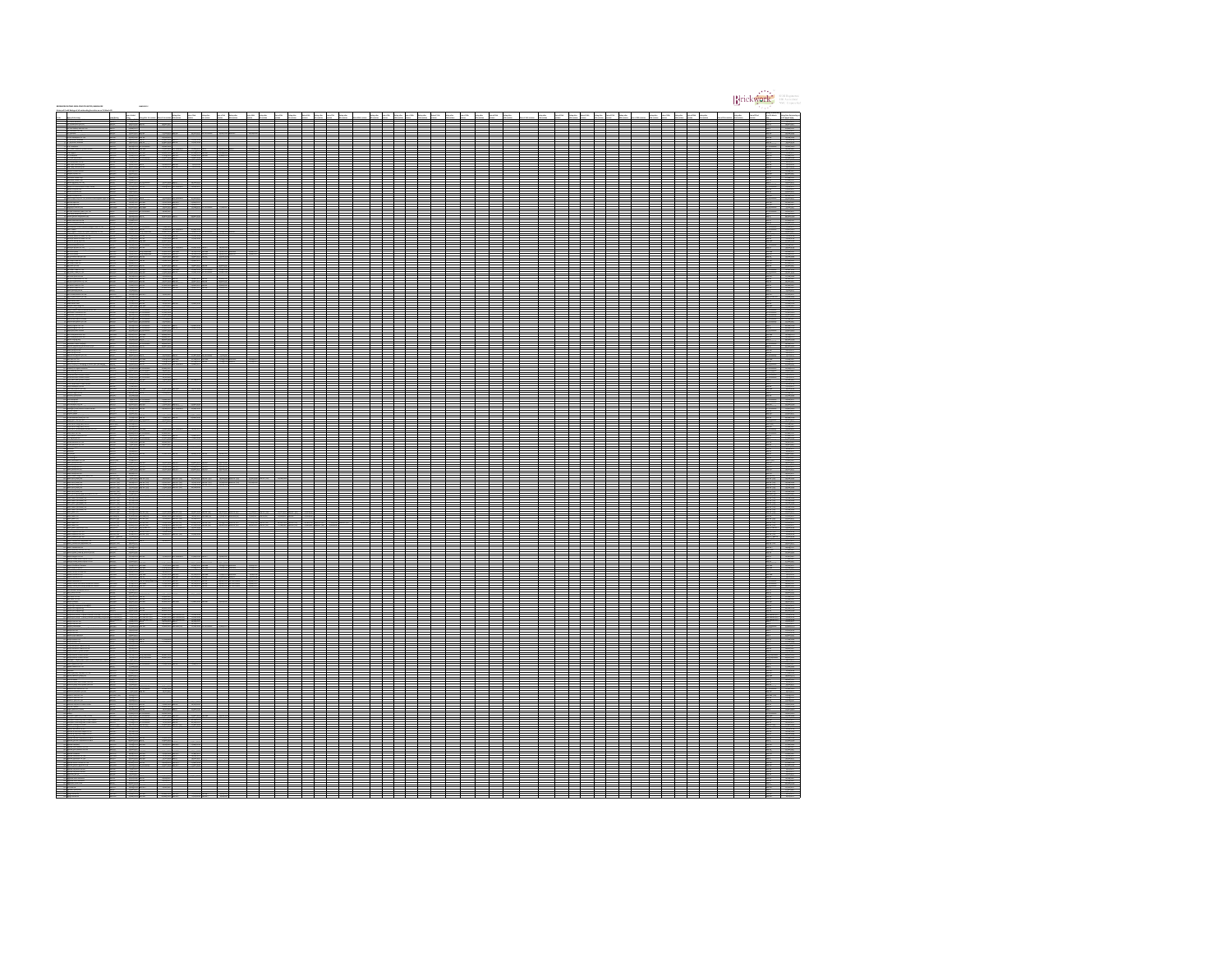|  |  |          |  | $\equiv$ |  |  |  |  |  |  |  |  |  |  |  |  |
|--|--|----------|--|----------|--|--|--|--|--|--|--|--|--|--|--|--|
|  |  |          |  |          |  |  |  |  |  |  |  |  |  |  |  |  |
|  |  |          |  |          |  |  |  |  |  |  |  |  |  |  |  |  |
|  |  |          |  |          |  |  |  |  |  |  |  |  |  |  |  |  |
|  |  |          |  |          |  |  |  |  |  |  |  |  |  |  |  |  |
|  |  |          |  |          |  |  |  |  |  |  |  |  |  |  |  |  |
|  |  |          |  |          |  |  |  |  |  |  |  |  |  |  |  |  |
|  |  |          |  |          |  |  |  |  |  |  |  |  |  |  |  |  |
|  |  |          |  |          |  |  |  |  |  |  |  |  |  |  |  |  |
|  |  |          |  |          |  |  |  |  |  |  |  |  |  |  |  |  |
|  |  |          |  |          |  |  |  |  |  |  |  |  |  |  |  |  |
|  |  |          |  |          |  |  |  |  |  |  |  |  |  |  |  |  |
|  |  |          |  |          |  |  |  |  |  |  |  |  |  |  |  |  |
|  |  |          |  |          |  |  |  |  |  |  |  |  |  |  |  |  |
|  |  |          |  |          |  |  |  |  |  |  |  |  |  |  |  |  |
|  |  |          |  |          |  |  |  |  |  |  |  |  |  |  |  |  |
|  |  |          |  |          |  |  |  |  |  |  |  |  |  |  |  |  |
|  |  |          |  |          |  |  |  |  |  |  |  |  |  |  |  |  |
|  |  |          |  |          |  |  |  |  |  |  |  |  |  |  |  |  |
|  |  |          |  |          |  |  |  |  |  |  |  |  |  |  |  |  |
|  |  |          |  |          |  |  |  |  |  |  |  |  |  |  |  |  |
|  |  |          |  |          |  |  |  |  |  |  |  |  |  |  |  |  |
|  |  |          |  |          |  |  |  |  |  |  |  |  |  |  |  |  |
|  |  |          |  |          |  |  |  |  |  |  |  |  |  |  |  |  |
|  |  |          |  |          |  |  |  |  |  |  |  |  |  |  |  |  |
|  |  |          |  |          |  |  |  |  |  |  |  |  |  |  |  |  |
|  |  |          |  |          |  |  |  |  |  |  |  |  |  |  |  |  |
|  |  |          |  |          |  |  |  |  |  |  |  |  |  |  |  |  |
|  |  |          |  |          |  |  |  |  |  |  |  |  |  |  |  |  |
|  |  |          |  |          |  |  |  |  |  |  |  |  |  |  |  |  |
|  |  |          |  |          |  |  |  |  |  |  |  |  |  |  |  |  |
|  |  |          |  |          |  |  |  |  |  |  |  |  |  |  |  |  |
|  |  |          |  |          |  |  |  |  |  |  |  |  |  |  |  |  |
|  |  |          |  |          |  |  |  |  |  |  |  |  |  |  |  |  |
|  |  |          |  |          |  |  |  |  |  |  |  |  |  |  |  |  |
|  |  |          |  |          |  |  |  |  |  |  |  |  |  |  |  |  |
|  |  |          |  |          |  |  |  |  |  |  |  |  |  |  |  |  |
|  |  |          |  |          |  |  |  |  |  |  |  |  |  |  |  |  |
|  |  |          |  |          |  |  |  |  |  |  |  |  |  |  |  |  |
|  |  |          |  |          |  |  |  |  |  |  |  |  |  |  |  |  |
|  |  |          |  |          |  |  |  |  |  |  |  |  |  |  |  |  |
|  |  |          |  |          |  |  |  |  |  |  |  |  |  |  |  |  |
|  |  |          |  |          |  |  |  |  |  |  |  |  |  |  |  |  |
|  |  |          |  |          |  |  |  |  |  |  |  |  |  |  |  |  |
|  |  |          |  |          |  |  |  |  |  |  |  |  |  |  |  |  |
|  |  |          |  |          |  |  |  |  |  |  |  |  |  |  |  |  |
|  |  |          |  |          |  |  |  |  |  |  |  |  |  |  |  |  |
|  |  |          |  |          |  |  |  |  |  |  |  |  |  |  |  |  |
|  |  |          |  |          |  |  |  |  |  |  |  |  |  |  |  |  |
|  |  |          |  |          |  |  |  |  |  |  |  |  |  |  |  |  |
|  |  |          |  |          |  |  |  |  |  |  |  |  |  |  |  |  |
|  |  |          |  |          |  |  |  |  |  |  |  |  |  |  |  |  |
|  |  |          |  |          |  |  |  |  |  |  |  |  |  |  |  |  |
|  |  |          |  |          |  |  |  |  |  |  |  |  |  |  |  |  |
|  |  |          |  |          |  |  |  |  |  |  |  |  |  |  |  |  |
|  |  |          |  |          |  |  |  |  |  |  |  |  |  |  |  |  |
|  |  |          |  |          |  |  |  |  |  |  |  |  |  |  |  |  |
|  |  |          |  |          |  |  |  |  |  |  |  |  |  |  |  |  |
|  |  | $\equiv$ |  |          |  |  |  |  |  |  |  |  |  |  |  |  |
|  |  |          |  |          |  |  |  |  |  |  |  |  |  |  |  |  |
|  |  |          |  |          |  |  |  |  |  |  |  |  |  |  |  |  |
|  |  |          |  |          |  |  |  |  |  |  |  |  |  |  |  |  |
|  |  |          |  |          |  |  |  |  |  |  |  |  |  |  |  |  |
|  |  |          |  |          |  |  |  |  |  |  |  |  |  |  |  |  |
|  |  |          |  |          |  |  |  |  |  |  |  |  |  |  |  |  |
|  |  |          |  |          |  |  |  |  |  |  |  |  |  |  |  |  |
|  |  |          |  |          |  |  |  |  |  |  |  |  |  |  |  |  |
|  |  |          |  |          |  |  |  |  |  |  |  |  |  |  |  |  |
|  |  |          |  |          |  |  |  |  |  |  |  |  |  |  |  |  |
|  |  |          |  |          |  |  |  |  |  |  |  |  |  |  |  |  |
|  |  |          |  |          |  |  |  |  |  |  |  |  |  |  |  |  |
|  |  |          |  |          |  |  |  |  |  |  |  |  |  |  |  |  |
|  |  |          |  |          |  |  |  |  |  |  |  |  |  |  |  |  |
|  |  |          |  |          |  |  |  |  |  |  |  |  |  |  |  |  |
|  |  |          |  |          |  |  |  |  |  |  |  |  |  |  |  |  |
|  |  |          |  |          |  |  |  |  |  |  |  |  |  |  |  |  |
|  |  |          |  |          |  |  |  |  |  |  |  |  |  |  |  |  |
|  |  |          |  |          |  |  |  |  |  |  |  |  |  |  |  |  |
|  |  |          |  |          |  |  |  |  |  |  |  |  |  |  |  |  |
|  |  |          |  |          |  |  |  |  |  |  |  |  |  |  |  |  |
|  |  |          |  |          |  |  |  |  |  |  |  |  |  |  |  |  |
|  |  |          |  |          |  |  |  |  |  |  |  |  |  |  |  |  |
|  |  |          |  |          |  |  |  |  |  |  |  |  |  |  |  |  |
|  |  |          |  |          |  |  |  |  |  |  |  |  |  |  |  |  |
|  |  |          |  |          |  |  |  |  |  |  |  |  |  |  |  |  |
|  |  |          |  |          |  |  |  |  |  |  |  |  |  |  |  |  |
|  |  |          |  |          |  |  |  |  |  |  |  |  |  |  |  |  |
|  |  |          |  |          |  |  |  |  |  |  |  |  |  |  |  |  |
|  |  |          |  |          |  |  |  |  |  |  |  |  |  |  |  |  |
|  |  |          |  |          |  |  |  |  |  |  |  |  |  |  |  |  |
|  |  |          |  |          |  |  |  |  |  |  |  |  |  |  |  |  |
|  |  |          |  |          |  |  |  |  |  |  |  |  |  |  |  |  |
|  |  |          |  |          |  |  |  |  |  |  |  |  |  |  |  |  |
|  |  |          |  |          |  |  |  |  |  |  |  |  |  |  |  |  |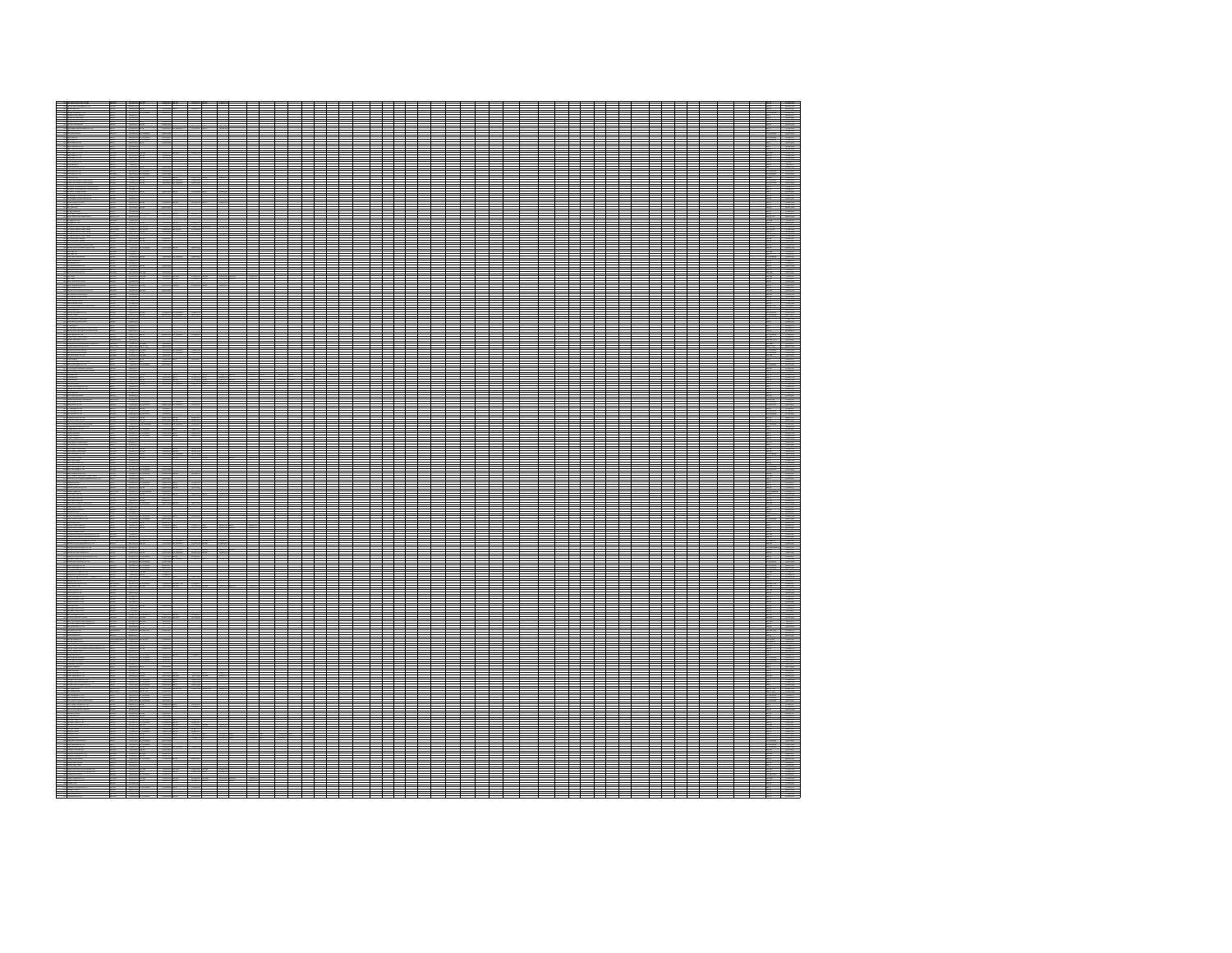|  |  |  |  |  |  |  | == |  |  |  |  |  |
|--|--|--|--|--|--|--|----|--|--|--|--|--|
|  |  |  |  |  |  |  |    |  |  |  |  |  |
|  |  |  |  |  |  |  |    |  |  |  |  |  |
|  |  |  |  |  |  |  |    |  |  |  |  |  |
|  |  |  |  |  |  |  |    |  |  |  |  |  |
|  |  |  |  |  |  |  |    |  |  |  |  |  |
|  |  |  |  |  |  |  |    |  |  |  |  |  |
|  |  |  |  |  |  |  |    |  |  |  |  |  |
|  |  |  |  |  |  |  |    |  |  |  |  |  |
|  |  |  |  |  |  |  |    |  |  |  |  |  |
|  |  |  |  |  |  |  |    |  |  |  |  |  |
|  |  |  |  |  |  |  |    |  |  |  |  |  |
|  |  |  |  |  |  |  |    |  |  |  |  |  |
|  |  |  |  |  |  |  |    |  |  |  |  |  |
|  |  |  |  |  |  |  |    |  |  |  |  |  |
|  |  |  |  |  |  |  |    |  |  |  |  |  |
|  |  |  |  |  |  |  |    |  |  |  |  |  |
|  |  |  |  |  |  |  |    |  |  |  |  |  |
|  |  |  |  |  |  |  |    |  |  |  |  |  |
|  |  |  |  |  |  |  |    |  |  |  |  |  |
|  |  |  |  |  |  |  |    |  |  |  |  |  |
|  |  |  |  |  |  |  |    |  |  |  |  |  |
|  |  |  |  |  |  |  |    |  |  |  |  |  |
|  |  |  |  |  |  |  |    |  |  |  |  |  |
|  |  |  |  |  |  |  |    |  |  |  |  |  |
|  |  |  |  |  |  |  |    |  |  |  |  |  |
|  |  |  |  |  |  |  |    |  |  |  |  |  |
|  |  |  |  |  |  |  |    |  |  |  |  |  |
|  |  |  |  |  |  |  |    |  |  |  |  |  |
|  |  |  |  |  |  |  |    |  |  |  |  |  |
|  |  |  |  |  |  |  |    |  |  |  |  |  |
|  |  |  |  |  |  |  |    |  |  |  |  |  |
|  |  |  |  |  |  |  |    |  |  |  |  |  |
|  |  |  |  |  |  |  |    |  |  |  |  |  |
|  |  |  |  |  |  |  |    |  |  |  |  |  |
|  |  |  |  |  |  |  |    |  |  |  |  |  |
|  |  |  |  |  |  |  |    |  |  |  |  |  |
|  |  |  |  |  |  |  |    |  |  |  |  |  |
|  |  |  |  |  |  |  |    |  |  |  |  |  |
|  |  |  |  |  |  |  |    |  |  |  |  |  |
|  |  |  |  |  |  |  |    |  |  |  |  |  |
|  |  |  |  |  |  |  |    |  |  |  |  |  |
|  |  |  |  |  |  |  |    |  |  |  |  |  |
|  |  |  |  |  |  |  |    |  |  |  |  |  |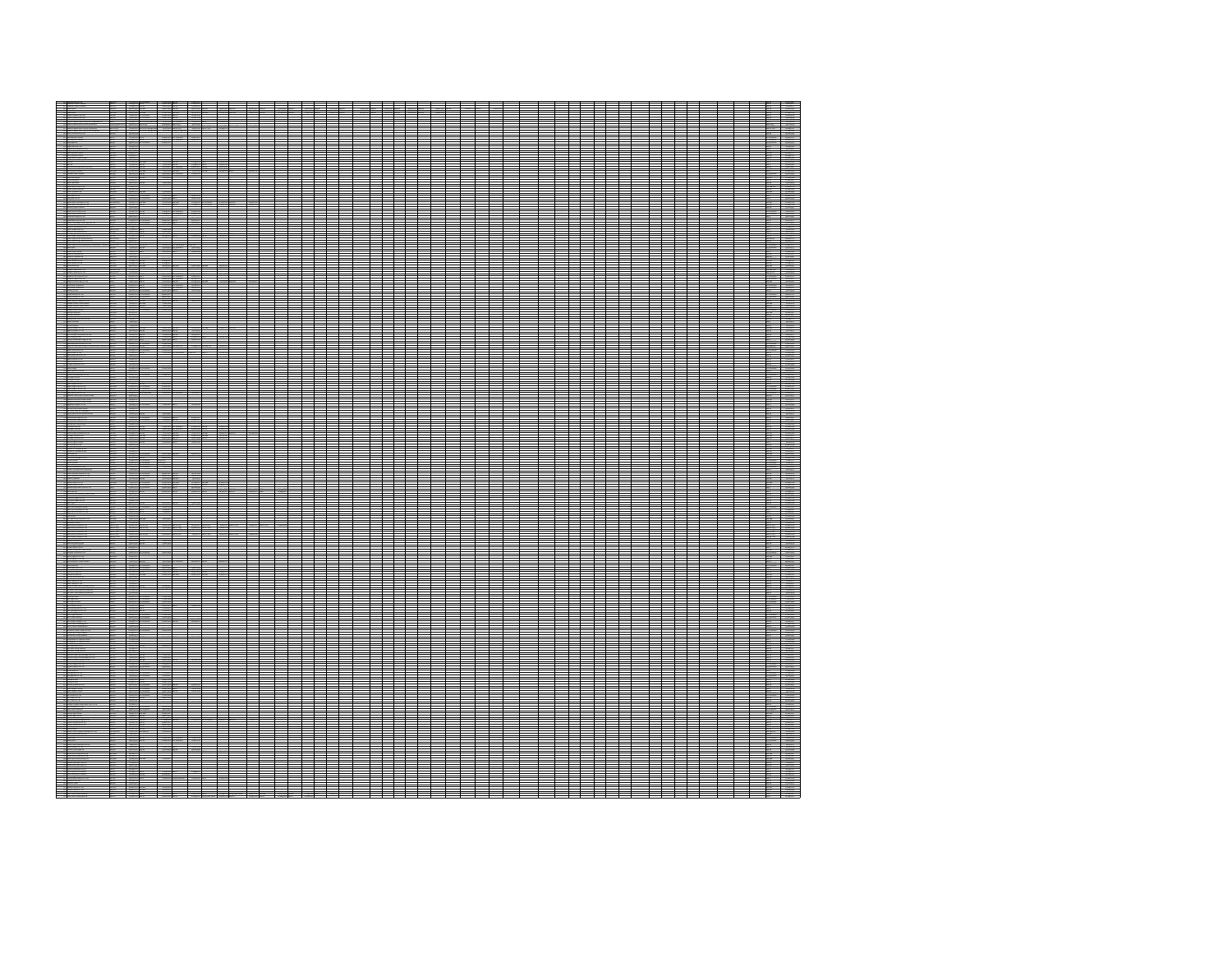| H |   |  |               |  |  |  |  |  |  |    |  |  |   |  |
|---|---|--|---------------|--|--|--|--|--|--|----|--|--|---|--|
|   |   |  |               |  |  |  |  |  |  |    |  |  | ≣ |  |
|   |   |  |               |  |  |  |  |  |  |    |  |  |   |  |
|   |   |  |               |  |  |  |  |  |  |    |  |  |   |  |
|   |   |  |               |  |  |  |  |  |  |    |  |  |   |  |
|   |   |  |               |  |  |  |  |  |  |    |  |  |   |  |
|   |   |  |               |  |  |  |  |  |  |    |  |  |   |  |
|   |   |  |               |  |  |  |  |  |  |    |  |  |   |  |
|   |   |  |               |  |  |  |  |  |  |    |  |  |   |  |
|   |   |  |               |  |  |  |  |  |  |    |  |  |   |  |
|   |   |  |               |  |  |  |  |  |  |    |  |  |   |  |
|   |   |  |               |  |  |  |  |  |  |    |  |  |   |  |
|   |   |  |               |  |  |  |  |  |  |    |  |  |   |  |
|   |   |  |               |  |  |  |  |  |  |    |  |  |   |  |
|   |   |  |               |  |  |  |  |  |  |    |  |  |   |  |
|   |   |  |               |  |  |  |  |  |  |    |  |  |   |  |
|   |   |  |               |  |  |  |  |  |  |    |  |  |   |  |
|   |   |  |               |  |  |  |  |  |  |    |  |  |   |  |
|   |   |  |               |  |  |  |  |  |  |    |  |  |   |  |
|   |   |  |               |  |  |  |  |  |  |    |  |  |   |  |
|   |   |  |               |  |  |  |  |  |  |    |  |  |   |  |
|   |   |  |               |  |  |  |  |  |  |    |  |  |   |  |
|   |   |  |               |  |  |  |  |  |  |    |  |  |   |  |
|   |   |  |               |  |  |  |  |  |  |    |  |  |   |  |
|   |   |  |               |  |  |  |  |  |  |    |  |  |   |  |
|   |   |  |               |  |  |  |  |  |  |    |  |  |   |  |
|   |   |  |               |  |  |  |  |  |  |    |  |  |   |  |
|   |   |  |               |  |  |  |  |  |  |    |  |  |   |  |
|   | N |  | $\frac{1}{2}$ |  |  |  |  |  |  |    |  |  |   |  |
|   |   |  |               |  |  |  |  |  |  |    |  |  |   |  |
|   |   |  |               |  |  |  |  |  |  |    |  |  |   |  |
|   |   |  |               |  |  |  |  |  |  |    |  |  |   |  |
|   |   |  |               |  |  |  |  |  |  |    |  |  |   |  |
|   |   |  |               |  |  |  |  |  |  |    |  |  |   |  |
|   |   |  |               |  |  |  |  |  |  | —— |  |  |   |  |
|   |   |  |               |  |  |  |  |  |  |    |  |  |   |  |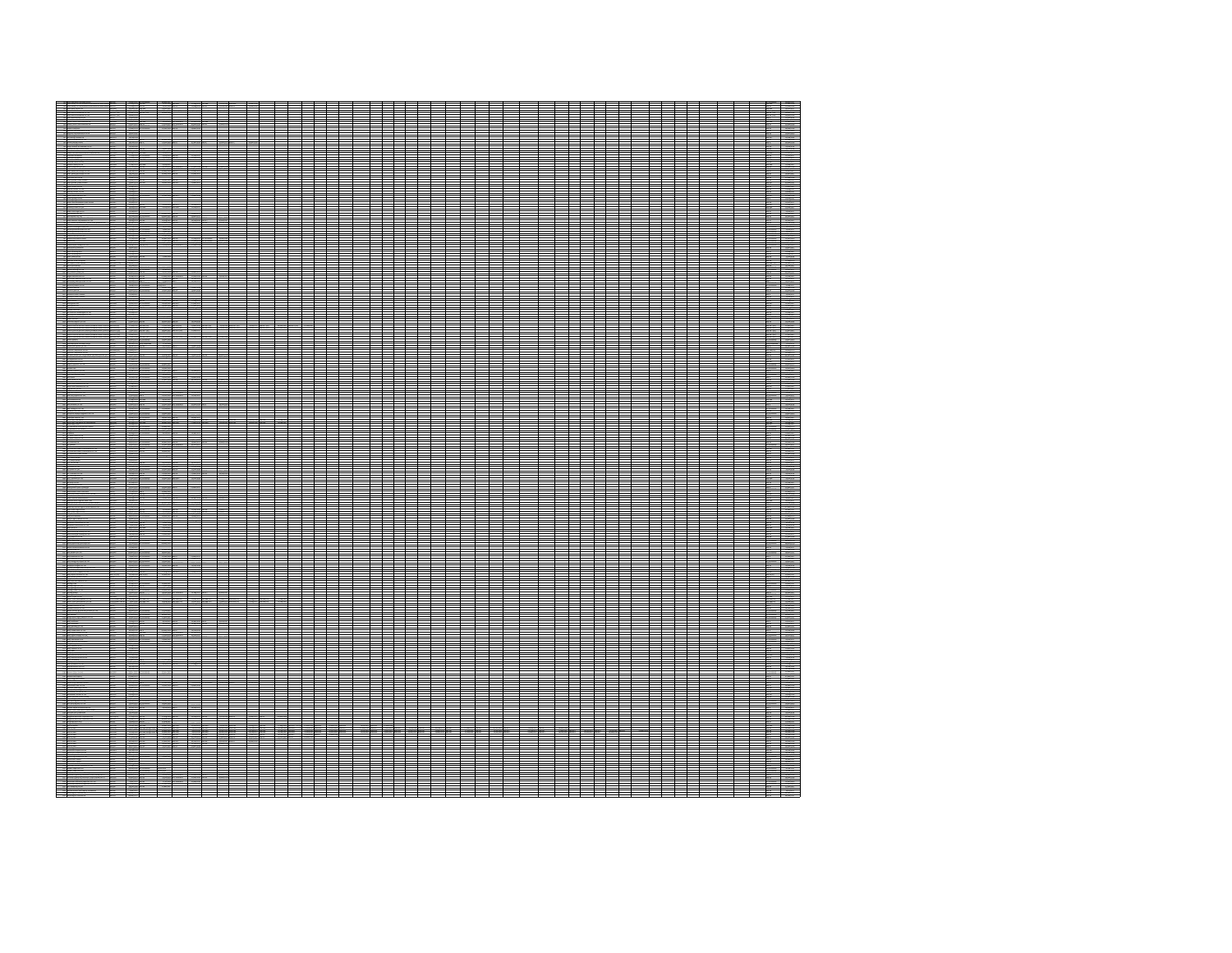| ═ | -22 |  |  |  |  |  |  |  |
|---|-----|--|--|--|--|--|--|--|
|   |     |  |  |  |  |  |  |  |
|   |     |  |  |  |  |  |  |  |
|   |     |  |  |  |  |  |  |  |
|   |     |  |  |  |  |  |  |  |
|   |     |  |  |  |  |  |  |  |
|   |     |  |  |  |  |  |  |  |
|   |     |  |  |  |  |  |  |  |
|   |     |  |  |  |  |  |  |  |
| Ħ |     |  |  |  |  |  |  |  |
|   |     |  |  |  |  |  |  |  |
|   |     |  |  |  |  |  |  |  |
|   |     |  |  |  |  |  |  |  |
|   |     |  |  |  |  |  |  |  |
|   |     |  |  |  |  |  |  |  |
|   |     |  |  |  |  |  |  |  |
|   |     |  |  |  |  |  |  |  |
|   |     |  |  |  |  |  |  |  |
|   |     |  |  |  |  |  |  |  |
|   |     |  |  |  |  |  |  |  |
|   |     |  |  |  |  |  |  |  |
|   |     |  |  |  |  |  |  |  |
|   |     |  |  |  |  |  |  |  |
|   |     |  |  |  |  |  |  |  |
|   |     |  |  |  |  |  |  |  |
|   |     |  |  |  |  |  |  |  |
|   |     |  |  |  |  |  |  |  |
|   |     |  |  |  |  |  |  |  |
|   |     |  |  |  |  |  |  |  |
|   |     |  |  |  |  |  |  |  |
|   |     |  |  |  |  |  |  |  |
|   |     |  |  |  |  |  |  |  |
|   |     |  |  |  |  |  |  |  |
|   |     |  |  |  |  |  |  |  |
|   |     |  |  |  |  |  |  |  |
|   |     |  |  |  |  |  |  |  |
|   |     |  |  |  |  |  |  |  |
|   |     |  |  |  |  |  |  |  |
|   |     |  |  |  |  |  |  |  |
|   |     |  |  |  |  |  |  |  |
|   |     |  |  |  |  |  |  |  |
|   |     |  |  |  |  |  |  |  |
|   |     |  |  |  |  |  |  |  |
|   |     |  |  |  |  |  |  |  |
|   |     |  |  |  |  |  |  |  |
|   |     |  |  |  |  |  |  |  |
|   |     |  |  |  |  |  |  |  |
|   |     |  |  |  |  |  |  |  |
|   |     |  |  |  |  |  |  |  |
|   |     |  |  |  |  |  |  |  |
|   |     |  |  |  |  |  |  |  |
|   |     |  |  |  |  |  |  |  |
|   |     |  |  |  |  |  |  |  |
|   |     |  |  |  |  |  |  |  |
|   |     |  |  |  |  |  |  |  |
|   |     |  |  |  |  |  |  |  |
|   |     |  |  |  |  |  |  |  |
|   |     |  |  |  |  |  |  |  |
|   |     |  |  |  |  |  |  |  |
|   |     |  |  |  |  |  |  |  |
|   |     |  |  |  |  |  |  |  |
|   |     |  |  |  |  |  |  |  |
|   |     |  |  |  |  |  |  |  |
|   |     |  |  |  |  |  |  |  |
|   |     |  |  |  |  |  |  |  |
|   |     |  |  |  |  |  |  |  |
|   |     |  |  |  |  |  |  |  |
|   |     |  |  |  |  |  |  |  |
|   |     |  |  |  |  |  |  |  |
|   |     |  |  |  |  |  |  |  |
|   |     |  |  |  |  |  |  |  |
|   |     |  |  |  |  |  |  |  |
|   |     |  |  |  |  |  |  |  |
|   |     |  |  |  |  |  |  |  |
|   |     |  |  |  |  |  |  |  |
|   |     |  |  |  |  |  |  |  |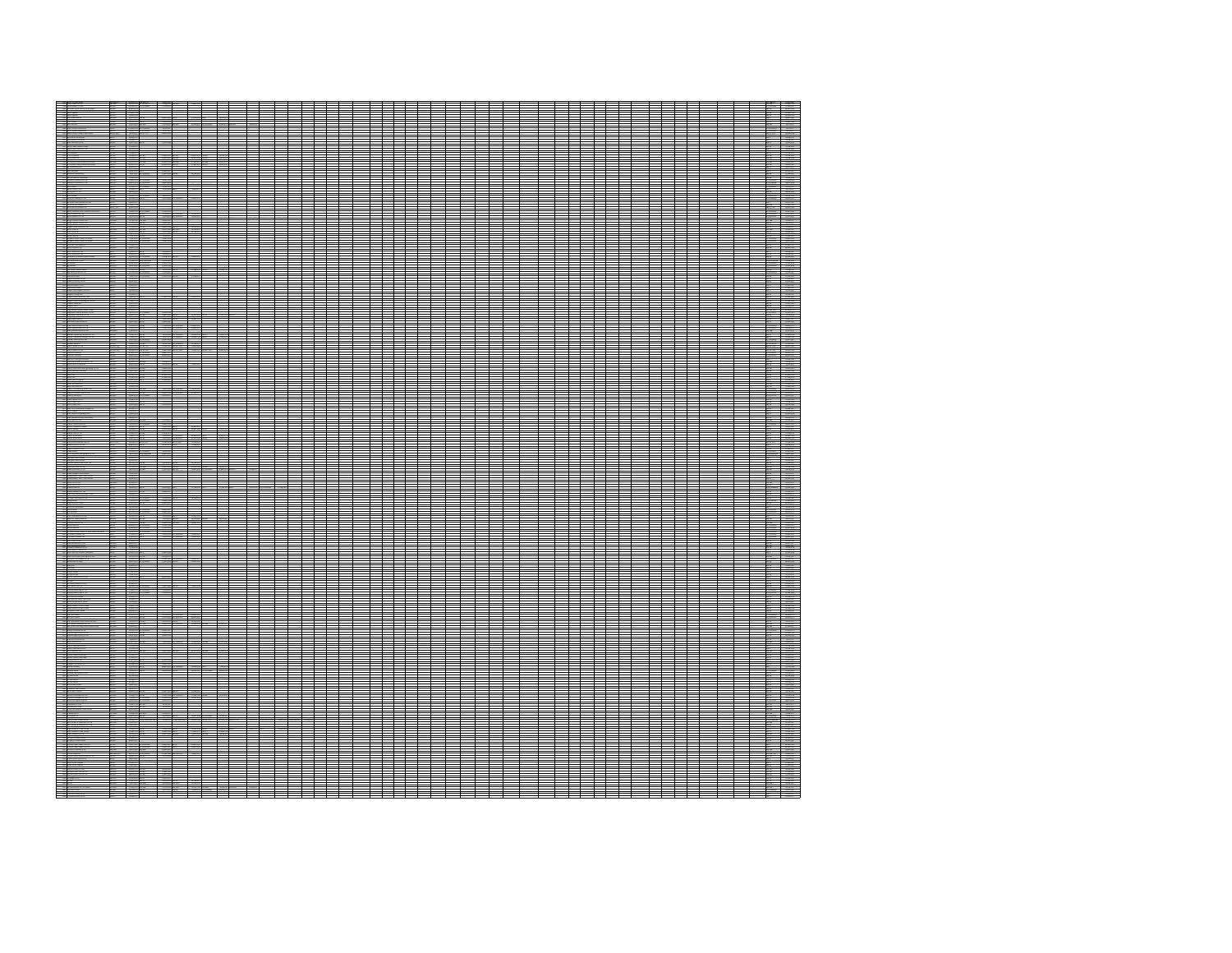|   | <b>Burney Box</b><br>Burney Box<br>Burney Box<br>≕ | ۳ |        |   |  |   |  |  |  |    |  |  |  |
|---|----------------------------------------------------|---|--------|---|--|---|--|--|--|----|--|--|--|
|   |                                                    |   |        |   |  |   |  |  |  |    |  |  |  |
|   |                                                    |   |        |   |  |   |  |  |  |    |  |  |  |
|   |                                                    | ╺ | –<br>╼ | — |  | ▀ |  |  |  |    |  |  |  |
|   |                                                    |   |        |   |  |   |  |  |  |    |  |  |  |
| 蘯 |                                                    |   |        |   |  |   |  |  |  |    |  |  |  |
|   |                                                    |   |        |   |  |   |  |  |  |    |  |  |  |
|   |                                                    |   |        |   |  |   |  |  |  |    |  |  |  |
|   |                                                    |   |        |   |  |   |  |  |  |    |  |  |  |
|   |                                                    |   |        |   |  |   |  |  |  |    |  |  |  |
|   | $\frac{1}{2}$                                      |   |        |   |  |   |  |  |  |    |  |  |  |
|   | æ                                                  |   |        |   |  |   |  |  |  |    |  |  |  |
|   |                                                    | Ц |        |   |  |   |  |  |  |    |  |  |  |
|   |                                                    |   |        |   |  |   |  |  |  |    |  |  |  |
|   |                                                    |   |        |   |  |   |  |  |  |    |  |  |  |
|   |                                                    |   |        |   |  |   |  |  |  |    |  |  |  |
|   |                                                    |   |        |   |  |   |  |  |  |    |  |  |  |
| W |                                                    |   |        |   |  |   |  |  |  |    |  |  |  |
| K |                                                    |   |        |   |  |   |  |  |  | ÷. |  |  |  |
|   |                                                    |   |        |   |  |   |  |  |  |    |  |  |  |
|   |                                                    |   |        |   |  |   |  |  |  |    |  |  |  |
|   |                                                    |   |        |   |  |   |  |  |  |    |  |  |  |
|   |                                                    |   |        |   |  |   |  |  |  |    |  |  |  |
|   |                                                    |   |        |   |  |   |  |  |  |    |  |  |  |
|   |                                                    |   |        |   |  |   |  |  |  |    |  |  |  |
|   |                                                    |   |        |   |  |   |  |  |  |    |  |  |  |
|   |                                                    |   |        |   |  |   |  |  |  |    |  |  |  |
|   |                                                    |   |        |   |  |   |  |  |  |    |  |  |  |
|   |                                                    |   |        |   |  |   |  |  |  |    |  |  |  |
|   |                                                    |   |        |   |  |   |  |  |  |    |  |  |  |
|   |                                                    |   |        |   |  |   |  |  |  |    |  |  |  |
|   |                                                    |   |        |   |  |   |  |  |  |    |  |  |  |
|   |                                                    |   |        |   |  |   |  |  |  |    |  |  |  |
|   |                                                    |   |        |   |  |   |  |  |  |    |  |  |  |
|   |                                                    |   |        |   |  |   |  |  |  |    |  |  |  |
|   |                                                    |   |        |   |  |   |  |  |  |    |  |  |  |
|   |                                                    |   |        |   |  |   |  |  |  |    |  |  |  |
|   |                                                    |   |        |   |  |   |  |  |  |    |  |  |  |
|   |                                                    |   |        |   |  |   |  |  |  |    |  |  |  |
|   |                                                    |   |        |   |  |   |  |  |  |    |  |  |  |
|   |                                                    |   |        |   |  |   |  |  |  |    |  |  |  |
|   |                                                    |   |        |   |  |   |  |  |  |    |  |  |  |
|   |                                                    |   |        |   |  |   |  |  |  |    |  |  |  |
|   |                                                    |   |        |   |  |   |  |  |  |    |  |  |  |
|   |                                                    |   |        |   |  |   |  |  |  |    |  |  |  |
|   |                                                    |   |        |   |  |   |  |  |  |    |  |  |  |
|   |                                                    |   |        |   |  |   |  |  |  |    |  |  |  |
|   |                                                    |   |        |   |  |   |  |  |  |    |  |  |  |
|   |                                                    |   |        |   |  |   |  |  |  |    |  |  |  |
|   |                                                    |   |        |   |  |   |  |  |  |    |  |  |  |
|   |                                                    |   |        |   |  |   |  |  |  |    |  |  |  |
|   |                                                    |   |        |   |  |   |  |  |  |    |  |  |  |
|   |                                                    |   |        |   |  |   |  |  |  |    |  |  |  |
|   |                                                    |   |        |   |  |   |  |  |  |    |  |  |  |
|   |                                                    |   |        |   |  |   |  |  |  |    |  |  |  |
|   |                                                    |   |        |   |  |   |  |  |  |    |  |  |  |
|   |                                                    |   |        |   |  |   |  |  |  |    |  |  |  |
|   |                                                    |   |        |   |  |   |  |  |  |    |  |  |  |
|   |                                                    |   |        |   |  |   |  |  |  |    |  |  |  |
|   |                                                    |   |        |   |  |   |  |  |  |    |  |  |  |
|   |                                                    |   |        |   |  |   |  |  |  |    |  |  |  |
| N |                                                    |   |        |   |  |   |  |  |  |    |  |  |  |
|   |                                                    |   |        |   |  |   |  |  |  |    |  |  |  |
|   |                                                    |   |        |   |  |   |  |  |  |    |  |  |  |
|   |                                                    |   |        |   |  |   |  |  |  |    |  |  |  |
|   |                                                    |   |        |   |  |   |  |  |  |    |  |  |  |
|   |                                                    |   |        |   |  |   |  |  |  |    |  |  |  |
|   |                                                    |   |        |   |  |   |  |  |  |    |  |  |  |
|   |                                                    |   |        |   |  |   |  |  |  |    |  |  |  |
|   |                                                    |   |        |   |  |   |  |  |  |    |  |  |  |
|   |                                                    |   |        |   |  |   |  |  |  |    |  |  |  |
|   |                                                    |   |        |   |  |   |  |  |  |    |  |  |  |
|   |                                                    |   |        |   |  |   |  |  |  |    |  |  |  |
|   |                                                    |   |        |   |  |   |  |  |  |    |  |  |  |
|   |                                                    |   |        |   |  |   |  |  |  |    |  |  |  |
|   |                                                    |   |        |   |  |   |  |  |  |    |  |  |  |
|   |                                                    |   |        |   |  |   |  |  |  |    |  |  |  |
|   |                                                    |   |        |   |  |   |  |  |  |    |  |  |  |
|   |                                                    |   |        |   |  |   |  |  |  |    |  |  |  |
|   |                                                    |   |        |   |  |   |  |  |  |    |  |  |  |
|   |                                                    |   |        |   |  |   |  |  |  |    |  |  |  |
|   |                                                    |   |        |   |  |   |  |  |  |    |  |  |  |
|   |                                                    |   |        |   |  |   |  |  |  |    |  |  |  |
|   |                                                    |   |        |   |  |   |  |  |  |    |  |  |  |
|   |                                                    |   |        |   |  |   |  |  |  |    |  |  |  |
|   |                                                    |   |        |   |  |   |  |  |  |    |  |  |  |
|   |                                                    |   |        |   |  |   |  |  |  |    |  |  |  |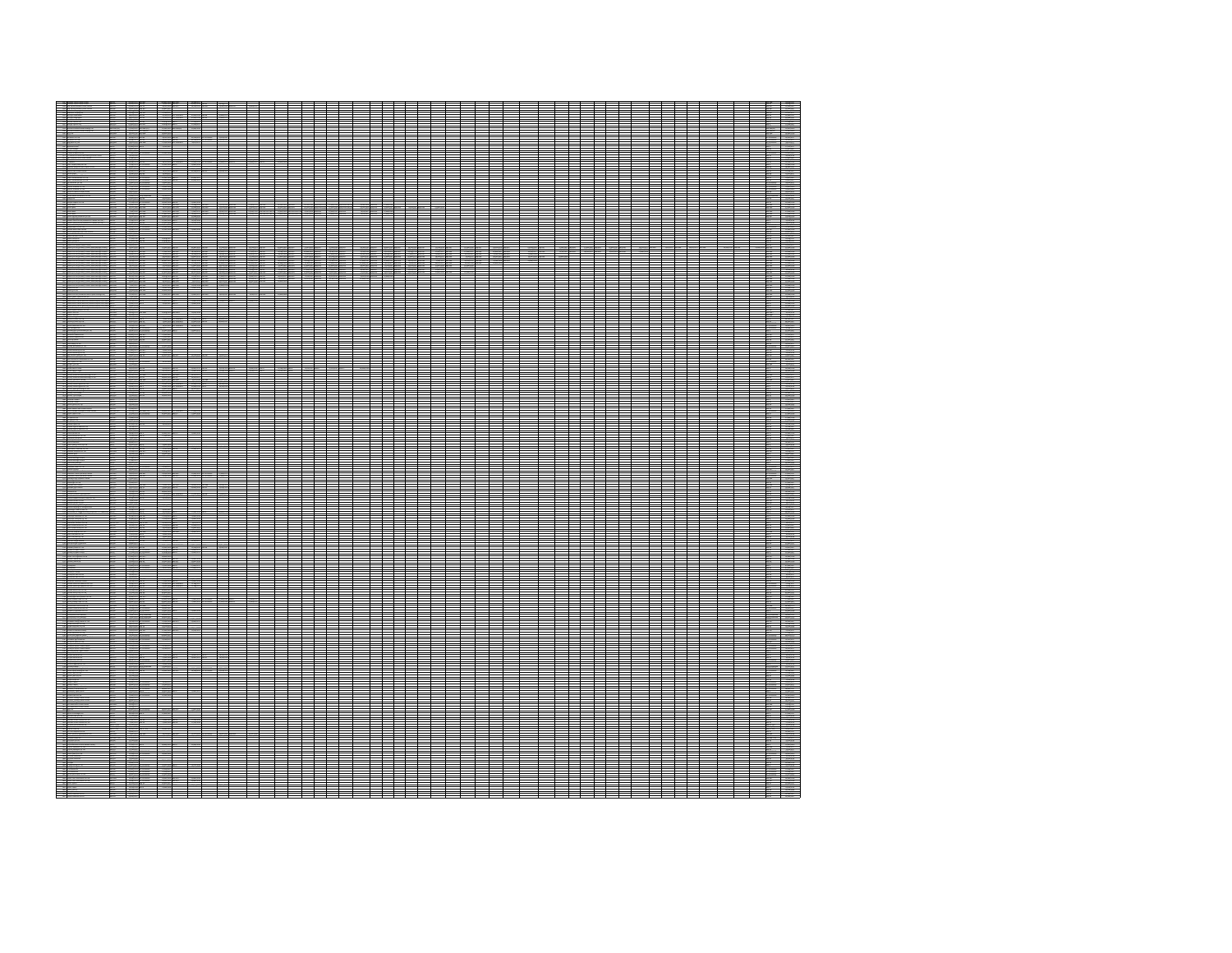| 鱷        |  | <b>Series</b>            | $\overline{\phantom{a}}$ |  |  |  |  |  |  |  |  |  |  |
|----------|--|--------------------------|--------------------------|--|--|--|--|--|--|--|--|--|--|
|          |  |                          |                          |  |  |  |  |  |  |  |  |  |  |
|          |  |                          |                          |  |  |  |  |  |  |  |  |  |  |
|          |  |                          |                          |  |  |  |  |  |  |  |  |  |  |
|          |  |                          |                          |  |  |  |  |  |  |  |  |  |  |
|          |  |                          |                          |  |  |  |  |  |  |  |  |  |  |
|          |  |                          |                          |  |  |  |  |  |  |  |  |  |  |
|          |  |                          |                          |  |  |  |  |  |  |  |  |  |  |
|          |  |                          |                          |  |  |  |  |  |  |  |  |  |  |
|          |  |                          |                          |  |  |  |  |  |  |  |  |  |  |
|          |  |                          |                          |  |  |  |  |  |  |  |  |  |  |
|          |  |                          |                          |  |  |  |  |  |  |  |  |  |  |
|          |  |                          |                          |  |  |  |  |  |  |  |  |  |  |
|          |  |                          |                          |  |  |  |  |  |  |  |  |  |  |
|          |  |                          |                          |  |  |  |  |  |  |  |  |  |  |
|          |  |                          |                          |  |  |  |  |  |  |  |  |  |  |
|          |  |                          |                          |  |  |  |  |  |  |  |  |  |  |
|          |  |                          |                          |  |  |  |  |  |  |  |  |  |  |
|          |  |                          |                          |  |  |  |  |  |  |  |  |  |  |
|          |  |                          |                          |  |  |  |  |  |  |  |  |  |  |
|          |  |                          |                          |  |  |  |  |  |  |  |  |  |  |
| Ξ        |  |                          |                          |  |  |  |  |  |  |  |  |  |  |
|          |  |                          |                          |  |  |  |  |  |  |  |  |  |  |
|          |  |                          |                          |  |  |  |  |  |  |  |  |  |  |
|          |  |                          |                          |  |  |  |  |  |  |  |  |  |  |
|          |  |                          |                          |  |  |  |  |  |  |  |  |  |  |
|          |  |                          |                          |  |  |  |  |  |  |  |  |  |  |
|          |  |                          |                          |  |  |  |  |  |  |  |  |  |  |
|          |  |                          |                          |  |  |  |  |  |  |  |  |  |  |
|          |  | ╕                        |                          |  |  |  |  |  |  |  |  |  |  |
|          |  |                          |                          |  |  |  |  |  |  |  |  |  |  |
|          |  |                          |                          |  |  |  |  |  |  |  |  |  |  |
|          |  |                          |                          |  |  |  |  |  |  |  |  |  |  |
|          |  |                          |                          |  |  |  |  |  |  |  |  |  |  |
|          |  |                          |                          |  |  |  |  |  |  |  |  |  |  |
|          |  |                          |                          |  |  |  |  |  |  |  |  |  |  |
|          |  |                          |                          |  |  |  |  |  |  |  |  |  |  |
|          |  |                          |                          |  |  |  |  |  |  |  |  |  |  |
|          |  |                          |                          |  |  |  |  |  |  |  |  |  |  |
|          |  |                          |                          |  |  |  |  |  |  |  |  |  |  |
|          |  |                          |                          |  |  |  |  |  |  |  |  |  |  |
|          |  |                          |                          |  |  |  |  |  |  |  |  |  |  |
|          |  |                          |                          |  |  |  |  |  |  |  |  |  |  |
|          |  |                          |                          |  |  |  |  |  |  |  |  |  |  |
|          |  |                          |                          |  |  |  |  |  |  |  |  |  |  |
|          |  |                          |                          |  |  |  |  |  |  |  |  |  |  |
|          |  |                          |                          |  |  |  |  |  |  |  |  |  |  |
|          |  |                          |                          |  |  |  |  |  |  |  |  |  |  |
|          |  |                          |                          |  |  |  |  |  |  |  |  |  |  |
|          |  |                          |                          |  |  |  |  |  |  |  |  |  |  |
|          |  |                          |                          |  |  |  |  |  |  |  |  |  |  |
|          |  |                          |                          |  |  |  |  |  |  |  |  |  |  |
|          |  |                          |                          |  |  |  |  |  |  |  |  |  |  |
|          |  |                          |                          |  |  |  |  |  |  |  |  |  |  |
| $\equiv$ |  | $\overline{\phantom{0}}$ | $\blacksquare$           |  |  |  |  |  |  |  |  |  |  |
|          |  |                          |                          |  |  |  |  |  |  |  |  |  |  |
|          |  |                          |                          |  |  |  |  |  |  |  |  |  |  |
|          |  |                          |                          |  |  |  |  |  |  |  |  |  |  |
|          |  |                          |                          |  |  |  |  |  |  |  |  |  |  |
|          |  |                          |                          |  |  |  |  |  |  |  |  |  |  |
|          |  |                          |                          |  |  |  |  |  |  |  |  |  |  |
|          |  |                          |                          |  |  |  |  |  |  |  |  |  |  |
|          |  |                          |                          |  |  |  |  |  |  |  |  |  |  |
|          |  |                          |                          |  |  |  |  |  |  |  |  |  |  |
|          |  |                          |                          |  |  |  |  |  |  |  |  |  |  |
|          |  |                          |                          |  |  |  |  |  |  |  |  |  |  |
|          |  |                          |                          |  |  |  |  |  |  |  |  |  |  |
|          |  |                          |                          |  |  |  |  |  |  |  |  |  |  |
|          |  |                          |                          |  |  |  |  |  |  |  |  |  |  |
|          |  |                          |                          |  |  |  |  |  |  |  |  |  |  |
|          |  |                          |                          |  |  |  |  |  |  |  |  |  |  |
|          |  |                          |                          |  |  |  |  |  |  |  |  |  |  |
|          |  |                          |                          |  |  |  |  |  |  |  |  |  |  |
|          |  |                          |                          |  |  |  |  |  |  |  |  |  |  |
|          |  |                          |                          |  |  |  |  |  |  |  |  |  |  |
|          |  |                          |                          |  |  |  |  |  |  |  |  |  |  |
|          |  |                          |                          |  |  |  |  |  |  |  |  |  |  |
|          |  |                          |                          |  |  |  |  |  |  |  |  |  |  |
|          |  |                          |                          |  |  |  |  |  |  |  |  |  |  |
|          |  |                          |                          |  |  |  |  |  |  |  |  |  |  |
|          |  |                          |                          |  |  |  |  |  |  |  |  |  |  |
|          |  |                          |                          |  |  |  |  |  |  |  |  |  |  |
|          |  |                          |                          |  |  |  |  |  |  |  |  |  |  |
|          |  |                          |                          |  |  |  |  |  |  |  |  |  |  |
|          |  |                          |                          |  |  |  |  |  |  |  |  |  |  |
|          |  |                          |                          |  |  |  |  |  |  |  |  |  |  |
|          |  |                          |                          |  |  |  |  |  |  |  |  |  |  |
|          |  |                          |                          |  |  |  |  |  |  |  |  |  |  |
|          |  |                          |                          |  |  |  |  |  |  |  |  |  |  |
|          |  |                          |                          |  |  |  |  |  |  |  |  |  |  |
|          |  |                          |                          |  |  |  |  |  |  |  |  |  |  |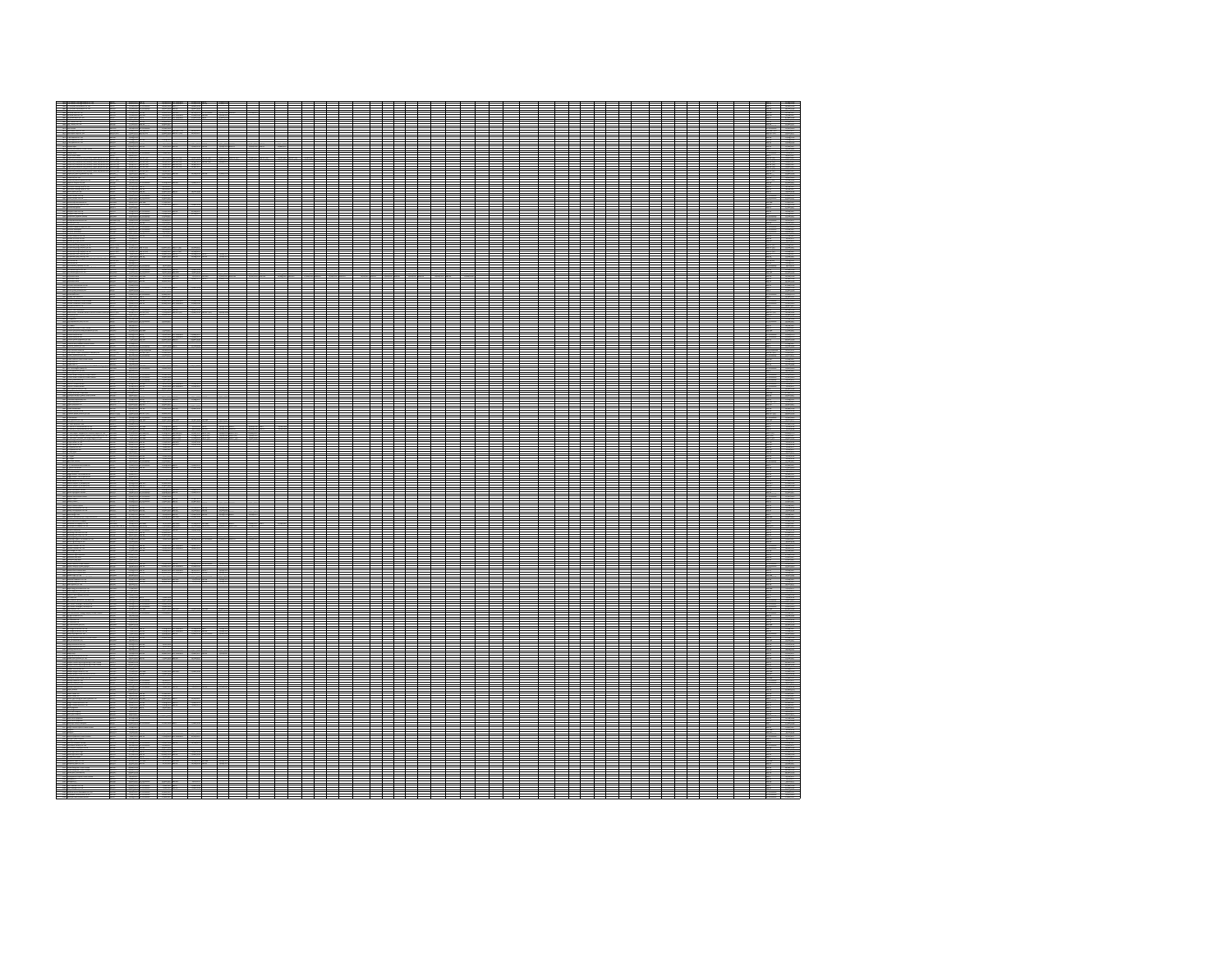| ≕                                   |  |  |  |  |  |
|-------------------------------------|--|--|--|--|--|
|                                     |  |  |  |  |  |
|                                     |  |  |  |  |  |
|                                     |  |  |  |  |  |
|                                     |  |  |  |  |  |
|                                     |  |  |  |  |  |
|                                     |  |  |  |  |  |
|                                     |  |  |  |  |  |
|                                     |  |  |  |  |  |
|                                     |  |  |  |  |  |
| <b>ING</b>                          |  |  |  |  |  |
|                                     |  |  |  |  |  |
|                                     |  |  |  |  |  |
| Milandari<br>Pilandari<br>Pilandari |  |  |  |  |  |
|                                     |  |  |  |  |  |
| $rac{1}{1500}$                      |  |  |  |  |  |
|                                     |  |  |  |  |  |
|                                     |  |  |  |  |  |
|                                     |  |  |  |  |  |
|                                     |  |  |  |  |  |
|                                     |  |  |  |  |  |
|                                     |  |  |  |  |  |
|                                     |  |  |  |  |  |
| $\frac{1}{2}$                       |  |  |  |  |  |
|                                     |  |  |  |  |  |
|                                     |  |  |  |  |  |
|                                     |  |  |  |  |  |
|                                     |  |  |  |  |  |
|                                     |  |  |  |  |  |
|                                     |  |  |  |  |  |
|                                     |  |  |  |  |  |
|                                     |  |  |  |  |  |
|                                     |  |  |  |  |  |
|                                     |  |  |  |  |  |
|                                     |  |  |  |  |  |
|                                     |  |  |  |  |  |
|                                     |  |  |  |  |  |
|                                     |  |  |  |  |  |
|                                     |  |  |  |  |  |
|                                     |  |  |  |  |  |
|                                     |  |  |  |  |  |
|                                     |  |  |  |  |  |
|                                     |  |  |  |  |  |
|                                     |  |  |  |  |  |
|                                     |  |  |  |  |  |
|                                     |  |  |  |  |  |
|                                     |  |  |  |  |  |
|                                     |  |  |  |  |  |
|                                     |  |  |  |  |  |
|                                     |  |  |  |  |  |
|                                     |  |  |  |  |  |
|                                     |  |  |  |  |  |
|                                     |  |  |  |  |  |
|                                     |  |  |  |  |  |
|                                     |  |  |  |  |  |
|                                     |  |  |  |  |  |
|                                     |  |  |  |  |  |
|                                     |  |  |  |  |  |
|                                     |  |  |  |  |  |
|                                     |  |  |  |  |  |
|                                     |  |  |  |  |  |
|                                     |  |  |  |  |  |
|                                     |  |  |  |  |  |
|                                     |  |  |  |  |  |
|                                     |  |  |  |  |  |
|                                     |  |  |  |  |  |
|                                     |  |  |  |  |  |
|                                     |  |  |  |  |  |
|                                     |  |  |  |  |  |
|                                     |  |  |  |  |  |
|                                     |  |  |  |  |  |
|                                     |  |  |  |  |  |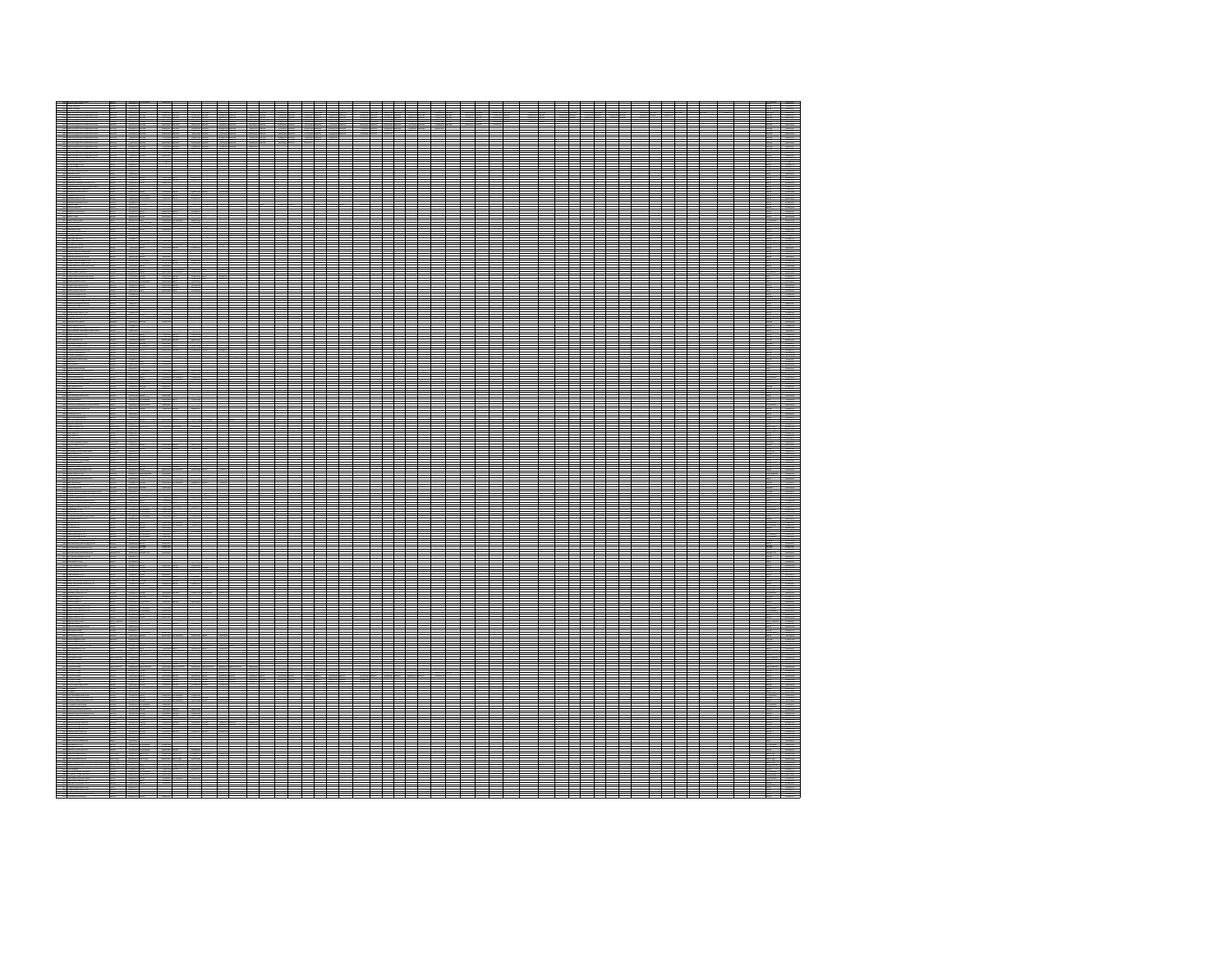| ÷<br>÷         |                                            |                               |                          |   |               |
|----------------|--------------------------------------------|-------------------------------|--------------------------|---|---------------|
|                |                                            | e e                           | $\overline{\phantom{0}}$ |   |               |
|                |                                            |                               |                          |   |               |
|                |                                            |                               |                          |   |               |
|                |                                            |                               |                          |   |               |
|                |                                            |                               |                          |   |               |
|                |                                            |                               |                          |   |               |
| ---            |                                            |                               |                          |   |               |
| Ħ              | ▆<br>Ш                                     | щ                             |                          | H |               |
|                |                                            |                               |                          |   |               |
|                |                                            |                               |                          |   |               |
|                |                                            |                               |                          |   |               |
|                |                                            |                               |                          |   |               |
|                |                                            |                               |                          |   |               |
| $\sim$         |                                            |                               |                          |   | -             |
|                |                                            |                               |                          |   |               |
|                |                                            |                               |                          |   |               |
|                |                                            |                               |                          |   |               |
|                |                                            |                               |                          |   |               |
|                |                                            |                               |                          |   |               |
|                |                                            |                               |                          |   |               |
|                | J<br>⊨                                     |                               |                          |   |               |
|                |                                            |                               |                          |   | ÷             |
|                |                                            |                               |                          |   | €             |
|                |                                            |                               |                          |   |               |
|                |                                            |                               |                          |   |               |
|                |                                            |                               |                          |   |               |
|                |                                            |                               |                          |   |               |
|                |                                            |                               |                          |   |               |
| <b>William</b> |                                            |                               |                          |   | $\frac{1}{2}$ |
|                |                                            |                               |                          |   |               |
|                |                                            |                               |                          |   | ≊             |
|                |                                            |                               |                          |   |               |
|                |                                            |                               |                          |   |               |
|                |                                            |                               |                          |   |               |
| $-$            | — 1<br>__<br>—<br>$\overline{\phantom{a}}$ | —<br>$\overline{\phantom{a}}$ |                          |   | $ -$          |
| <b>ANGER</b>   | <b>ANARY</b>                               |                               |                          |   |               |
|                |                                            |                               |                          |   |               |
|                |                                            |                               |                          |   |               |
|                |                                            |                               |                          |   |               |
|                |                                            |                               |                          |   |               |
|                |                                            |                               |                          |   |               |
|                |                                            |                               |                          |   |               |
| ═              | —                                          |                               |                          |   | $\sim$        |
|                |                                            |                               |                          |   |               |
|                | ╛                                          |                               | ▆<br>⊐                   |   |               |
|                |                                            |                               |                          |   |               |
|                |                                            |                               |                          |   |               |
|                |                                            |                               |                          |   |               |
|                |                                            |                               |                          |   |               |
|                |                                            |                               |                          |   |               |
| $\equiv$       |                                            |                               |                          |   | $\frac{1}{2}$ |
| 體體             | ▆                                          |                               |                          |   |               |
|                |                                            |                               |                          |   |               |
|                |                                            |                               |                          |   |               |
|                |                                            |                               |                          |   |               |
|                |                                            |                               |                          |   |               |
|                |                                            |                               |                          |   |               |
|                |                                            |                               |                          |   |               |
|                |                                            |                               |                          |   |               |
|                |                                            |                               |                          |   |               |
|                |                                            |                               |                          |   |               |
|                |                                            |                               |                          |   |               |
|                |                                            |                               |                          |   |               |
|                |                                            |                               |                          |   |               |
|                |                                            |                               |                          |   |               |
|                |                                            |                               |                          |   |               |
|                |                                            |                               |                          |   |               |
|                |                                            |                               |                          |   |               |
|                |                                            |                               |                          |   |               |
|                |                                            |                               |                          |   |               |
|                |                                            |                               |                          |   |               |
|                |                                            |                               |                          |   |               |
|                |                                            |                               |                          |   |               |
|                |                                            |                               |                          |   |               |
|                |                                            |                               |                          |   |               |
|                |                                            |                               |                          |   |               |
|                |                                            |                               |                          |   |               |
|                |                                            |                               |                          |   | ₩             |
|                |                                            |                               |                          |   |               |
|                |                                            |                               |                          |   |               |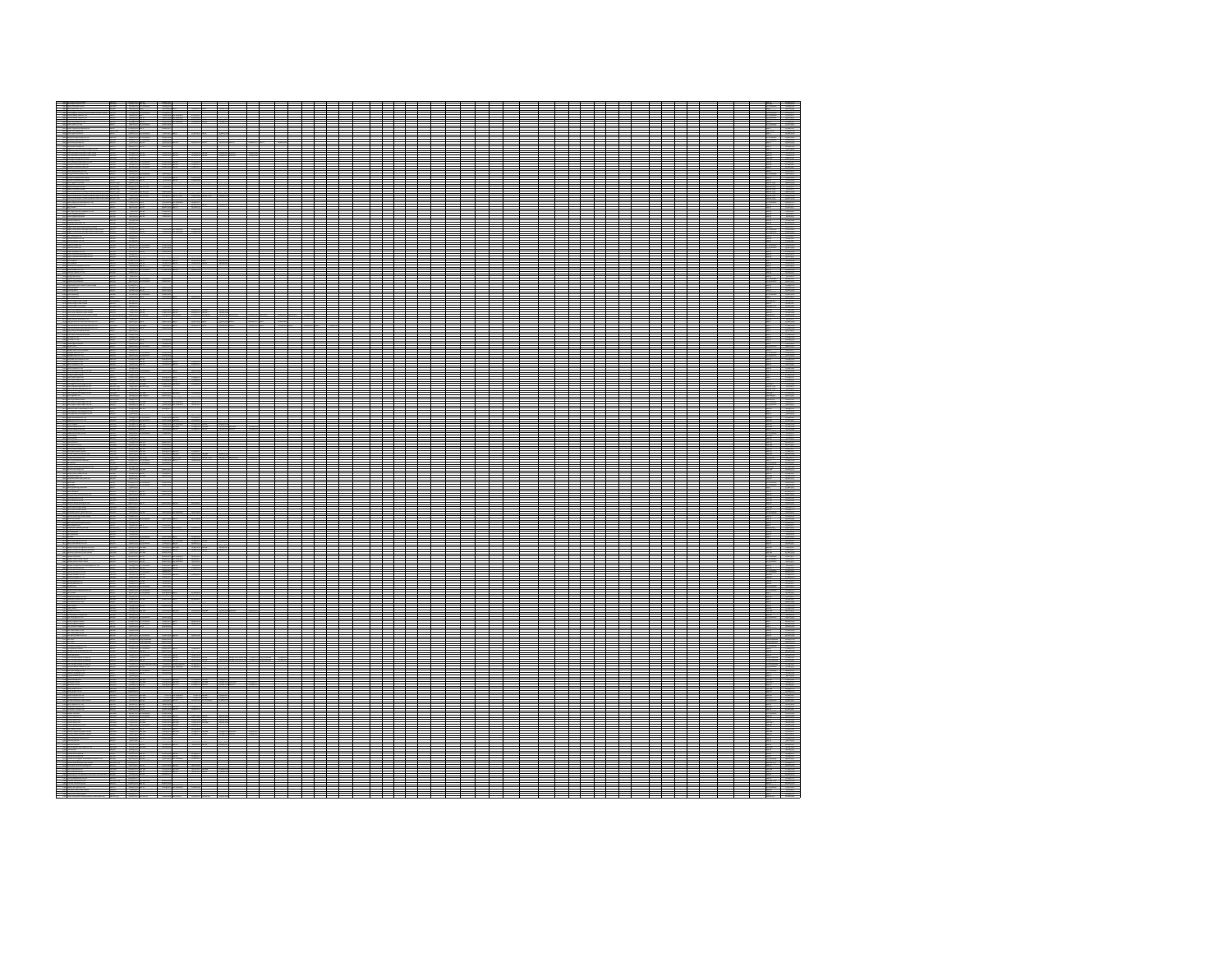|                     | l<br>═                   | =      |  |  |  |  |
|---------------------|--------------------------|--------|--|--|--|--|
|                     |                          |        |  |  |  |  |
|                     |                          |        |  |  |  |  |
|                     |                          |        |  |  |  |  |
|                     |                          |        |  |  |  |  |
|                     |                          |        |  |  |  |  |
|                     |                          |        |  |  |  |  |
|                     |                          |        |  |  |  |  |
| ÷                   |                          |        |  |  |  |  |
|                     |                          |        |  |  |  |  |
|                     |                          |        |  |  |  |  |
|                     |                          |        |  |  |  |  |
|                     |                          |        |  |  |  |  |
| --<br>--            | $\overline{\phantom{0}}$ | –<br>— |  |  |  |  |
|                     |                          |        |  |  |  |  |
|                     |                          |        |  |  |  |  |
|                     |                          |        |  |  |  |  |
|                     |                          |        |  |  |  |  |
|                     |                          |        |  |  |  |  |
|                     |                          |        |  |  |  |  |
|                     |                          |        |  |  |  |  |
|                     |                          |        |  |  |  |  |
| ₿                   |                          |        |  |  |  |  |
|                     |                          |        |  |  |  |  |
|                     |                          |        |  |  |  |  |
|                     |                          |        |  |  |  |  |
|                     |                          |        |  |  |  |  |
|                     |                          |        |  |  |  |  |
|                     |                          |        |  |  |  |  |
|                     |                          |        |  |  |  |  |
| W                   |                          |        |  |  |  |  |
|                     |                          |        |  |  |  |  |
|                     |                          |        |  |  |  |  |
|                     |                          |        |  |  |  |  |
|                     |                          |        |  |  |  |  |
|                     |                          |        |  |  |  |  |
|                     |                          |        |  |  |  |  |
| $\sim$ $\sim$<br>__ | --<br>___                | __     |  |  |  |  |
|                     |                          |        |  |  |  |  |
|                     |                          |        |  |  |  |  |
|                     |                          |        |  |  |  |  |
|                     |                          |        |  |  |  |  |
|                     |                          |        |  |  |  |  |
|                     |                          |        |  |  |  |  |
|                     |                          |        |  |  |  |  |
|                     |                          |        |  |  |  |  |
|                     |                          |        |  |  |  |  |
|                     |                          |        |  |  |  |  |
| 標                   |                          |        |  |  |  |  |
|                     |                          |        |  |  |  |  |
|                     |                          |        |  |  |  |  |
|                     |                          |        |  |  |  |  |
|                     |                          |        |  |  |  |  |
|                     |                          |        |  |  |  |  |
| ═                   |                          |        |  |  |  |  |
|                     |                          |        |  |  |  |  |
|                     |                          |        |  |  |  |  |
|                     |                          |        |  |  |  |  |
|                     |                          |        |  |  |  |  |
|                     |                          |        |  |  |  |  |
|                     |                          |        |  |  |  |  |
|                     |                          |        |  |  |  |  |
|                     |                          |        |  |  |  |  |
|                     |                          |        |  |  |  |  |
|                     |                          |        |  |  |  |  |
|                     |                          |        |  |  |  |  |
|                     |                          |        |  |  |  |  |
|                     |                          |        |  |  |  |  |
|                     |                          |        |  |  |  |  |
|                     |                          |        |  |  |  |  |
|                     |                          |        |  |  |  |  |
| W                   |                          |        |  |  |  |  |
|                     |                          |        |  |  |  |  |
|                     |                          |        |  |  |  |  |
|                     |                          |        |  |  |  |  |
|                     |                          |        |  |  |  |  |
|                     |                          |        |  |  |  |  |
|                     |                          |        |  |  |  |  |
|                     |                          |        |  |  |  |  |
|                     |                          |        |  |  |  |  |
|                     |                          |        |  |  |  |  |
|                     |                          |        |  |  |  |  |
|                     |                          |        |  |  |  |  |
|                     |                          |        |  |  |  |  |
|                     |                          |        |  |  |  |  |
| I                   |                          |        |  |  |  |  |
|                     |                          |        |  |  |  |  |
| ▆<br>$\sim$         |                          |        |  |  |  |  |
|                     |                          |        |  |  |  |  |
|                     |                          |        |  |  |  |  |
|                     |                          |        |  |  |  |  |
|                     |                          |        |  |  |  |  |
|                     |                          |        |  |  |  |  |
|                     |                          |        |  |  |  |  |
|                     |                          |        |  |  |  |  |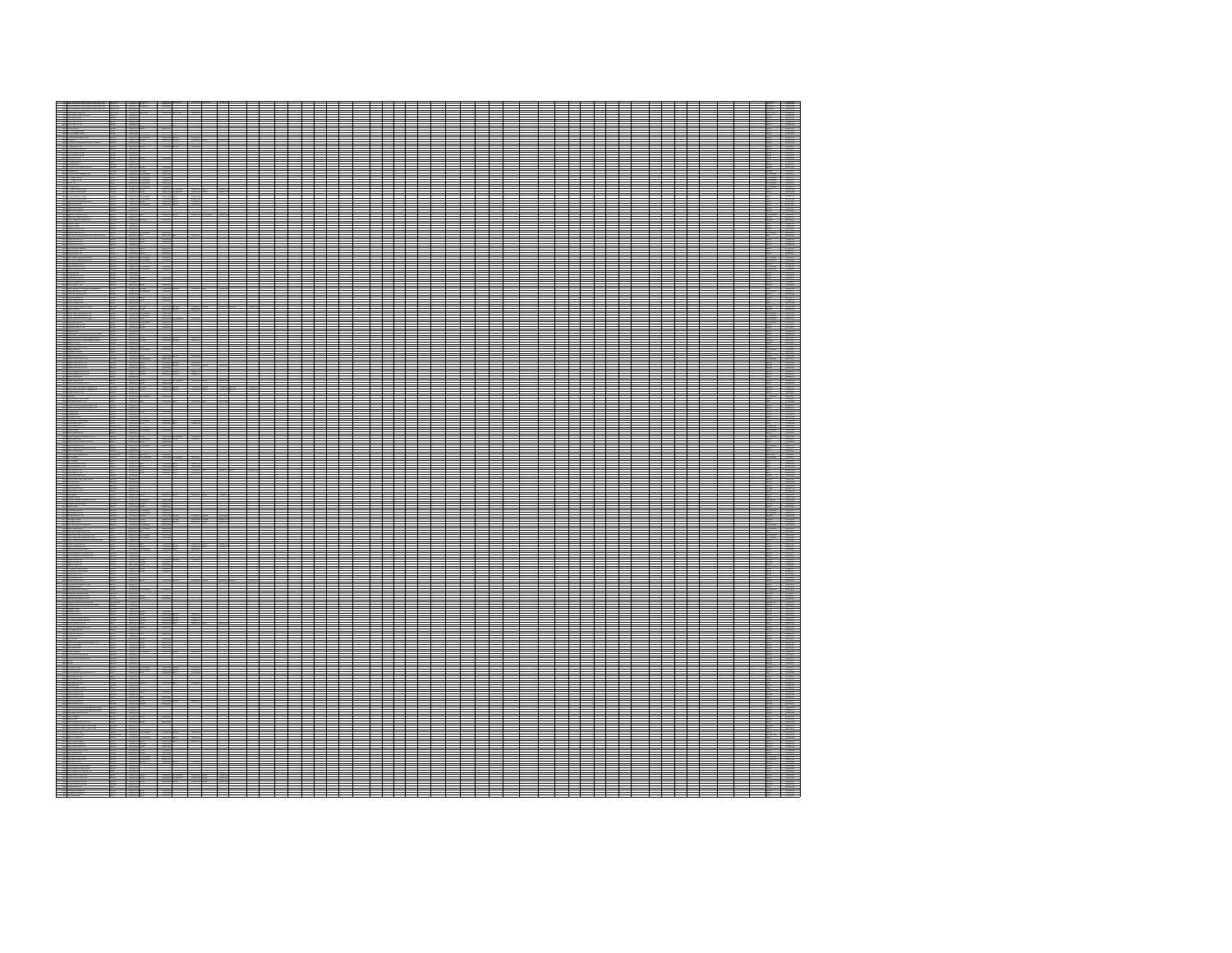|   |                |  | $\sim$ |  |  |  | Ξ |  |  |  |                  |
|---|----------------|--|--------|--|--|--|---|--|--|--|------------------|
|   |                |  |        |  |  |  |   |  |  |  |                  |
|   |                |  |        |  |  |  |   |  |  |  |                  |
|   |                |  |        |  |  |  |   |  |  |  |                  |
|   |                |  |        |  |  |  |   |  |  |  |                  |
|   |                |  |        |  |  |  |   |  |  |  |                  |
|   |                |  |        |  |  |  |   |  |  |  |                  |
|   | 1200101        |  |        |  |  |  |   |  |  |  | $\frac{1}{1564}$ |
|   |                |  |        |  |  |  |   |  |  |  |                  |
|   |                |  |        |  |  |  |   |  |  |  |                  |
|   |                |  |        |  |  |  |   |  |  |  |                  |
|   |                |  |        |  |  |  |   |  |  |  |                  |
|   |                |  |        |  |  |  |   |  |  |  |                  |
| 而 | <b>ASSAULT</b> |  |        |  |  |  |   |  |  |  |                  |
|   |                |  |        |  |  |  |   |  |  |  |                  |
|   |                |  |        |  |  |  |   |  |  |  |                  |
|   |                |  |        |  |  |  |   |  |  |  |                  |
|   |                |  |        |  |  |  |   |  |  |  |                  |
|   |                |  |        |  |  |  |   |  |  |  |                  |
|   |                |  |        |  |  |  |   |  |  |  |                  |
|   |                |  |        |  |  |  |   |  |  |  |                  |
|   |                |  |        |  |  |  |   |  |  |  |                  |
|   |                |  |        |  |  |  |   |  |  |  |                  |
|   |                |  |        |  |  |  |   |  |  |  |                  |
|   |                |  |        |  |  |  |   |  |  |  |                  |
|   |                |  |        |  |  |  |   |  |  |  |                  |
|   |                |  |        |  |  |  |   |  |  |  |                  |
|   |                |  |        |  |  |  |   |  |  |  |                  |
|   |                |  |        |  |  |  |   |  |  |  |                  |
|   |                |  |        |  |  |  |   |  |  |  |                  |
|   |                |  |        |  |  |  |   |  |  |  |                  |
|   |                |  |        |  |  |  |   |  |  |  |                  |
|   |                |  |        |  |  |  |   |  |  |  |                  |
|   |                |  |        |  |  |  |   |  |  |  |                  |
|   |                |  |        |  |  |  |   |  |  |  |                  |
|   |                |  |        |  |  |  |   |  |  |  |                  |
|   |                |  |        |  |  |  |   |  |  |  |                  |
|   |                |  |        |  |  |  |   |  |  |  |                  |
|   |                |  |        |  |  |  |   |  |  |  |                  |
|   |                |  |        |  |  |  |   |  |  |  |                  |
|   |                |  |        |  |  |  |   |  |  |  |                  |
|   |                |  |        |  |  |  |   |  |  |  |                  |
|   |                |  |        |  |  |  |   |  |  |  |                  |
|   |                |  |        |  |  |  |   |  |  |  |                  |
|   |                |  |        |  |  |  |   |  |  |  |                  |
|   |                |  |        |  |  |  |   |  |  |  |                  |
|   |                |  |        |  |  |  |   |  |  |  |                  |
|   |                |  |        |  |  |  |   |  |  |  |                  |
|   |                |  |        |  |  |  |   |  |  |  |                  |
|   |                |  |        |  |  |  |   |  |  |  |                  |
|   |                |  |        |  |  |  |   |  |  |  |                  |
|   |                |  |        |  |  |  |   |  |  |  |                  |
|   |                |  |        |  |  |  |   |  |  |  |                  |
|   |                |  |        |  |  |  |   |  |  |  |                  |
|   |                |  |        |  |  |  |   |  |  |  |                  |
|   |                |  |        |  |  |  |   |  |  |  |                  |
|   |                |  |        |  |  |  |   |  |  |  |                  |
|   |                |  |        |  |  |  |   |  |  |  |                  |
|   |                |  |        |  |  |  |   |  |  |  |                  |
|   |                |  |        |  |  |  |   |  |  |  |                  |
|   |                |  |        |  |  |  |   |  |  |  |                  |
|   |                |  |        |  |  |  |   |  |  |  |                  |
|   |                |  |        |  |  |  |   |  |  |  |                  |
|   |                |  |        |  |  |  |   |  |  |  |                  |
|   |                |  |        |  |  |  |   |  |  |  |                  |
|   |                |  |        |  |  |  |   |  |  |  |                  |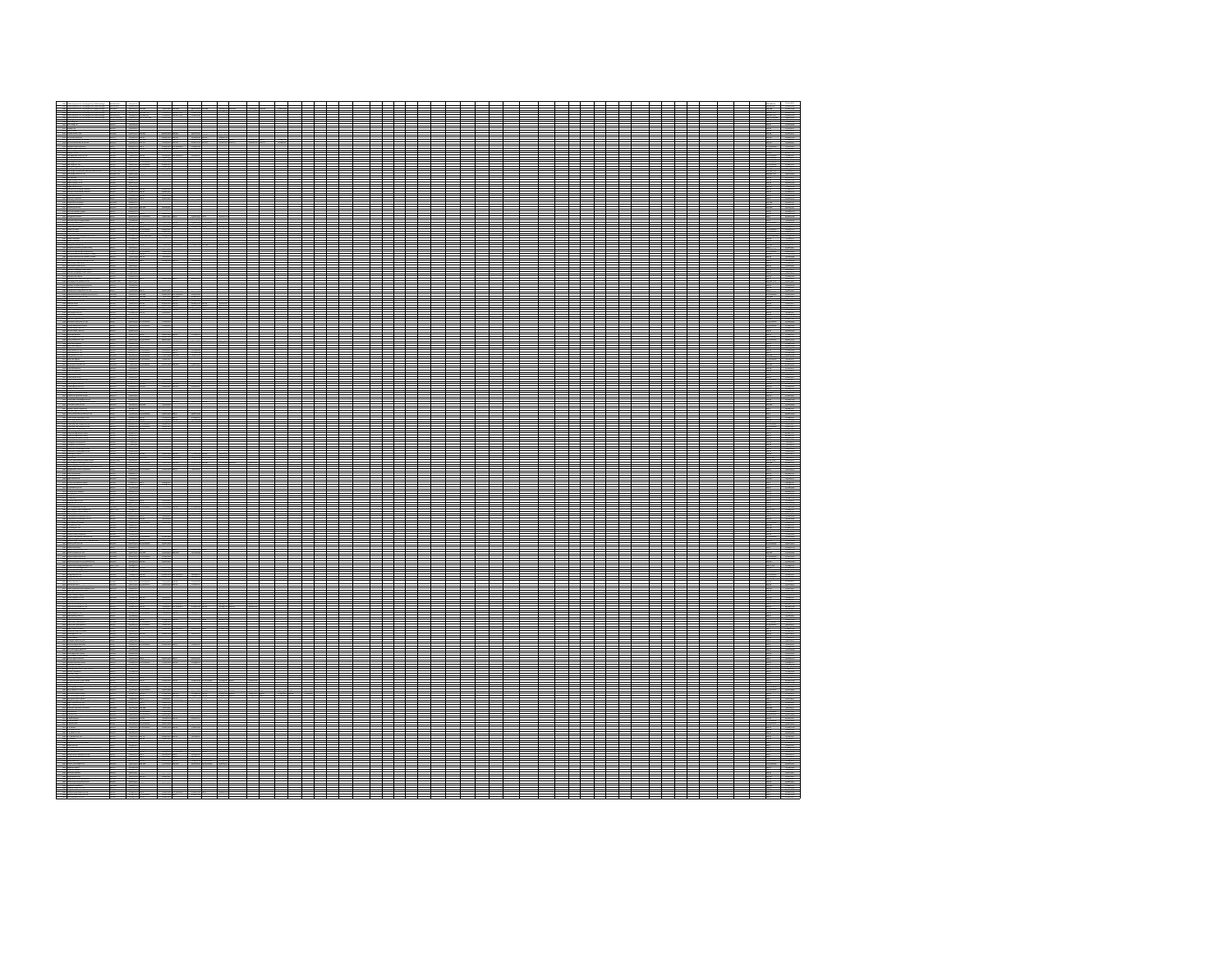|  | $\equiv$ |    |  |  |  |  |  |  |  |  |  |  |
|--|----------|----|--|--|--|--|--|--|--|--|--|--|
|  |          | J, |  |  |  |  |  |  |  |  |  |  |
|  |          |    |  |  |  |  |  |  |  |  |  |  |
|  |          |    |  |  |  |  |  |  |  |  |  |  |
|  |          |    |  |  |  |  |  |  |  |  |  |  |
|  |          |    |  |  |  |  |  |  |  |  |  |  |
|  |          |    |  |  |  |  |  |  |  |  |  |  |
|  |          |    |  |  |  |  |  |  |  |  |  |  |
|  |          |    |  |  |  |  |  |  |  |  |  |  |
|  |          |    |  |  |  |  |  |  |  |  |  |  |
|  |          |    |  |  |  |  |  |  |  |  |  |  |
|  |          |    |  |  |  |  |  |  |  |  |  |  |
|  |          |    |  |  |  |  |  |  |  |  |  |  |
|  |          |    |  |  |  |  |  |  |  |  |  |  |
|  |          |    |  |  |  |  |  |  |  |  |  |  |
|  |          |    |  |  |  |  |  |  |  |  |  |  |
|  |          |    |  |  |  |  |  |  |  |  |  |  |
|  |          |    |  |  |  |  |  |  |  |  |  |  |
|  |          |    |  |  |  |  |  |  |  |  |  |  |
|  |          |    |  |  |  |  |  |  |  |  |  |  |
|  |          |    |  |  |  |  |  |  |  |  |  |  |
|  |          |    |  |  |  |  |  |  |  |  |  |  |
|  |          |    |  |  |  |  |  |  |  |  |  |  |
|  |          |    |  |  |  |  |  |  |  |  |  |  |
|  |          |    |  |  |  |  |  |  |  |  |  |  |
|  |          |    |  |  |  |  |  |  |  |  |  |  |
|  |          |    |  |  |  |  |  |  |  |  |  |  |
|  |          |    |  |  |  |  |  |  |  |  |  |  |
|  |          |    |  |  |  |  |  |  |  |  |  |  |
|  |          |    |  |  |  |  |  |  |  |  |  |  |
|  |          |    |  |  |  |  |  |  |  |  |  |  |
|  |          |    |  |  |  |  |  |  |  |  |  |  |
|  |          |    |  |  |  |  |  |  |  |  |  |  |
|  | 靈        |    |  |  |  |  |  |  |  |  |  |  |
|  |          |    |  |  |  |  |  |  |  |  |  |  |
|  |          |    |  |  |  |  |  |  |  |  |  |  |
|  |          |    |  |  |  |  |  |  |  |  |  |  |
|  |          |    |  |  |  |  |  |  |  |  |  |  |
|  |          |    |  |  |  |  |  |  |  |  |  |  |
|  |          |    |  |  |  |  |  |  |  |  |  |  |
|  |          |    |  |  |  |  |  |  |  |  |  |  |
|  |          |    |  |  |  |  |  |  |  |  |  |  |
|  |          |    |  |  |  |  |  |  |  |  |  |  |
|  |          |    |  |  |  |  |  |  |  |  |  |  |
|  |          |    |  |  |  |  |  |  |  |  |  |  |
|  |          |    |  |  |  |  |  |  |  |  |  |  |
|  |          |    |  |  |  |  |  |  |  |  |  |  |
|  |          |    |  |  |  |  |  |  |  |  |  |  |
|  |          |    |  |  |  |  |  |  |  |  |  |  |
|  |          |    |  |  |  |  |  |  |  |  |  |  |
|  |          |    |  |  |  |  |  |  |  |  |  |  |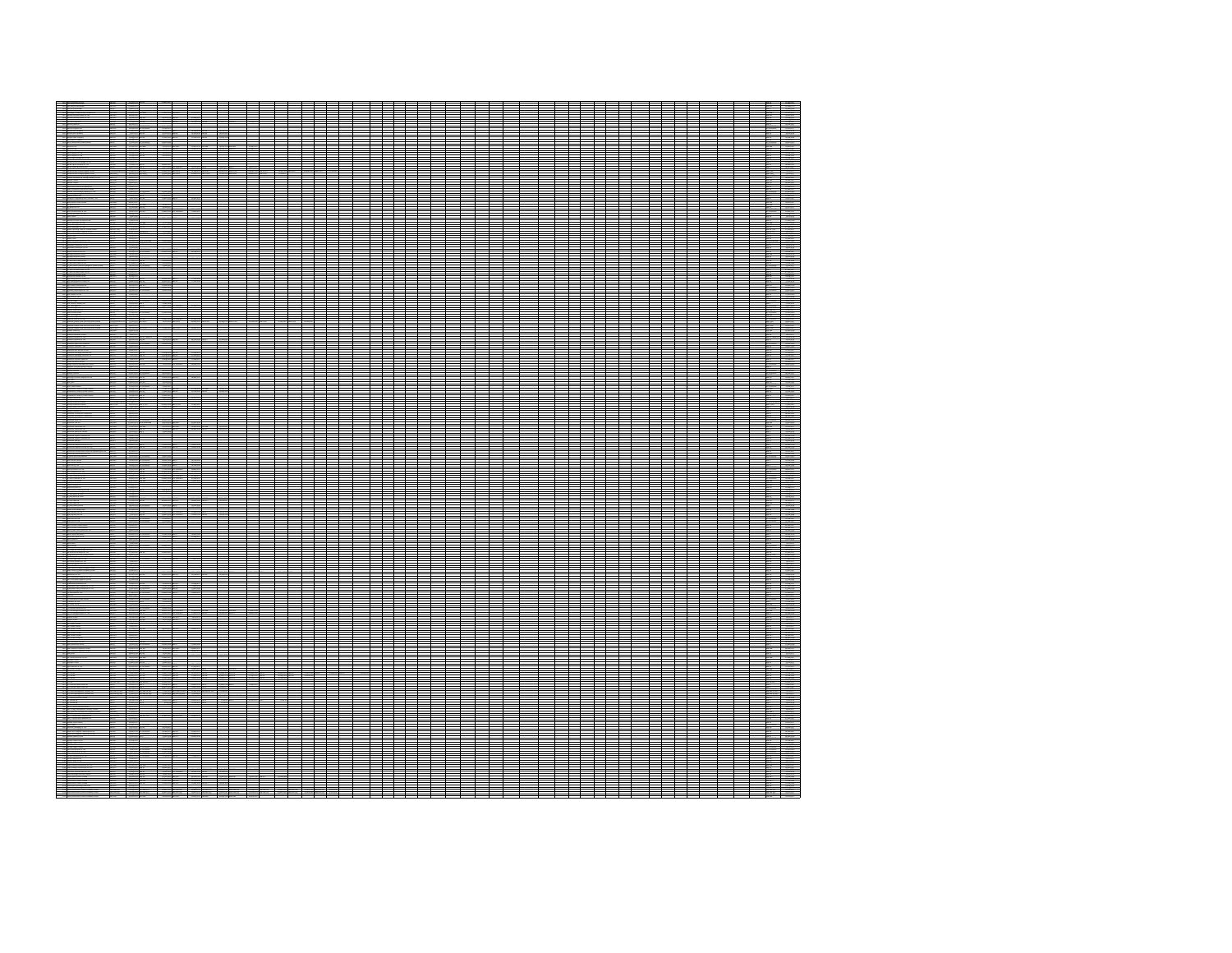|  |  | $\equiv$ |  | and an |  |  |  |  |  |  |  |  |  |  |  |
|--|--|----------|--|--------|--|--|--|--|--|--|--|--|--|--|--|
|  |  |          |  |        |  |  |  |  |  |  |  |  |  |  |  |
|  |  |          |  |        |  |  |  |  |  |  |  |  |  |  |  |
|  |  |          |  |        |  |  |  |  |  |  |  |  |  |  |  |
|  |  |          |  |        |  |  |  |  |  |  |  |  |  |  |  |
|  |  |          |  |        |  |  |  |  |  |  |  |  |  |  |  |
|  |  |          |  |        |  |  |  |  |  |  |  |  |  |  |  |
|  |  |          |  |        |  |  |  |  |  |  |  |  |  |  |  |
|  |  |          |  |        |  |  |  |  |  |  |  |  |  |  |  |
|  |  |          |  |        |  |  |  |  |  |  |  |  |  |  |  |
|  |  |          |  |        |  |  |  |  |  |  |  |  |  |  |  |
|  |  |          |  |        |  |  |  |  |  |  |  |  |  |  |  |
|  |  |          |  |        |  |  |  |  |  |  |  |  |  |  |  |
|  |  |          |  |        |  |  |  |  |  |  |  |  |  |  |  |
|  |  |          |  |        |  |  |  |  |  |  |  |  |  |  |  |
|  |  |          |  |        |  |  |  |  |  |  |  |  |  |  |  |
|  |  |          |  |        |  |  |  |  |  |  |  |  |  |  |  |
|  |  |          |  |        |  |  |  |  |  |  |  |  |  |  |  |
|  |  |          |  |        |  |  |  |  |  |  |  |  |  |  |  |
|  |  |          |  |        |  |  |  |  |  |  |  |  |  |  |  |
|  |  |          |  |        |  |  |  |  |  |  |  |  |  |  |  |
|  |  |          |  |        |  |  |  |  |  |  |  |  |  |  |  |
|  |  |          |  |        |  |  |  |  |  |  |  |  |  |  |  |
|  |  |          |  |        |  |  |  |  |  |  |  |  |  |  |  |
|  |  |          |  |        |  |  |  |  |  |  |  |  |  |  |  |
|  |  |          |  |        |  |  |  |  |  |  |  |  |  |  |  |
|  |  |          |  |        |  |  |  |  |  |  |  |  |  |  |  |
|  |  |          |  |        |  |  |  |  |  |  |  |  |  |  |  |
|  |  |          |  |        |  |  |  |  |  |  |  |  |  |  |  |
|  |  |          |  |        |  |  |  |  |  |  |  |  |  |  |  |
|  |  |          |  |        |  |  |  |  |  |  |  |  |  |  |  |
|  |  |          |  |        |  |  |  |  |  |  |  |  |  |  |  |
|  |  |          |  |        |  |  |  |  |  |  |  |  |  |  |  |
|  |  |          |  |        |  |  |  |  |  |  |  |  |  |  |  |
|  |  |          |  |        |  |  |  |  |  |  |  |  |  |  |  |
|  |  |          |  |        |  |  |  |  |  |  |  |  |  |  |  |
|  |  |          |  |        |  |  |  |  |  |  |  |  |  |  |  |
|  |  |          |  |        |  |  |  |  |  |  |  |  |  |  |  |
|  |  |          |  |        |  |  |  |  |  |  |  |  |  |  |  |
|  |  |          |  |        |  |  |  |  |  |  |  |  |  |  |  |
|  |  |          |  |        |  |  |  |  |  |  |  |  |  |  |  |
|  |  |          |  |        |  |  |  |  |  |  |  |  |  |  |  |
|  |  |          |  |        |  |  |  |  |  |  |  |  |  |  |  |
|  |  |          |  |        |  |  |  |  |  |  |  |  |  |  |  |
|  |  |          |  |        |  |  |  |  |  |  |  |  |  |  |  |
|  |  |          |  |        |  |  |  |  |  |  |  |  |  |  |  |
|  |  |          |  |        |  |  |  |  |  |  |  |  |  |  |  |
|  |  |          |  |        |  |  |  |  |  |  |  |  |  |  |  |
|  |  |          |  |        |  |  |  |  |  |  |  |  |  |  |  |
|  |  |          |  |        |  |  |  |  |  |  |  |  |  |  |  |
|  |  |          |  |        |  |  |  |  |  |  |  |  |  |  |  |
|  |  |          |  |        |  |  |  |  |  |  |  |  |  |  |  |
|  |  |          |  |        |  |  |  |  |  |  |  |  |  |  |  |
|  |  |          |  |        |  |  |  |  |  |  |  |  |  |  |  |
|  |  |          |  |        |  |  |  |  |  |  |  |  |  |  |  |
|  |  |          |  |        |  |  |  |  |  |  |  |  |  |  |  |
|  |  |          |  |        |  |  |  |  |  |  |  |  |  |  |  |
|  |  |          |  |        |  |  |  |  |  |  |  |  |  |  |  |
|  |  |          |  |        |  |  |  |  |  |  |  |  |  |  |  |
|  |  |          |  |        |  |  |  |  |  |  |  |  |  |  |  |
|  |  |          |  |        |  |  |  |  |  |  |  |  |  |  |  |
|  |  |          |  |        |  |  |  |  |  |  |  |  |  |  |  |
|  |  |          |  |        |  |  |  |  |  |  |  |  |  |  |  |
|  |  |          |  |        |  |  |  |  |  |  |  |  |  |  |  |
|  |  |          |  |        |  |  |  |  |  |  |  |  |  |  |  |
|  |  |          |  |        |  |  |  |  |  |  |  |  |  |  |  |
|  |  |          |  |        |  |  |  |  |  |  |  |  |  |  |  |
|  |  |          |  |        |  |  |  |  |  |  |  |  |  |  |  |
|  |  |          |  |        |  |  |  |  |  |  |  |  |  |  |  |
|  |  |          |  |        |  |  |  |  |  |  |  |  |  |  |  |
|  |  |          |  |        |  |  |  |  |  |  |  |  |  |  |  |
|  |  |          |  |        |  |  |  |  |  |  |  |  |  |  |  |
|  |  |          |  |        |  |  |  |  |  |  |  |  |  |  |  |
|  |  |          |  |        |  |  |  |  |  |  |  |  |  |  |  |
|  |  |          |  |        |  |  |  |  |  |  |  |  |  |  |  |
|  |  |          |  |        |  |  |  |  |  |  |  |  |  |  |  |
|  |  |          |  |        |  |  |  |  |  |  |  |  |  |  |  |
|  |  |          |  |        |  |  |  |  |  |  |  |  |  |  |  |
|  |  |          |  |        |  |  |  |  |  |  |  |  |  |  |  |
|  |  |          |  |        |  |  |  |  |  |  |  |  |  |  |  |
|  |  |          |  |        |  |  |  |  |  |  |  |  |  |  |  |
|  |  |          |  |        |  |  |  |  |  |  |  |  |  |  |  |
|  |  |          |  |        |  |  |  |  |  |  |  |  |  |  |  |
|  |  |          |  |        |  |  |  |  |  |  |  |  |  |  |  |
|  |  |          |  |        |  |  |  |  |  |  |  |  |  |  |  |
|  |  |          |  |        |  |  |  |  |  |  |  |  |  |  |  |
|  |  |          |  |        |  |  |  |  |  |  |  |  |  |  |  |
|  |  |          |  |        |  |  |  |  |  |  |  |  |  |  |  |
|  |  |          |  |        |  |  |  |  |  |  |  |  |  |  |  |
|  |  |          |  |        |  |  |  |  |  |  |  |  |  |  |  |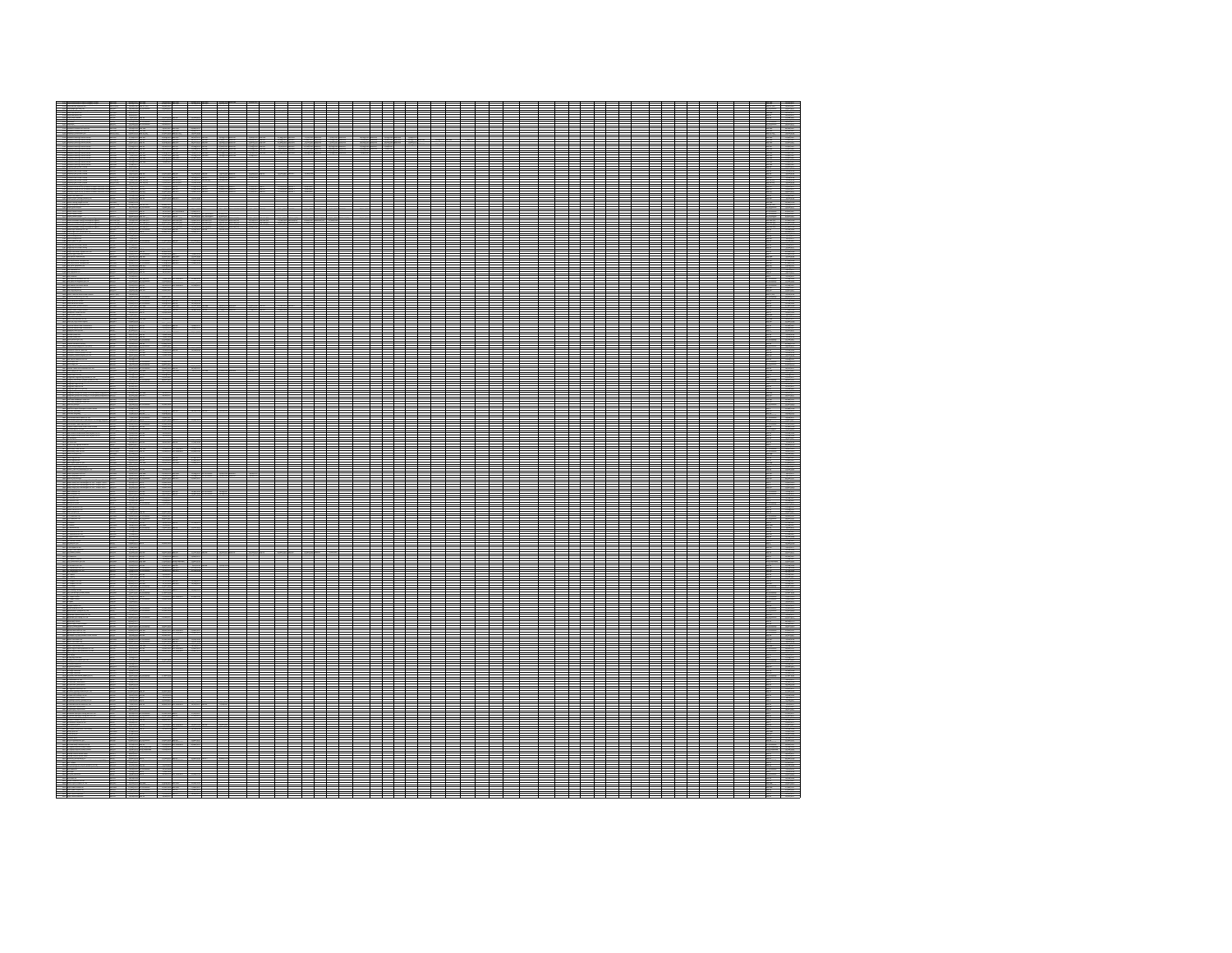|               | <b>Stage</b>  |  |  |  |   |  |  |  |  |  |  |  |
|---------------|---------------|--|--|--|---|--|--|--|--|--|--|--|
|               |               |  |  |  |   |  |  |  |  |  |  |  |
|               |               |  |  |  |   |  |  |  |  |  |  |  |
|               |               |  |  |  |   |  |  |  |  |  |  |  |
|               |               |  |  |  |   |  |  |  |  |  |  |  |
|               |               |  |  |  |   |  |  |  |  |  |  |  |
|               |               |  |  |  |   |  |  |  |  |  |  |  |
|               | <b>COLOR</b>  |  |  |  |   |  |  |  |  |  |  |  |
|               |               |  |  |  |   |  |  |  |  |  |  |  |
|               |               |  |  |  |   |  |  |  |  |  |  |  |
|               |               |  |  |  |   |  |  |  |  |  |  |  |
|               |               |  |  |  |   |  |  |  |  |  |  |  |
|               |               |  |  |  |   |  |  |  |  |  |  |  |
|               |               |  |  |  |   |  |  |  |  |  |  |  |
|               |               |  |  |  |   |  |  |  |  |  |  |  |
|               |               |  |  |  |   |  |  |  |  |  |  |  |
|               |               |  |  |  |   |  |  |  |  |  |  |  |
|               |               |  |  |  |   |  |  |  |  |  |  |  |
|               |               |  |  |  |   |  |  |  |  |  |  |  |
|               |               |  |  |  |   |  |  |  |  |  |  |  |
|               |               |  |  |  |   |  |  |  |  |  |  |  |
|               |               |  |  |  |   |  |  |  |  |  |  |  |
|               |               |  |  |  |   |  |  |  |  |  |  |  |
|               |               |  |  |  |   |  |  |  |  |  |  |  |
|               | $\equiv$      |  |  |  | Ξ |  |  |  |  |  |  |  |
|               |               |  |  |  |   |  |  |  |  |  |  |  |
|               |               |  |  |  |   |  |  |  |  |  |  |  |
|               |               |  |  |  |   |  |  |  |  |  |  |  |
|               |               |  |  |  |   |  |  |  |  |  |  |  |
|               |               |  |  |  |   |  |  |  |  |  |  |  |
|               |               |  |  |  |   |  |  |  |  |  |  |  |
| $\frac{1}{2}$ |               |  |  |  |   |  |  |  |  |  |  |  |
|               |               |  |  |  |   |  |  |  |  |  |  |  |
| ł             | $\frac{1}{2}$ |  |  |  |   |  |  |  |  |  |  |  |
|               |               |  |  |  |   |  |  |  |  |  |  |  |
|               | 闘             |  |  |  |   |  |  |  |  |  |  |  |
|               |               |  |  |  |   |  |  |  |  |  |  |  |
|               |               |  |  |  |   |  |  |  |  |  |  |  |
|               |               |  |  |  |   |  |  |  |  |  |  |  |
|               |               |  |  |  |   |  |  |  |  |  |  |  |
|               |               |  |  |  |   |  |  |  |  |  |  |  |
|               |               |  |  |  |   |  |  |  |  |  |  |  |
| $100 - 100$   | æ             |  |  |  |   |  |  |  |  |  |  |  |
|               |               |  |  |  |   |  |  |  |  |  |  |  |
|               |               |  |  |  |   |  |  |  |  |  |  |  |
|               |               |  |  |  |   |  |  |  |  |  |  |  |
|               |               |  |  |  |   |  |  |  |  |  |  |  |
|               |               |  |  |  |   |  |  |  |  |  |  |  |
|               |               |  |  |  |   |  |  |  |  |  |  |  |
|               |               |  |  |  |   |  |  |  |  |  |  |  |
|               |               |  |  |  |   |  |  |  |  |  |  |  |
|               |               |  |  |  |   |  |  |  |  |  |  |  |
|               |               |  |  |  |   |  |  |  |  |  |  |  |
|               |               |  |  |  |   |  |  |  |  |  |  |  |
|               |               |  |  |  |   |  |  |  |  |  |  |  |
|               |               |  |  |  |   |  |  |  |  |  |  |  |
|               |               |  |  |  |   |  |  |  |  |  |  |  |
|               |               |  |  |  |   |  |  |  |  |  |  |  |
|               |               |  |  |  |   |  |  |  |  |  |  |  |
|               |               |  |  |  |   |  |  |  |  |  |  |  |
|               |               |  |  |  |   |  |  |  |  |  |  |  |
|               |               |  |  |  |   |  |  |  |  |  |  |  |
|               |               |  |  |  |   |  |  |  |  |  |  |  |
|               |               |  |  |  |   |  |  |  |  |  |  |  |
|               |               |  |  |  |   |  |  |  |  |  |  |  |
|               |               |  |  |  |   |  |  |  |  |  |  |  |
|               |               |  |  |  |   |  |  |  |  |  |  |  |
|               |               |  |  |  |   |  |  |  |  |  |  |  |
|               |               |  |  |  |   |  |  |  |  |  |  |  |
|               |               |  |  |  |   |  |  |  |  |  |  |  |
|               |               |  |  |  |   |  |  |  |  |  |  |  |
|               |               |  |  |  |   |  |  |  |  |  |  |  |
|               |               |  |  |  |   |  |  |  |  |  |  |  |
|               |               |  |  |  |   |  |  |  |  |  |  |  |
|               |               |  |  |  |   |  |  |  |  |  |  |  |
|               |               |  |  |  |   |  |  |  |  |  |  |  |
|               |               |  |  |  |   |  |  |  |  |  |  |  |
|               |               |  |  |  |   |  |  |  |  |  |  |  |
|               |               |  |  |  |   |  |  |  |  |  |  |  |
|               |               |  |  |  |   |  |  |  |  |  |  |  |
|               |               |  |  |  |   |  |  |  |  |  |  |  |
|               |               |  |  |  |   |  |  |  |  |  |  |  |
|               |               |  |  |  |   |  |  |  |  |  |  |  |
|               |               |  |  |  |   |  |  |  |  |  |  |  |
|               |               |  |  |  |   |  |  |  |  |  |  |  |
| 雛雛            | 33/20         |  |  |  |   |  |  |  |  |  |  |  |
|               |               |  |  |  |   |  |  |  |  |  |  |  |
|               |               |  |  |  |   |  |  |  |  |  |  |  |
|               |               |  |  |  |   |  |  |  |  |  |  |  |
|               |               |  |  |  |   |  |  |  |  |  |  |  |
|               |               |  |  |  |   |  |  |  |  |  |  |  |
|               |               |  |  |  |   |  |  |  |  |  |  |  |
|               |               |  |  |  |   |  |  |  |  |  |  |  |
|               |               |  |  |  |   |  |  |  |  |  |  |  |
|               |               |  |  |  |   |  |  |  |  |  |  |  |
|               |               |  |  |  |   |  |  |  |  |  |  |  |
|               |               |  |  |  |   |  |  |  |  |  |  |  |
|               |               |  |  |  |   |  |  |  |  |  |  |  |
|               |               |  |  |  |   |  |  |  |  |  |  |  |
|               |               |  |  |  |   |  |  |  |  |  |  |  |
|               |               |  |  |  |   |  |  |  |  |  |  |  |
|               |               |  |  |  |   |  |  |  |  |  |  |  |
|               |               |  |  |  |   |  |  |  |  |  |  |  |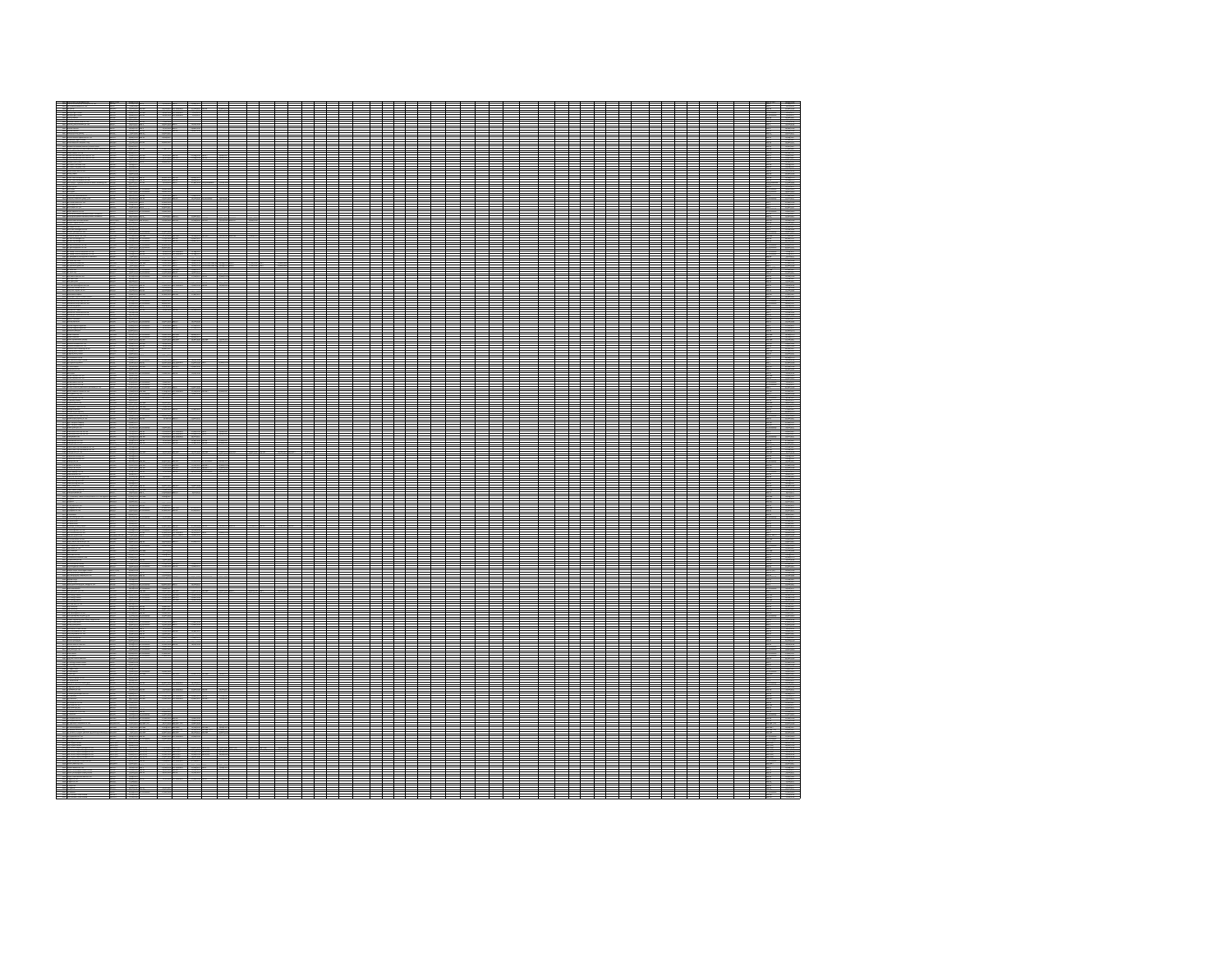|              | —           | __ |  |  | –    |  |  |  |  |  |  |  |
|--------------|-------------|----|--|--|------|--|--|--|--|--|--|--|
|              |             |    |  |  |      |  |  |  |  |  |  |  |
|              |             |    |  |  |      |  |  |  |  |  |  |  |
|              |             |    |  |  |      |  |  |  |  |  |  |  |
|              |             |    |  |  |      |  |  |  |  |  |  |  |
|              |             |    |  |  |      |  |  |  |  |  |  |  |
|              |             |    |  |  |      |  |  |  |  |  |  |  |
|              |             |    |  |  |      |  |  |  |  |  |  |  |
|              |             |    |  |  |      |  |  |  |  |  |  |  |
| 篇            |             |    |  |  | 33 S |  |  |  |  |  |  |  |
|              |             |    |  |  |      |  |  |  |  |  |  |  |
|              |             |    |  |  |      |  |  |  |  |  |  |  |
|              |             |    |  |  |      |  |  |  |  |  |  |  |
|              |             |    |  |  |      |  |  |  |  |  |  |  |
|              |             |    |  |  |      |  |  |  |  |  |  |  |
|              | $rac{1}{1}$ |    |  |  |      |  |  |  |  |  |  |  |
|              |             |    |  |  |      |  |  |  |  |  |  |  |
|              |             |    |  |  |      |  |  |  |  |  |  |  |
|              |             |    |  |  |      |  |  |  |  |  |  |  |
|              |             |    |  |  |      |  |  |  |  |  |  |  |
|              |             |    |  |  |      |  |  |  |  |  |  |  |
|              |             |    |  |  |      |  |  |  |  |  |  |  |
|              |             |    |  |  |      |  |  |  |  |  |  |  |
|              |             |    |  |  |      |  |  |  |  |  |  |  |
|              |             |    |  |  |      |  |  |  |  |  |  |  |
|              |             |    |  |  |      |  |  |  |  |  |  |  |
|              |             |    |  |  |      |  |  |  |  |  |  |  |
|              |             |    |  |  |      |  |  |  |  |  |  |  |
|              |             |    |  |  |      |  |  |  |  |  |  |  |
|              |             |    |  |  |      |  |  |  |  |  |  |  |
|              |             |    |  |  |      |  |  |  |  |  |  |  |
|              |             |    |  |  |      |  |  |  |  |  |  |  |
|              |             |    |  |  |      |  |  |  |  |  |  |  |
|              |             |    |  |  |      |  |  |  |  |  |  |  |
|              |             |    |  |  |      |  |  |  |  |  |  |  |
|              |             |    |  |  |      |  |  |  |  |  |  |  |
|              |             |    |  |  |      |  |  |  |  |  |  |  |
|              |             |    |  |  |      |  |  |  |  |  |  |  |
| <b>ANGEL</b> | ᆕ           |    |  |  |      |  |  |  |  |  |  |  |
|              |             |    |  |  |      |  |  |  |  |  |  |  |
|              |             |    |  |  |      |  |  |  |  |  |  |  |
|              |             |    |  |  |      |  |  |  |  |  |  |  |
|              |             |    |  |  |      |  |  |  |  |  |  |  |
|              |             |    |  |  |      |  |  |  |  |  |  |  |
|              |             |    |  |  |      |  |  |  |  |  |  |  |
|              |             |    |  |  |      |  |  |  |  |  |  |  |
|              | ÷<br>÷      |    |  |  |      |  |  |  |  |  |  |  |
|              |             |    |  |  |      |  |  |  |  |  |  |  |
|              |             |    |  |  |      |  |  |  |  |  |  |  |
|              |             |    |  |  |      |  |  |  |  |  |  |  |
|              |             |    |  |  |      |  |  |  |  |  |  |  |
|              |             |    |  |  |      |  |  |  |  |  |  |  |
|              |             |    |  |  |      |  |  |  |  |  |  |  |
|              |             |    |  |  |      |  |  |  |  |  |  |  |
|              |             |    |  |  |      |  |  |  |  |  |  |  |
|              |             |    |  |  |      |  |  |  |  |  |  |  |
|              |             |    |  |  |      |  |  |  |  |  |  |  |
|              |             |    |  |  |      |  |  |  |  |  |  |  |
|              |             |    |  |  |      |  |  |  |  |  |  |  |
|              |             |    |  |  |      |  |  |  |  |  |  |  |
|              |             |    |  |  |      |  |  |  |  |  |  |  |
|              |             |    |  |  |      |  |  |  |  |  |  |  |
|              |             |    |  |  |      |  |  |  |  |  |  |  |
|              |             |    |  |  |      |  |  |  |  |  |  |  |
|              |             |    |  |  |      |  |  |  |  |  |  |  |
|              |             |    |  |  |      |  |  |  |  |  |  |  |
|              |             |    |  |  |      |  |  |  |  |  |  |  |
|              |             |    |  |  |      |  |  |  |  |  |  |  |
| <b>Show</b>  | 1500        |    |  |  |      |  |  |  |  |  |  |  |
|              |             |    |  |  |      |  |  |  |  |  |  |  |
|              |             |    |  |  |      |  |  |  |  |  |  |  |
|              |             |    |  |  |      |  |  |  |  |  |  |  |
|              |             |    |  |  |      |  |  |  |  |  |  |  |
|              |             |    |  |  |      |  |  |  |  |  |  |  |
|              |             |    |  |  |      |  |  |  |  |  |  |  |
|              |             |    |  |  |      |  |  |  |  |  |  |  |
| ł            |             |    |  |  |      |  |  |  |  |  |  |  |
|              |             |    |  |  |      |  |  |  |  |  |  |  |
|              |             |    |  |  |      |  |  |  |  |  |  |  |
|              |             |    |  |  |      |  |  |  |  |  |  |  |
|              |             |    |  |  |      |  |  |  |  |  |  |  |
|              |             |    |  |  |      |  |  |  |  |  |  |  |
|              |             |    |  |  |      |  |  |  |  |  |  |  |
|              |             |    |  |  |      |  |  |  |  |  |  |  |
|              |             |    |  |  |      |  |  |  |  |  |  |  |
|              |             |    |  |  |      |  |  |  |  |  |  |  |
|              |             |    |  |  |      |  |  |  |  |  |  |  |
|              |             |    |  |  |      |  |  |  |  |  |  |  |
|              |             |    |  |  |      |  |  |  |  |  |  |  |
|              |             |    |  |  |      |  |  |  |  |  |  |  |
|              |             |    |  |  |      |  |  |  |  |  |  |  |
|              |             |    |  |  |      |  |  |  |  |  |  |  |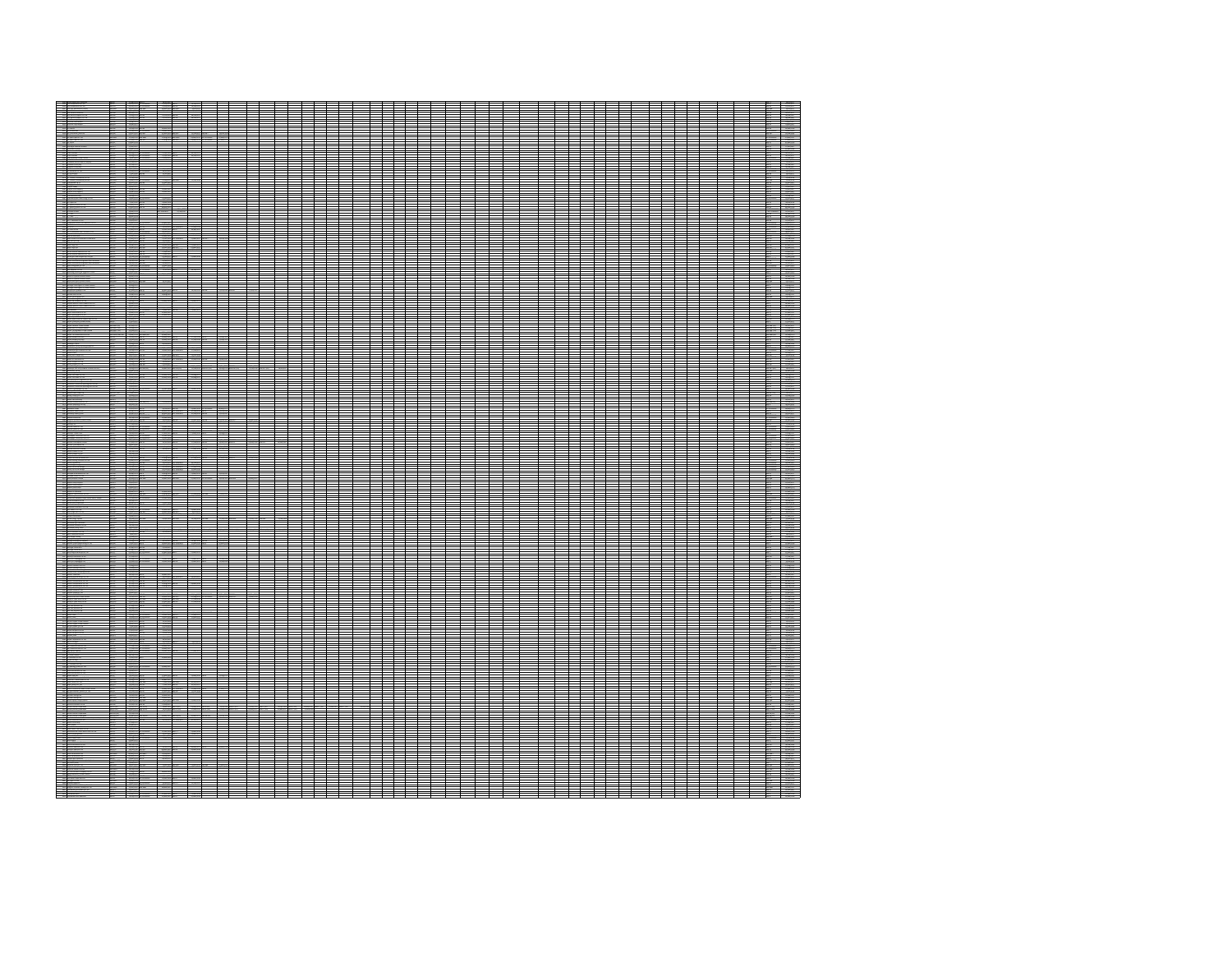|    |                                                                                                                                                                                     |          | ━                        |  |  |  |  |  |  |  |  |  |  |  |
|----|-------------------------------------------------------------------------------------------------------------------------------------------------------------------------------------|----------|--------------------------|--|--|--|--|--|--|--|--|--|--|--|
|    |                                                                                                                                                                                     |          |                          |  |  |  |  |  |  |  |  |  |  |  |
| W  |                                                                                                                                                                                     |          |                          |  |  |  |  |  |  |  |  |  |  |  |
|    |                                                                                                                                                                                     |          |                          |  |  |  |  |  |  |  |  |  |  |  |
|    |                                                                                                                                                                                     |          |                          |  |  |  |  |  |  |  |  |  |  |  |
|    |                                                                                                                                                                                     |          |                          |  |  |  |  |  |  |  |  |  |  |  |
|    |                                                                                                                                                                                     |          |                          |  |  |  |  |  |  |  |  |  |  |  |
|    |                                                                                                                                                                                     |          |                          |  |  |  |  |  |  |  |  |  |  |  |
|    |                                                                                                                                                                                     |          |                          |  |  |  |  |  |  |  |  |  |  |  |
|    |                                                                                                                                                                                     | $\equiv$ |                          |  |  |  |  |  |  |  |  |  |  |  |
|    | $\begin{tabular}{ c c } \hline A B B C B \\ \hline \hline 1500 & 0.0000 \\ \hline 0.0000 & 0.0000 \\ \hline 0.0000 & 0.0000 \\ \hline 0.0000 & 0.0000 \\ \hline \end{tabular}$<br>÷ |          |                          |  |  |  |  |  |  |  |  |  |  |  |
|    |                                                                                                                                                                                     | Ħ        | $\overline{\phantom{0}}$ |  |  |  |  |  |  |  |  |  |  |  |
|    |                                                                                                                                                                                     |          |                          |  |  |  |  |  |  |  |  |  |  |  |
|    |                                                                                                                                                                                     |          |                          |  |  |  |  |  |  |  |  |  |  |  |
|    |                                                                                                                                                                                     |          |                          |  |  |  |  |  |  |  |  |  |  |  |
|    |                                                                                                                                                                                     |          |                          |  |  |  |  |  |  |  |  |  |  |  |
|    |                                                                                                                                                                                     |          |                          |  |  |  |  |  |  |  |  |  |  |  |
|    |                                                                                                                                                                                     |          |                          |  |  |  |  |  |  |  |  |  |  |  |
|    |                                                                                                                                                                                     |          |                          |  |  |  |  |  |  |  |  |  |  |  |
|    |                                                                                                                                                                                     |          |                          |  |  |  |  |  |  |  |  |  |  |  |
| ≣  |                                                                                                                                                                                     |          |                          |  |  |  |  |  |  |  |  |  |  |  |
|    | $\frac{1}{2}$                                                                                                                                                                       |          |                          |  |  |  |  |  |  |  |  |  |  |  |
|    |                                                                                                                                                                                     |          |                          |  |  |  |  |  |  |  |  |  |  |  |
|    |                                                                                                                                                                                     |          |                          |  |  |  |  |  |  |  |  |  |  |  |
|    |                                                                                                                                                                                     |          |                          |  |  |  |  |  |  |  |  |  |  |  |
|    |                                                                                                                                                                                     |          |                          |  |  |  |  |  |  |  |  |  |  |  |
|    |                                                                                                                                                                                     |          |                          |  |  |  |  |  |  |  |  |  |  |  |
|    |                                                                                                                                                                                     |          |                          |  |  |  |  |  |  |  |  |  |  |  |
|    |                                                                                                                                                                                     |          |                          |  |  |  |  |  |  |  |  |  |  |  |
|    |                                                                                                                                                                                     |          |                          |  |  |  |  |  |  |  |  |  |  |  |
|    |                                                                                                                                                                                     | $\equiv$ | $\equiv$                 |  |  |  |  |  |  |  |  |  |  |  |
|    |                                                                                                                                                                                     |          |                          |  |  |  |  |  |  |  |  |  |  |  |
|    |                                                                                                                                                                                     |          |                          |  |  |  |  |  |  |  |  |  |  |  |
|    |                                                                                                                                                                                     |          |                          |  |  |  |  |  |  |  |  |  |  |  |
|    |                                                                                                                                                                                     |          |                          |  |  |  |  |  |  |  |  |  |  |  |
|    |                                                                                                                                                                                     |          |                          |  |  |  |  |  |  |  |  |  |  |  |
|    |                                                                                                                                                                                     |          |                          |  |  |  |  |  |  |  |  |  |  |  |
| m. |                                                                                                                                                                                     |          |                          |  |  |  |  |  |  |  |  |  |  |  |
|    |                                                                                                                                                                                     |          |                          |  |  |  |  |  |  |  |  |  |  |  |
|    |                                                                                                                                                                                     | ▊        |                          |  |  |  |  |  |  |  |  |  |  |  |
|    |                                                                                                                                                                                     |          |                          |  |  |  |  |  |  |  |  |  |  |  |
|    |                                                                                                                                                                                     |          |                          |  |  |  |  |  |  |  |  |  |  |  |
|    |                                                                                                                                                                                     |          |                          |  |  |  |  |  |  |  |  |  |  |  |
|    |                                                                                                                                                                                     |          |                          |  |  |  |  |  |  |  |  |  |  |  |
|    |                                                                                                                                                                                     |          |                          |  |  |  |  |  |  |  |  |  |  |  |
|    |                                                                                                                                                                                     |          |                          |  |  |  |  |  |  |  |  |  |  |  |
|    |                                                                                                                                                                                     |          |                          |  |  |  |  |  |  |  |  |  |  |  |
|    |                                                                                                                                                                                     |          |                          |  |  |  |  |  |  |  |  |  |  |  |
|    |                                                                                                                                                                                     |          |                          |  |  |  |  |  |  |  |  |  |  |  |
|    |                                                                                                                                                                                     |          |                          |  |  |  |  |  |  |  |  |  |  |  |
|    |                                                                                                                                                                                     |          |                          |  |  |  |  |  |  |  |  |  |  |  |
|    |                                                                                                                                                                                     |          |                          |  |  |  |  |  |  |  |  |  |  |  |
|    |                                                                                                                                                                                     |          |                          |  |  |  |  |  |  |  |  |  |  |  |
|    |                                                                                                                                                                                     |          |                          |  |  |  |  |  |  |  |  |  |  |  |
|    |                                                                                                                                                                                     |          |                          |  |  |  |  |  |  |  |  |  |  |  |
|    |                                                                                                                                                                                     |          |                          |  |  |  |  |  |  |  |  |  |  |  |
|    |                                                                                                                                                                                     |          |                          |  |  |  |  |  |  |  |  |  |  |  |
|    |                                                                                                                                                                                     |          |                          |  |  |  |  |  |  |  |  |  |  |  |
|    |                                                                                                                                                                                     |          |                          |  |  |  |  |  |  |  |  |  |  |  |
|    |                                                                                                                                                                                     |          |                          |  |  |  |  |  |  |  |  |  |  |  |
|    |                                                                                                                                                                                     |          |                          |  |  |  |  |  |  |  |  |  |  |  |
|    |                                                                                                                                                                                     |          |                          |  |  |  |  |  |  |  |  |  |  |  |
|    |                                                                                                                                                                                     |          |                          |  |  |  |  |  |  |  |  |  |  |  |
|    |                                                                                                                                                                                     |          |                          |  |  |  |  |  |  |  |  |  |  |  |
|    |                                                                                                                                                                                     |          |                          |  |  |  |  |  |  |  |  |  |  |  |
|    |                                                                                                                                                                                     |          |                          |  |  |  |  |  |  |  |  |  |  |  |
|    |                                                                                                                                                                                     |          |                          |  |  |  |  |  |  |  |  |  |  |  |
|    |                                                                                                                                                                                     |          |                          |  |  |  |  |  |  |  |  |  |  |  |
|    |                                                                                                                                                                                     |          |                          |  |  |  |  |  |  |  |  |  |  |  |
|    |                                                                                                                                                                                     |          |                          |  |  |  |  |  |  |  |  |  |  |  |
|    |                                                                                                                                                                                     |          |                          |  |  |  |  |  |  |  |  |  |  |  |
|    |                                                                                                                                                                                     |          |                          |  |  |  |  |  |  |  |  |  |  |  |
|    |                                                                                                                                                                                     |          |                          |  |  |  |  |  |  |  |  |  |  |  |
|    |                                                                                                                                                                                     |          |                          |  |  |  |  |  |  |  |  |  |  |  |
|    |                                                                                                                                                                                     |          |                          |  |  |  |  |  |  |  |  |  |  |  |
|    |                                                                                                                                                                                     |          |                          |  |  |  |  |  |  |  |  |  |  |  |
|    |                                                                                                                                                                                     |          |                          |  |  |  |  |  |  |  |  |  |  |  |
|    |                                                                                                                                                                                     |          |                          |  |  |  |  |  |  |  |  |  |  |  |
|    |                                                                                                                                                                                     |          |                          |  |  |  |  |  |  |  |  |  |  |  |
|    |                                                                                                                                                                                     |          |                          |  |  |  |  |  |  |  |  |  |  |  |
|    |                                                                                                                                                                                     |          |                          |  |  |  |  |  |  |  |  |  |  |  |
|    |                                                                                                                                                                                     |          |                          |  |  |  |  |  |  |  |  |  |  |  |
|    |                                                                                                                                                                                     |          |                          |  |  |  |  |  |  |  |  |  |  |  |
|    |                                                                                                                                                                                     |          |                          |  |  |  |  |  |  |  |  |  |  |  |
|    |                                                                                                                                                                                     |          |                          |  |  |  |  |  |  |  |  |  |  |  |
|    |                                                                                                                                                                                     |          |                          |  |  |  |  |  |  |  |  |  |  |  |
|    |                                                                                                                                                                                     |          |                          |  |  |  |  |  |  |  |  |  |  |  |
|    |                                                                                                                                                                                     |          |                          |  |  |  |  |  |  |  |  |  |  |  |
|    |                                                                                                                                                                                     |          |                          |  |  |  |  |  |  |  |  |  |  |  |
|    |                                                                                                                                                                                     |          |                          |  |  |  |  |  |  |  |  |  |  |  |
|    |                                                                                                                                                                                     |          |                          |  |  |  |  |  |  |  |  |  |  |  |
|    |                                                                                                                                                                                     |          |                          |  |  |  |  |  |  |  |  |  |  |  |
|    |                                                                                                                                                                                     |          |                          |  |  |  |  |  |  |  |  |  |  |  |
|    |                                                                                                                                                                                     |          |                          |  |  |  |  |  |  |  |  |  |  |  |
|    |                                                                                                                                                                                     |          |                          |  |  |  |  |  |  |  |  |  |  |  |
|    |                                                                                                                                                                                     |          |                          |  |  |  |  |  |  |  |  |  |  |  |
|    |                                                                                                                                                                                     |          |                          |  |  |  |  |  |  |  |  |  |  |  |
|    |                                                                                                                                                                                     |          |                          |  |  |  |  |  |  |  |  |  |  |  |
|    |                                                                                                                                                                                     |          |                          |  |  |  |  |  |  |  |  |  |  |  |
|    |                                                                                                                                                                                     |          |                          |  |  |  |  |  |  |  |  |  |  |  |
|    |                                                                                                                                                                                     |          |                          |  |  |  |  |  |  |  |  |  |  |  |
|    |                                                                                                                                                                                     |          |                          |  |  |  |  |  |  |  |  |  |  |  |
|    |                                                                                                                                                                                     |          |                          |  |  |  |  |  |  |  |  |  |  |  |
|    |                                                                                                                                                                                     |          |                          |  |  |  |  |  |  |  |  |  |  |  |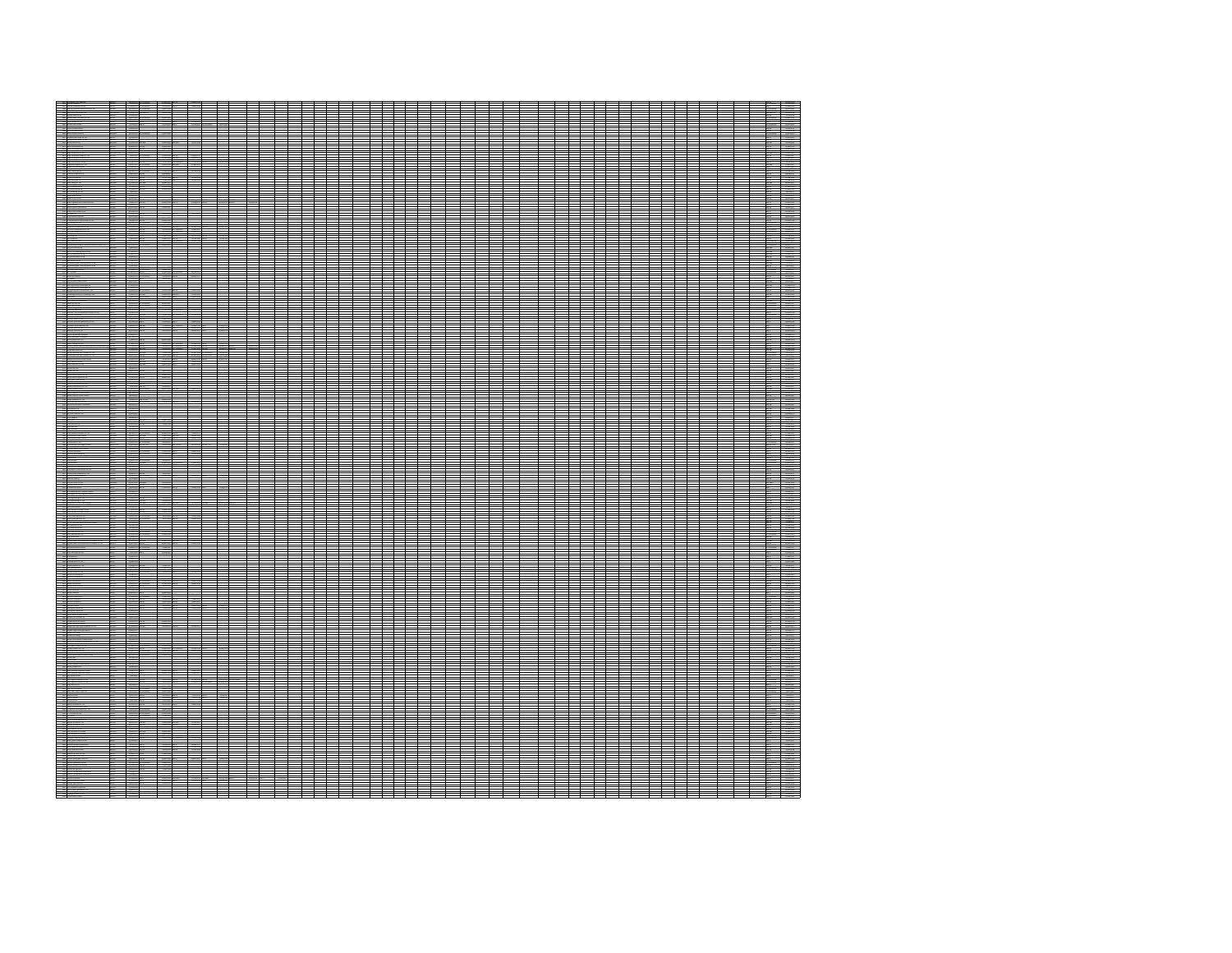|  |  |  | == |  |  |  |  |  |  |  |  |
|--|--|--|----|--|--|--|--|--|--|--|--|
|  |  |  |    |  |  |  |  |  |  |  |  |
|  |  |  |    |  |  |  |  |  |  |  |  |
|  |  |  |    |  |  |  |  |  |  |  |  |
|  |  |  |    |  |  |  |  |  |  |  |  |
|  |  |  |    |  |  |  |  |  |  |  |  |
|  |  |  |    |  |  |  |  |  |  |  |  |
|  |  |  |    |  |  |  |  |  |  |  |  |
|  |  |  |    |  |  |  |  |  |  |  |  |
|  |  |  |    |  |  |  |  |  |  |  |  |
|  |  |  |    |  |  |  |  |  |  |  |  |
|  |  |  |    |  |  |  |  |  |  |  |  |
|  |  |  |    |  |  |  |  |  |  |  |  |
|  |  |  |    |  |  |  |  |  |  |  |  |
|  |  |  |    |  |  |  |  |  |  |  |  |
|  |  |  |    |  |  |  |  |  |  |  |  |
|  |  |  |    |  |  |  |  |  |  |  |  |
|  |  |  |    |  |  |  |  |  |  |  |  |
|  |  |  |    |  |  |  |  |  |  |  |  |
|  |  |  |    |  |  |  |  |  |  |  |  |
|  |  |  |    |  |  |  |  |  |  |  |  |
|  |  |  |    |  |  |  |  |  |  |  |  |
|  |  |  |    |  |  |  |  |  |  |  |  |
|  |  |  |    |  |  |  |  |  |  |  |  |
|  |  |  |    |  |  |  |  |  |  |  |  |
|  |  |  |    |  |  |  |  |  |  |  |  |
|  |  |  |    |  |  |  |  |  |  |  |  |
|  |  |  |    |  |  |  |  |  |  |  |  |
|  |  |  |    |  |  |  |  |  |  |  |  |
|  |  |  |    |  |  |  |  |  |  |  |  |
|  |  |  |    |  |  |  |  |  |  |  |  |
|  |  |  |    |  |  |  |  |  |  |  |  |
|  |  |  |    |  |  |  |  |  |  |  |  |
|  |  |  |    |  |  |  |  |  |  |  |  |
|  |  |  |    |  |  |  |  |  |  |  |  |
|  |  |  |    |  |  |  |  |  |  |  |  |
|  |  |  |    |  |  |  |  |  |  |  |  |
|  |  |  |    |  |  |  |  |  |  |  |  |
|  |  |  |    |  |  |  |  |  |  |  |  |
|  |  |  |    |  |  |  |  |  |  |  |  |
|  |  |  |    |  |  |  |  |  |  |  |  |
|  |  |  |    |  |  |  |  |  |  |  |  |
|  |  |  |    |  |  |  |  |  |  |  |  |
|  |  |  |    |  |  |  |  |  |  |  |  |
|  |  |  |    |  |  |  |  |  |  |  |  |
|  |  |  |    |  |  |  |  |  |  |  |  |
|  |  |  |    |  |  |  |  |  |  |  |  |
|  |  |  |    |  |  |  |  |  |  |  |  |
|  |  |  |    |  |  |  |  |  |  |  |  |
|  |  |  |    |  |  |  |  |  |  |  |  |
|  |  |  |    |  |  |  |  |  |  |  |  |
|  |  |  |    |  |  |  |  |  |  |  |  |
|  |  |  |    |  |  |  |  |  |  |  |  |
|  |  |  |    |  |  |  |  |  |  |  |  |
|  |  |  |    |  |  |  |  |  |  |  |  |
|  |  |  |    |  |  |  |  |  |  |  |  |
|  |  |  |    |  |  |  |  |  |  |  |  |
|  |  |  |    |  |  |  |  |  |  |  |  |
|  |  |  |    |  |  |  |  |  |  |  |  |
|  |  |  |    |  |  |  |  |  |  |  |  |
|  |  |  |    |  |  |  |  |  |  |  |  |
|  |  |  |    |  |  |  |  |  |  |  |  |
|  |  |  |    |  |  |  |  |  |  |  |  |
|  |  |  |    |  |  |  |  |  |  |  |  |
|  |  |  |    |  |  |  |  |  |  |  |  |
|  |  |  |    |  |  |  |  |  |  |  |  |
|  |  |  |    |  |  |  |  |  |  |  |  |
|  |  |  |    |  |  |  |  |  |  |  |  |
|  |  |  |    |  |  |  |  |  |  |  |  |
|  |  |  |    |  |  |  |  |  |  |  |  |
|  |  |  |    |  |  |  |  |  |  |  |  |
|  |  |  |    |  |  |  |  |  |  |  |  |
|  |  |  |    |  |  |  |  |  |  |  |  |
|  |  |  |    |  |  |  |  |  |  |  |  |
|  |  |  |    |  |  |  |  |  |  |  |  |
|  |  |  |    |  |  |  |  |  |  |  |  |
|  |  |  |    |  |  |  |  |  |  |  |  |
|  |  |  |    |  |  |  |  |  |  |  |  |
|  |  |  |    |  |  |  |  |  |  |  |  |
|  |  |  |    |  |  |  |  |  |  |  |  |
|  |  |  |    |  |  |  |  |  |  |  |  |
|  |  |  |    |  |  |  |  |  |  |  |  |
|  |  |  |    |  |  |  |  |  |  |  |  |
|  |  |  |    |  |  |  |  |  |  |  |  |
|  |  |  |    |  |  |  |  |  |  |  |  |
|  |  |  |    |  |  |  |  |  |  |  |  |
|  |  |  |    |  |  |  |  |  |  |  |  |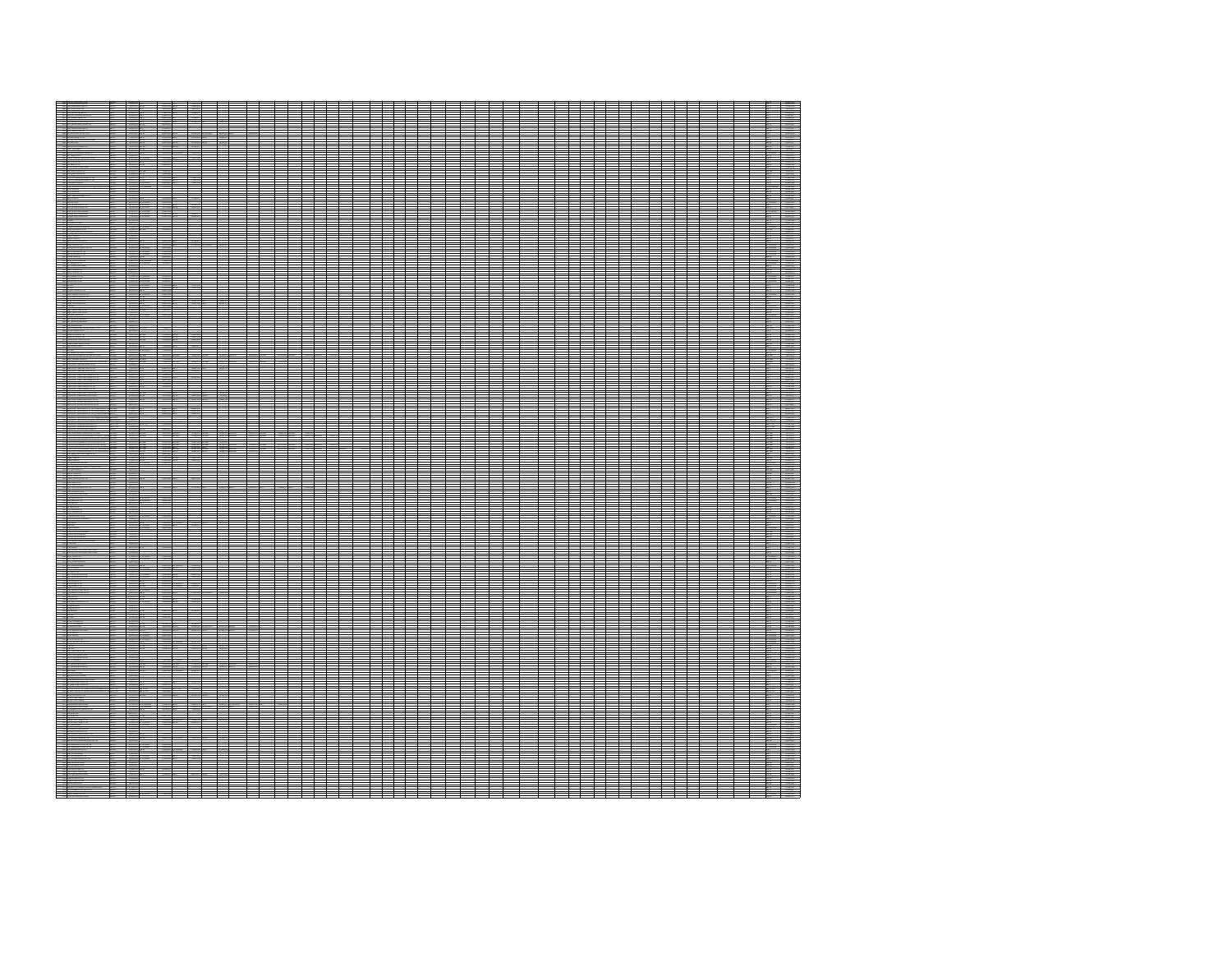|  | $^{480}$ |  |  |  |  |  |  |  |  |  |  |  |  |  |
|--|----------|--|--|--|--|--|--|--|--|--|--|--|--|--|
|  |          |  |  |  |  |  |  |  |  |  |  |  |  |  |
|  |          |  |  |  |  |  |  |  |  |  |  |  |  |  |
|  |          |  |  |  |  |  |  |  |  |  |  |  |  |  |
|  |          |  |  |  |  |  |  |  |  |  |  |  |  |  |
|  |          |  |  |  |  |  |  |  |  |  |  |  |  |  |
|  |          |  |  |  |  |  |  |  |  |  |  |  |  |  |
|  |          |  |  |  |  |  |  |  |  |  |  |  |  |  |
|  |          |  |  |  |  |  |  |  |  |  |  |  |  |  |
|  |          |  |  |  |  |  |  |  |  |  |  |  |  |  |
|  |          |  |  |  |  |  |  |  |  |  |  |  |  |  |
|  |          |  |  |  |  |  |  |  |  |  |  |  |  |  |
|  |          |  |  |  |  |  |  |  |  |  |  |  |  |  |
|  |          |  |  |  |  |  |  |  |  |  |  |  |  |  |
|  |          |  |  |  |  |  |  |  |  |  |  |  |  |  |
|  |          |  |  |  |  |  |  |  |  |  |  |  |  |  |
|  |          |  |  |  |  |  |  |  |  |  |  |  |  |  |
|  |          |  |  |  |  |  |  |  |  |  |  |  |  |  |
|  |          |  |  |  |  |  |  |  |  |  |  |  |  |  |
|  |          |  |  |  |  |  |  |  |  |  |  |  |  |  |
|  |          |  |  |  |  |  |  |  |  |  |  |  |  |  |
|  |          |  |  |  |  |  |  |  |  |  |  |  |  |  |
|  |          |  |  |  |  |  |  |  |  |  |  |  |  |  |
|  |          |  |  |  |  |  |  |  |  |  |  |  |  |  |
|  |          |  |  |  |  |  |  |  |  |  |  |  |  |  |
|  |          |  |  |  |  |  |  |  |  |  |  |  |  |  |
|  |          |  |  |  |  |  |  |  |  |  |  |  |  |  |
|  |          |  |  |  |  |  |  |  |  |  |  |  |  |  |
|  |          |  |  |  |  |  |  |  |  |  |  |  |  |  |
|  |          |  |  |  |  |  |  |  |  |  |  |  |  |  |
|  |          |  |  |  |  |  |  |  |  |  |  |  |  |  |
|  |          |  |  |  |  |  |  |  |  |  |  |  |  |  |
|  |          |  |  |  |  |  |  |  |  |  |  |  |  |  |
|  |          |  |  |  |  |  |  |  |  |  |  |  |  |  |
|  |          |  |  |  |  |  |  |  |  |  |  |  |  |  |
|  |          |  |  |  |  |  |  |  |  |  |  |  |  |  |
|  |          |  |  |  |  |  |  |  |  |  |  |  |  |  |
|  |          |  |  |  |  |  |  |  |  |  |  |  |  |  |
|  |          |  |  |  |  |  |  |  |  |  |  |  |  |  |
|  |          |  |  |  |  |  |  |  |  |  |  |  |  |  |
|  |          |  |  |  |  |  |  |  |  |  |  |  |  |  |
|  |          |  |  |  |  |  |  |  |  |  |  |  |  |  |
|  |          |  |  |  |  |  |  |  |  |  |  |  |  |  |
|  |          |  |  |  |  |  |  |  |  |  |  |  |  |  |
|  |          |  |  |  |  |  |  |  |  |  |  |  |  |  |
|  |          |  |  |  |  |  |  |  |  |  |  |  |  |  |
|  |          |  |  |  |  |  |  |  |  |  |  |  |  |  |
|  |          |  |  |  |  |  |  |  |  |  |  |  |  |  |
|  |          |  |  |  |  |  |  |  |  |  |  |  |  |  |
|  |          |  |  |  |  |  |  |  |  |  |  |  |  |  |
|  |          |  |  |  |  |  |  |  |  |  |  |  |  |  |
|  |          |  |  |  |  |  |  |  |  |  |  |  |  |  |
|  |          |  |  |  |  |  |  |  |  |  |  |  |  |  |
|  |          |  |  |  |  |  |  |  |  |  |  |  |  |  |
|  |          |  |  |  |  |  |  |  |  |  |  |  |  |  |
|  |          |  |  |  |  |  |  |  |  |  |  |  |  |  |
|  |          |  |  |  |  |  |  |  |  |  |  |  |  |  |
|  |          |  |  |  |  |  |  |  |  |  |  |  |  |  |
|  |          |  |  |  |  |  |  |  |  |  |  |  |  |  |
|  |          |  |  |  |  |  |  |  |  |  |  |  |  |  |
|  |          |  |  |  |  |  |  |  |  |  |  |  |  |  |
|  |          |  |  |  |  |  |  |  |  |  |  |  |  |  |
|  |          |  |  |  |  |  |  |  |  |  |  |  |  |  |
|  |          |  |  |  |  |  |  |  |  |  |  |  |  |  |
|  |          |  |  |  |  |  |  |  |  |  |  |  |  |  |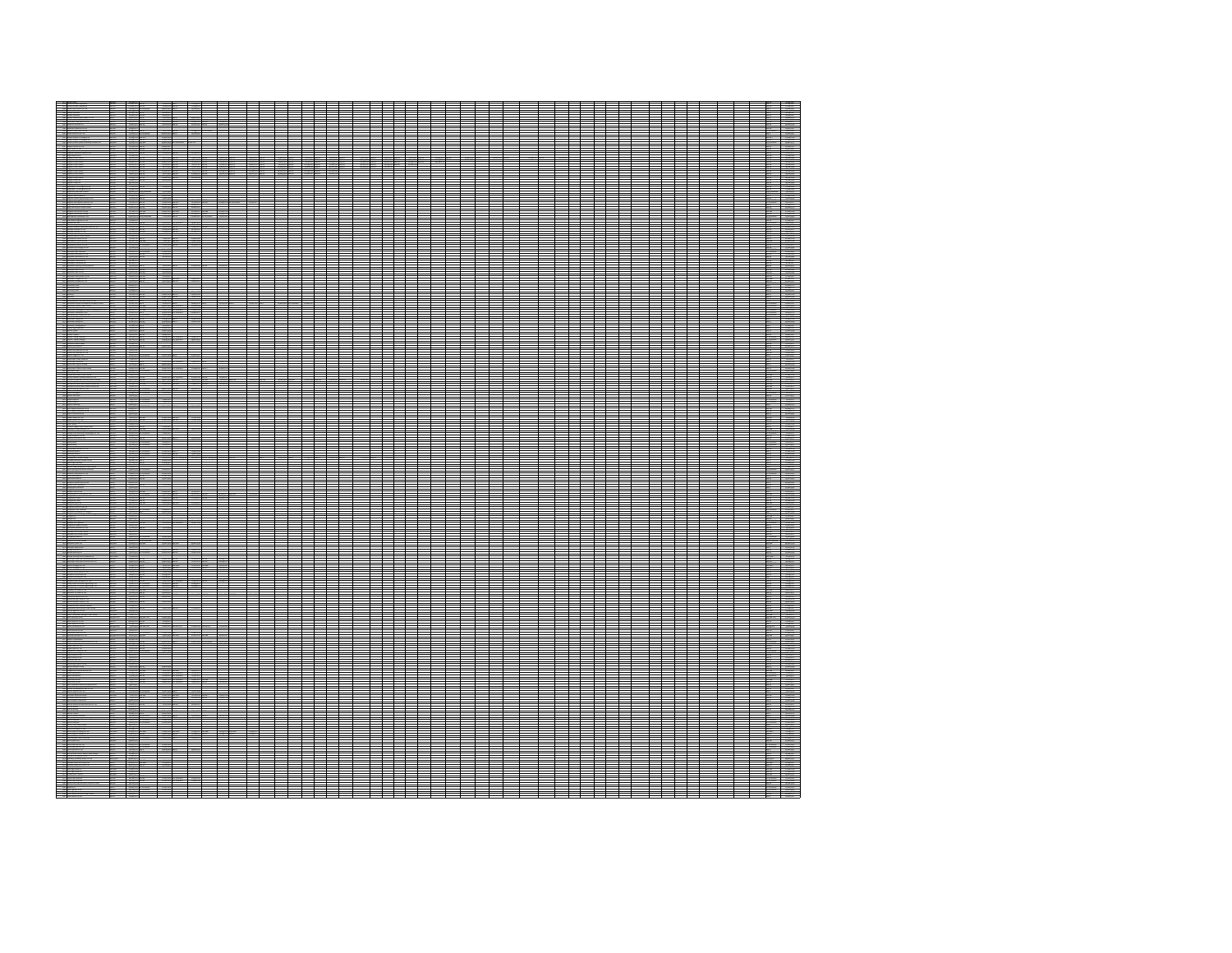| ≕ |   |  |  |  |  |  |  |  |
|---|---|--|--|--|--|--|--|--|
|   |   |  |  |  |  |  |  |  |
|   |   |  |  |  |  |  |  |  |
|   |   |  |  |  |  |  |  |  |
|   |   |  |  |  |  |  |  |  |
|   |   |  |  |  |  |  |  |  |
|   |   |  |  |  |  |  |  |  |
|   |   |  |  |  |  |  |  |  |
|   |   |  |  |  |  |  |  |  |
|   |   |  |  |  |  |  |  |  |
|   | ═ |  |  |  |  |  |  |  |
|   |   |  |  |  |  |  |  |  |
|   |   |  |  |  |  |  |  |  |
|   |   |  |  |  |  |  |  |  |
|   |   |  |  |  |  |  |  |  |
|   |   |  |  |  |  |  |  |  |
|   |   |  |  |  |  |  |  |  |
|   |   |  |  |  |  |  |  |  |
|   |   |  |  |  |  |  |  |  |
| 義 |   |  |  |  |  |  |  |  |
|   |   |  |  |  |  |  |  |  |
|   |   |  |  |  |  |  |  |  |
|   |   |  |  |  |  |  |  |  |
|   |   |  |  |  |  |  |  |  |
|   |   |  |  |  |  |  |  |  |
|   |   |  |  |  |  |  |  |  |
|   |   |  |  |  |  |  |  |  |
|   |   |  |  |  |  |  |  |  |
|   |   |  |  |  |  |  |  |  |
|   |   |  |  |  |  |  |  |  |
|   |   |  |  |  |  |  |  |  |
|   |   |  |  |  |  |  |  |  |
|   |   |  |  |  |  |  |  |  |
|   |   |  |  |  |  |  |  |  |
|   |   |  |  |  |  |  |  |  |
|   |   |  |  |  |  |  |  |  |
|   |   |  |  |  |  |  |  |  |
|   |   |  |  |  |  |  |  |  |
|   |   |  |  |  |  |  |  |  |
|   |   |  |  |  |  |  |  |  |
|   |   |  |  |  |  |  |  |  |
|   |   |  |  |  |  |  |  |  |
|   |   |  |  |  |  |  |  |  |
|   |   |  |  |  |  |  |  |  |
|   |   |  |  |  |  |  |  |  |
|   |   |  |  |  |  |  |  |  |
|   |   |  |  |  |  |  |  |  |
|   |   |  |  |  |  |  |  |  |
|   |   |  |  |  |  |  |  |  |
|   |   |  |  |  |  |  |  |  |
|   |   |  |  |  |  |  |  |  |
|   |   |  |  |  |  |  |  |  |
|   |   |  |  |  |  |  |  |  |
|   |   |  |  |  |  |  |  |  |
|   |   |  |  |  |  |  |  |  |
|   |   |  |  |  |  |  |  |  |
|   |   |  |  |  |  |  |  |  |
|   |   |  |  |  |  |  |  |  |
|   |   |  |  |  |  |  |  |  |
|   |   |  |  |  |  |  |  |  |
|   |   |  |  |  |  |  |  |  |
|   |   |  |  |  |  |  |  |  |
|   |   |  |  |  |  |  |  |  |
|   |   |  |  |  |  |  |  |  |
|   |   |  |  |  |  |  |  |  |
|   |   |  |  |  |  |  |  |  |
|   |   |  |  |  |  |  |  |  |
|   |   |  |  |  |  |  |  |  |
|   |   |  |  |  |  |  |  |  |
|   |   |  |  |  |  |  |  |  |
|   |   |  |  |  |  |  |  |  |
|   |   |  |  |  |  |  |  |  |
|   |   |  |  |  |  |  |  |  |
|   |   |  |  |  |  |  |  |  |
|   |   |  |  |  |  |  |  |  |
|   |   |  |  |  |  |  |  |  |
|   |   |  |  |  |  |  |  |  |
|   |   |  |  |  |  |  |  |  |
|   |   |  |  |  |  |  |  |  |
|   |   |  |  |  |  |  |  |  |
|   |   |  |  |  |  |  |  |  |
|   |   |  |  |  |  |  |  |  |
|   |   |  |  |  |  |  |  |  |
|   |   |  |  |  |  |  |  |  |
|   |   |  |  |  |  |  |  |  |
|   |   |  |  |  |  |  |  |  |
|   |   |  |  |  |  |  |  |  |
|   |   |  |  |  |  |  |  |  |
|   |   |  |  |  |  |  |  |  |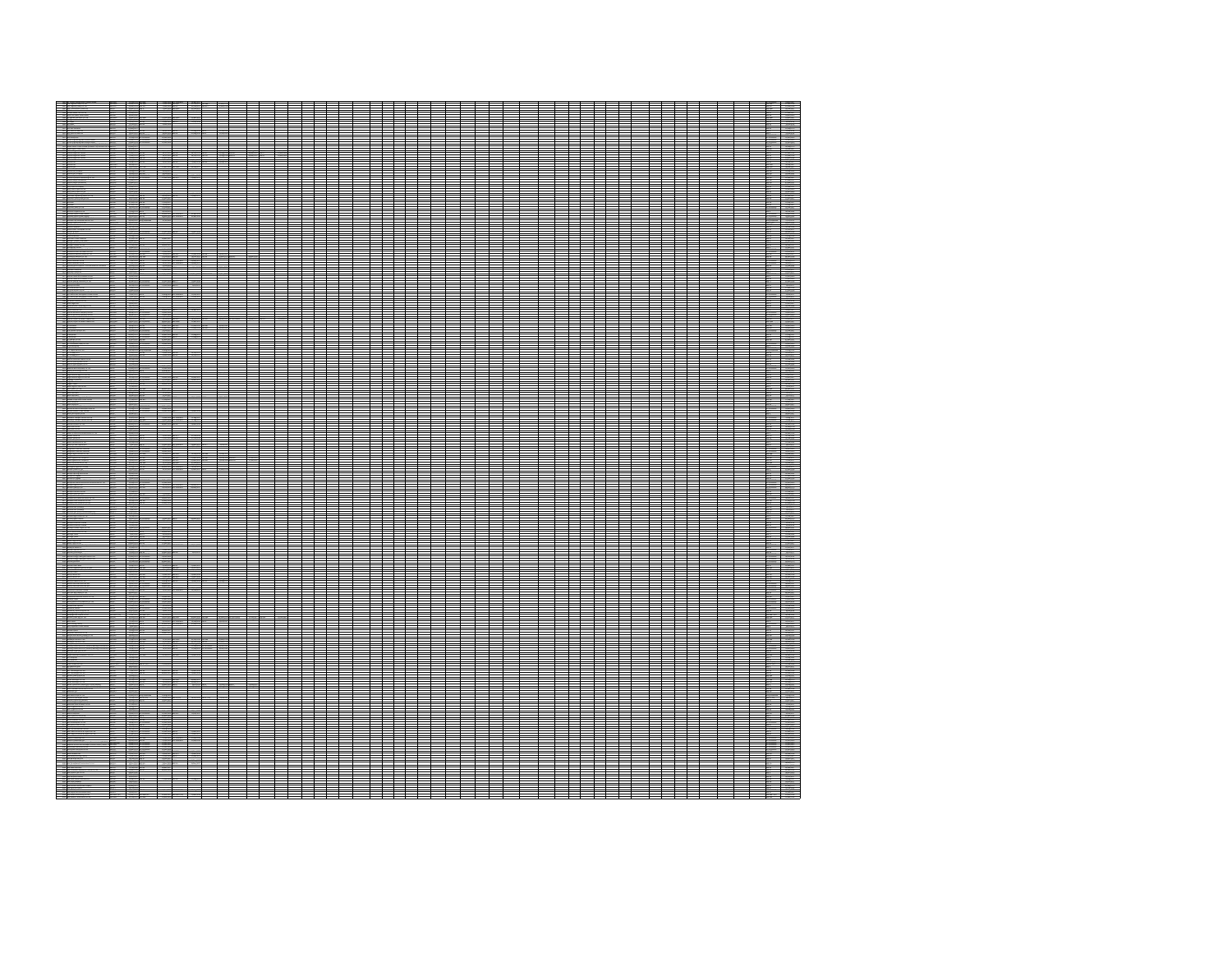|   | ▆<br>ľ        | ═<br>I<br>═ | ═<br>Ξ<br>═╪                  | ┓<br>╕<br>▀                                     | Π<br>▀<br>═ | Ш<br>$\equiv$<br>L<br>Ш | Ξ |
|---|---------------|-------------|-------------------------------|-------------------------------------------------|-------------|-------------------------|---|
|   |               |             | Ш                             | ═                                               |             |                         |   |
|   |               |             |                               |                                                 |             |                         |   |
|   |               |             |                               |                                                 |             |                         |   |
|   |               |             |                               |                                                 |             |                         |   |
|   |               |             |                               |                                                 |             |                         |   |
|   |               |             |                               |                                                 |             |                         |   |
|   |               |             |                               |                                                 |             |                         |   |
|   |               | J,          | ▆<br>$\overline{\phantom{0}}$ | $\overline{\phantom{0}}$<br>$\blacksquare$<br>╛ | ÷.          |                         |   |
|   |               |             |                               |                                                 |             |                         |   |
|   |               |             |                               |                                                 |             |                         |   |
|   |               |             |                               |                                                 |             |                         |   |
|   |               |             |                               |                                                 |             |                         |   |
|   |               |             |                               |                                                 |             |                         |   |
|   |               |             |                               |                                                 |             |                         |   |
|   |               |             | $\overline{\phantom{0}}$      | $\overline{\phantom{0}}$<br>$\equiv$<br>▊       |             |                         |   |
|   |               |             |                               |                                                 |             |                         |   |
|   |               |             |                               |                                                 |             |                         |   |
|   |               |             |                               |                                                 |             |                         |   |
|   |               |             |                               |                                                 |             |                         |   |
| ÷ |               |             |                               |                                                 |             |                         |   |
|   |               |             |                               |                                                 |             |                         |   |
|   |               |             |                               |                                                 |             |                         |   |
|   |               |             |                               |                                                 |             |                         |   |
|   |               |             |                               |                                                 |             |                         |   |
|   |               |             |                               |                                                 |             |                         |   |
|   |               |             |                               |                                                 |             |                         |   |
|   |               |             |                               |                                                 |             |                         |   |
|   |               |             |                               |                                                 |             |                         |   |
|   | $\frac{1}{2}$ |             |                               |                                                 |             |                         |   |
|   |               |             |                               |                                                 |             |                         |   |
|   |               |             |                               |                                                 |             |                         |   |
|   |               |             |                               |                                                 |             |                         |   |
|   |               |             |                               |                                                 |             |                         |   |
|   |               |             |                               |                                                 |             |                         |   |
|   |               |             |                               |                                                 |             |                         |   |
|   |               |             |                               |                                                 |             |                         |   |
|   |               |             |                               |                                                 |             |                         |   |
|   |               |             |                               |                                                 |             |                         |   |
|   |               |             |                               |                                                 |             |                         |   |
|   |               |             |                               |                                                 |             |                         |   |
|   |               |             |                               |                                                 |             |                         |   |
|   |               |             |                               |                                                 |             |                         |   |
|   |               |             |                               |                                                 |             |                         |   |
|   |               |             |                               |                                                 |             |                         |   |
|   |               |             |                               |                                                 |             |                         |   |
|   |               |             |                               |                                                 |             |                         |   |
|   |               |             |                               |                                                 |             |                         |   |
|   |               |             |                               |                                                 |             |                         |   |
|   |               |             |                               |                                                 |             |                         |   |
|   |               |             |                               |                                                 |             |                         |   |
|   |               |             |                               |                                                 |             |                         |   |
|   |               |             |                               |                                                 |             |                         |   |
|   |               |             |                               |                                                 |             |                         |   |
|   |               |             |                               |                                                 |             |                         |   |
|   |               |             |                               |                                                 |             |                         |   |
|   |               |             |                               |                                                 |             |                         |   |
|   |               |             |                               |                                                 |             |                         |   |
|   |               |             |                               |                                                 |             |                         |   |
|   |               |             |                               |                                                 |             |                         |   |
|   |               |             |                               |                                                 |             |                         |   |
|   |               |             |                               |                                                 |             |                         |   |
|   |               |             |                               |                                                 |             |                         |   |
|   |               |             |                               |                                                 |             |                         |   |
|   |               |             |                               |                                                 |             |                         |   |
|   |               |             |                               |                                                 |             |                         |   |
|   |               |             |                               |                                                 |             |                         |   |
|   |               |             |                               |                                                 |             |                         |   |
|   |               |             |                               |                                                 |             |                         |   |
|   |               |             |                               |                                                 |             |                         |   |
|   |               |             |                               |                                                 |             |                         |   |
|   |               |             |                               |                                                 |             |                         |   |
|   |               |             |                               |                                                 |             |                         |   |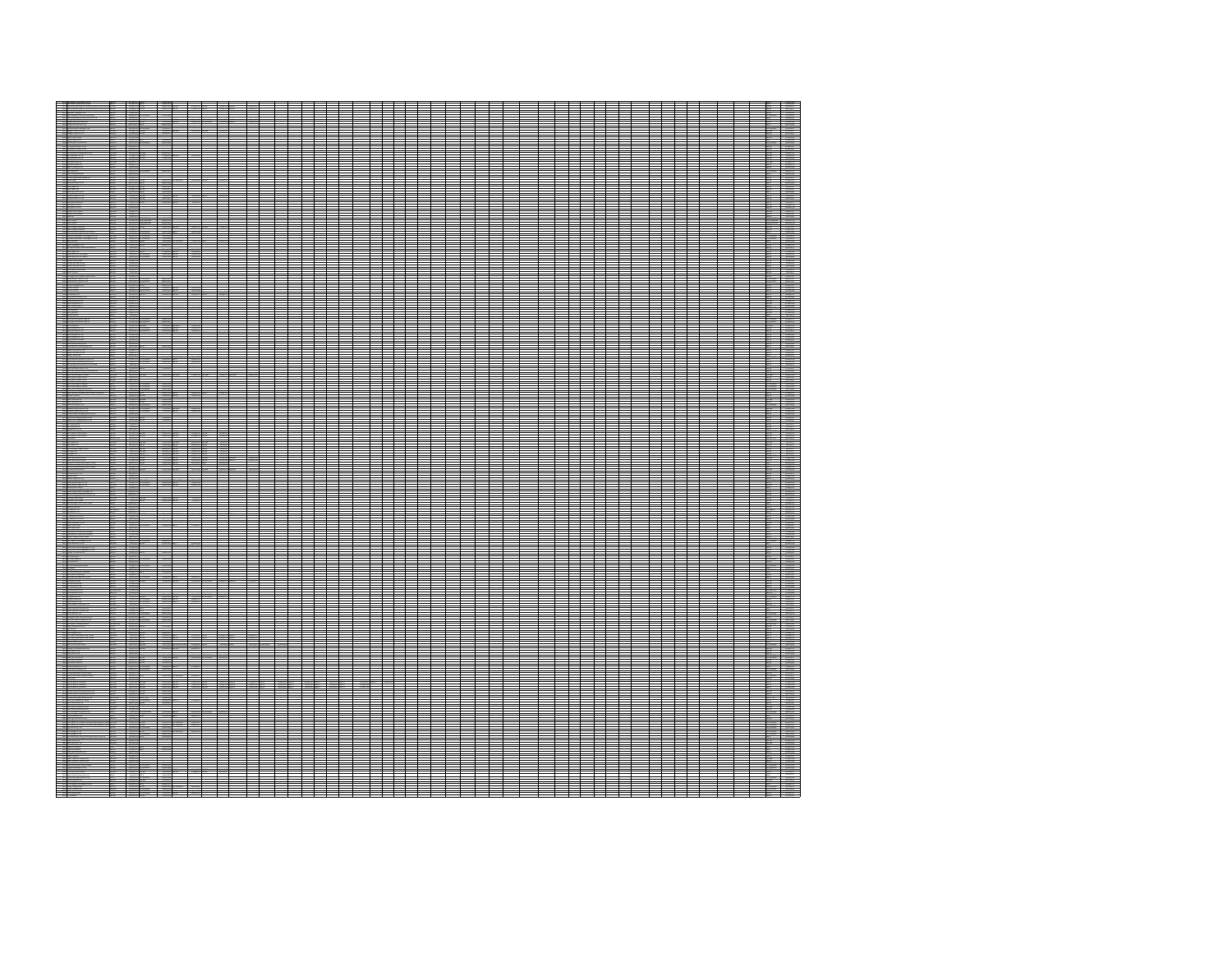|  |    | ÷,            |  |  |  |  |  |  |  |  |
|--|----|---------------|--|--|--|--|--|--|--|--|
|  |    |               |  |  |  |  |  |  |  |  |
|  |    |               |  |  |  |  |  |  |  |  |
|  |    |               |  |  |  |  |  |  |  |  |
|  |    |               |  |  |  |  |  |  |  |  |
|  |    |               |  |  |  |  |  |  |  |  |
|  |    |               |  |  |  |  |  |  |  |  |
|  |    |               |  |  |  |  |  |  |  |  |
|  |    |               |  |  |  |  |  |  |  |  |
|  |    |               |  |  |  |  |  |  |  |  |
|  |    |               |  |  |  |  |  |  |  |  |
|  |    |               |  |  |  |  |  |  |  |  |
|  | ÷  |               |  |  |  |  |  |  |  |  |
|  |    |               |  |  |  |  |  |  |  |  |
|  |    |               |  |  |  |  |  |  |  |  |
|  |    |               |  |  |  |  |  |  |  |  |
|  |    |               |  |  |  |  |  |  |  |  |
|  |    |               |  |  |  |  |  |  |  |  |
|  |    |               |  |  |  |  |  |  |  |  |
|  |    |               |  |  |  |  |  |  |  |  |
|  |    |               |  |  |  |  |  |  |  |  |
|  | 農  | $\frac{1}{2}$ |  |  |  |  |  |  |  |  |
|  |    |               |  |  |  |  |  |  |  |  |
|  |    |               |  |  |  |  |  |  |  |  |
|  |    |               |  |  |  |  |  |  |  |  |
|  |    |               |  |  |  |  |  |  |  |  |
|  |    |               |  |  |  |  |  |  |  |  |
|  |    |               |  |  |  |  |  |  |  |  |
|  |    |               |  |  |  |  |  |  |  |  |
|  |    | 解開            |  |  |  |  |  |  |  |  |
|  |    |               |  |  |  |  |  |  |  |  |
|  |    |               |  |  |  |  |  |  |  |  |
|  |    |               |  |  |  |  |  |  |  |  |
|  |    |               |  |  |  |  |  |  |  |  |
|  |    |               |  |  |  |  |  |  |  |  |
|  |    |               |  |  |  |  |  |  |  |  |
|  |    |               |  |  |  |  |  |  |  |  |
|  |    |               |  |  |  |  |  |  |  |  |
|  | 块壳 |               |  |  |  |  |  |  |  |  |
|  |    |               |  |  |  |  |  |  |  |  |
|  |    |               |  |  |  |  |  |  |  |  |
|  |    |               |  |  |  |  |  |  |  |  |
|  |    |               |  |  |  |  |  |  |  |  |
|  |    |               |  |  |  |  |  |  |  |  |
|  |    |               |  |  |  |  |  |  |  |  |
|  |    |               |  |  |  |  |  |  |  |  |
|  |    |               |  |  |  |  |  |  |  |  |
|  |    |               |  |  |  |  |  |  |  |  |
|  |    |               |  |  |  |  |  |  |  |  |
|  |    |               |  |  |  |  |  |  |  |  |
|  |    |               |  |  |  |  |  |  |  |  |
|  |    |               |  |  |  |  |  |  |  |  |
|  |    |               |  |  |  |  |  |  |  |  |
|  |    |               |  |  |  |  |  |  |  |  |
|  |    |               |  |  |  |  |  |  |  |  |
|  |    |               |  |  |  |  |  |  |  |  |
|  |    |               |  |  |  |  |  |  |  |  |
|  |    |               |  |  |  |  |  |  |  |  |
|  |    |               |  |  |  |  |  |  |  |  |
|  |    |               |  |  |  |  |  |  |  |  |
|  |    |               |  |  |  |  |  |  |  |  |
|  |    |               |  |  |  |  |  |  |  |  |
|  |    |               |  |  |  |  |  |  |  |  |
|  |    |               |  |  |  |  |  |  |  |  |
|  |    |               |  |  |  |  |  |  |  |  |
|  |    |               |  |  |  |  |  |  |  |  |
|  |    |               |  |  |  |  |  |  |  |  |
|  |    |               |  |  |  |  |  |  |  |  |
|  |    |               |  |  |  |  |  |  |  |  |
|  |    |               |  |  |  |  |  |  |  |  |
|  |    |               |  |  |  |  |  |  |  |  |
|  |    |               |  |  |  |  |  |  |  |  |
|  |    |               |  |  |  |  |  |  |  |  |
|  |    |               |  |  |  |  |  |  |  |  |
|  |    |               |  |  |  |  |  |  |  |  |
|  |    |               |  |  |  |  |  |  |  |  |
|  |    |               |  |  |  |  |  |  |  |  |
|  |    |               |  |  |  |  |  |  |  |  |
|  |    |               |  |  |  |  |  |  |  |  |
|  |    |               |  |  |  |  |  |  |  |  |
|  |    |               |  |  |  |  |  |  |  |  |
|  |    | Ĩ             |  |  |  |  |  |  |  |  |
|  |    |               |  |  |  |  |  |  |  |  |
|  | I  |               |  |  |  |  |  |  |  |  |
|  |    |               |  |  |  |  |  |  |  |  |
|  |    |               |  |  |  |  |  |  |  |  |
|  |    |               |  |  |  |  |  |  |  |  |
|  |    |               |  |  |  |  |  |  |  |  |
|  |    |               |  |  |  |  |  |  |  |  |
|  |    |               |  |  |  |  |  |  |  |  |
|  |    |               |  |  |  |  |  |  |  |  |
|  |    |               |  |  |  |  |  |  |  |  |
|  |    |               |  |  |  |  |  |  |  |  |
|  |    |               |  |  |  |  |  |  |  |  |
|  |    |               |  |  |  |  |  |  |  |  |
|  |    |               |  |  |  |  |  |  |  |  |
|  |    |               |  |  |  |  |  |  |  |  |
|  |    |               |  |  |  |  |  |  |  |  |
|  |    |               |  |  |  |  |  |  |  |  |
|  |    |               |  |  |  |  |  |  |  |  |
|  |    |               |  |  |  |  |  |  |  |  |
|  |    |               |  |  |  |  |  |  |  |  |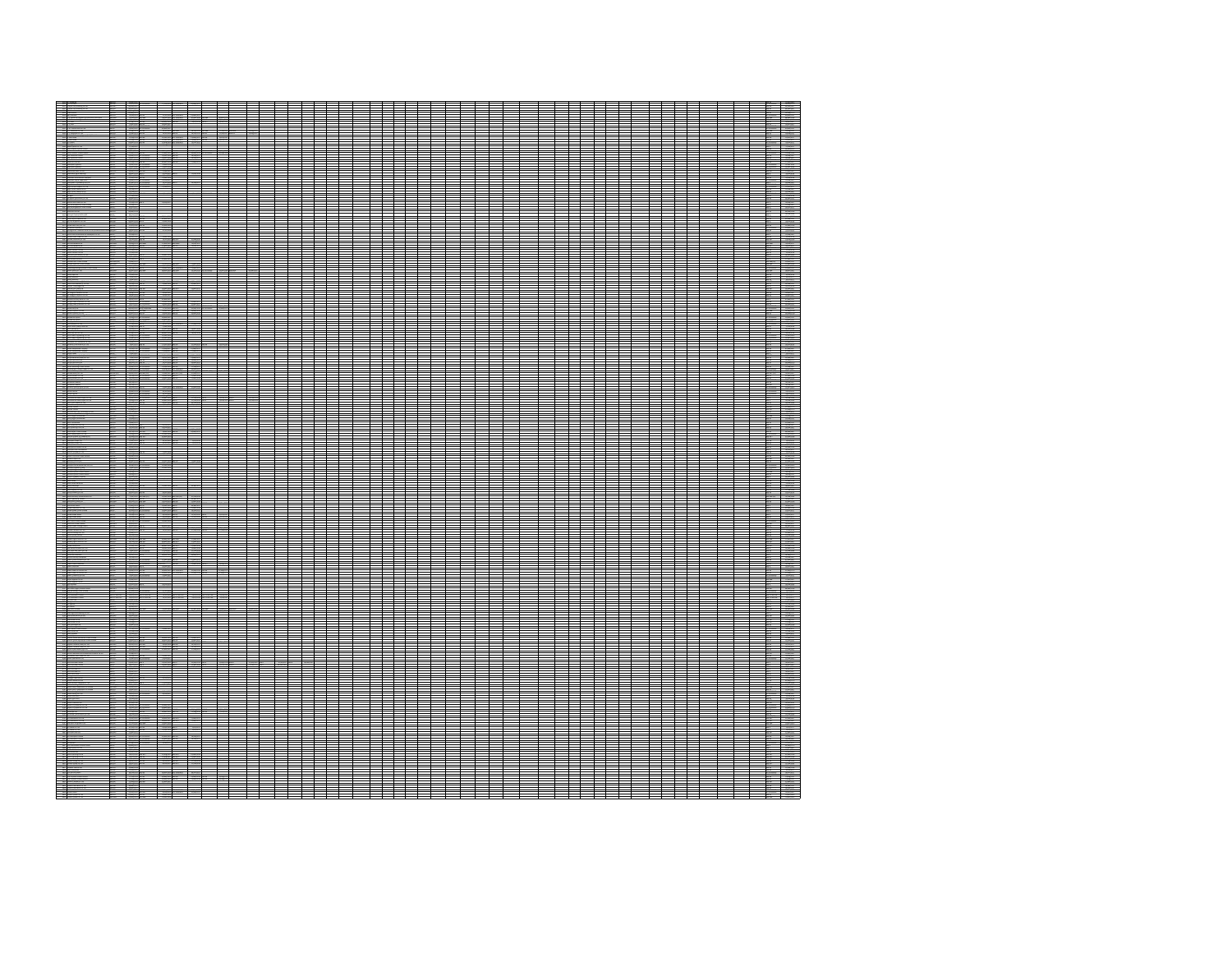| H        | —             | ═                        | ═        |  |  |  |  |  |  |  |  |  |  |  |
|----------|---------------|--------------------------|----------|--|--|--|--|--|--|--|--|--|--|--|
|          |               |                          |          |  |  |  |  |  |  |  |  |  |  |  |
| W        |               |                          |          |  |  |  |  |  |  |  |  |  |  |  |
|          |               |                          |          |  |  |  |  |  |  |  |  |  |  |  |
|          |               |                          |          |  |  |  |  |  |  |  |  |  |  |  |
|          |               |                          |          |  |  |  |  |  |  |  |  |  |  |  |
|          |               |                          |          |  |  |  |  |  |  |  |  |  |  |  |
|          |               |                          |          |  |  |  |  |  |  |  |  |  |  |  |
| ="       | $\frac{1}{2}$ |                          |          |  |  |  |  |  |  |  |  |  |  |  |
|          |               |                          |          |  |  |  |  |  |  |  |  |  |  |  |
| ł        |               |                          |          |  |  |  |  |  |  |  |  |  |  |  |
|          |               |                          |          |  |  |  |  |  |  |  |  |  |  |  |
|          |               |                          |          |  |  |  |  |  |  |  |  |  |  |  |
|          |               |                          |          |  |  |  |  |  |  |  |  |  |  |  |
|          |               |                          |          |  |  |  |  |  |  |  |  |  |  |  |
|          |               | 10000                    | $\equiv$ |  |  |  |  |  |  |  |  |  |  |  |
| ≕        |               |                          |          |  |  |  |  |  |  |  |  |  |  |  |
|          |               |                          |          |  |  |  |  |  |  |  |  |  |  |  |
| $\equiv$ | $\frac{1}{2}$ | $\overline{\phantom{0}}$ |          |  |  |  |  |  |  |  |  |  |  |  |
|          |               |                          |          |  |  |  |  |  |  |  |  |  |  |  |
|          |               |                          |          |  |  |  |  |  |  |  |  |  |  |  |
|          |               |                          |          |  |  |  |  |  |  |  |  |  |  |  |
|          |               |                          |          |  |  |  |  |  |  |  |  |  |  |  |
|          |               |                          |          |  |  |  |  |  |  |  |  |  |  |  |
|          |               |                          |          |  |  |  |  |  |  |  |  |  |  |  |
|          |               |                          |          |  |  |  |  |  |  |  |  |  |  |  |
|          |               |                          |          |  |  |  |  |  |  |  |  |  |  |  |
|          |               |                          |          |  |  |  |  |  |  |  |  |  |  |  |
|          |               |                          |          |  |  |  |  |  |  |  |  |  |  |  |
|          |               |                          |          |  |  |  |  |  |  |  |  |  |  |  |
|          |               |                          |          |  |  |  |  |  |  |  |  |  |  |  |
|          |               |                          |          |  |  |  |  |  |  |  |  |  |  |  |
|          |               |                          |          |  |  |  |  |  |  |  |  |  |  |  |
|          |               |                          |          |  |  |  |  |  |  |  |  |  |  |  |
|          |               |                          |          |  |  |  |  |  |  |  |  |  |  |  |
|          |               |                          |          |  |  |  |  |  |  |  |  |  |  |  |
|          |               |                          |          |  |  |  |  |  |  |  |  |  |  |  |
|          |               |                          |          |  |  |  |  |  |  |  |  |  |  |  |
|          |               |                          |          |  |  |  |  |  |  |  |  |  |  |  |
|          |               |                          |          |  |  |  |  |  |  |  |  |  |  |  |
|          |               |                          |          |  |  |  |  |  |  |  |  |  |  |  |
|          |               |                          |          |  |  |  |  |  |  |  |  |  |  |  |
|          |               |                          |          |  |  |  |  |  |  |  |  |  |  |  |
|          |               |                          |          |  |  |  |  |  |  |  |  |  |  |  |
|          |               |                          |          |  |  |  |  |  |  |  |  |  |  |  |
|          |               |                          |          |  |  |  |  |  |  |  |  |  |  |  |
|          |               |                          |          |  |  |  |  |  |  |  |  |  |  |  |
|          |               |                          |          |  |  |  |  |  |  |  |  |  |  |  |
| ═        |               |                          |          |  |  |  |  |  |  |  |  |  |  |  |
|          |               |                          |          |  |  |  |  |  |  |  |  |  |  |  |
|          |               |                          |          |  |  |  |  |  |  |  |  |  |  |  |
|          |               |                          |          |  |  |  |  |  |  |  |  |  |  |  |
|          |               |                          |          |  |  |  |  |  |  |  |  |  |  |  |
|          |               |                          |          |  |  |  |  |  |  |  |  |  |  |  |
|          |               |                          |          |  |  |  |  |  |  |  |  |  |  |  |
|          |               |                          |          |  |  |  |  |  |  |  |  |  |  |  |
|          |               |                          |          |  |  |  |  |  |  |  |  |  |  |  |
|          |               |                          |          |  |  |  |  |  |  |  |  |  |  |  |
|          |               |                          |          |  |  |  |  |  |  |  |  |  |  |  |
|          |               |                          |          |  |  |  |  |  |  |  |  |  |  |  |
|          |               |                          |          |  |  |  |  |  |  |  |  |  |  |  |
|          |               |                          |          |  |  |  |  |  |  |  |  |  |  |  |
|          |               |                          |          |  |  |  |  |  |  |  |  |  |  |  |
|          |               |                          |          |  |  |  |  |  |  |  |  |  |  |  |
|          |               |                          |          |  |  |  |  |  |  |  |  |  |  |  |
|          |               |                          |          |  |  |  |  |  |  |  |  |  |  |  |
|          |               | $\equiv$                 | E        |  |  |  |  |  |  |  |  |  |  |  |
|          |               |                          |          |  |  |  |  |  |  |  |  |  |  |  |
|          |               |                          |          |  |  |  |  |  |  |  |  |  |  |  |
|          |               |                          |          |  |  |  |  |  |  |  |  |  |  |  |
|          |               |                          |          |  |  |  |  |  |  |  |  |  |  |  |
|          |               |                          |          |  |  |  |  |  |  |  |  |  |  |  |
|          |               |                          |          |  |  |  |  |  |  |  |  |  |  |  |
|          |               |                          |          |  |  |  |  |  |  |  |  |  |  |  |
|          |               |                          |          |  |  |  |  |  |  |  |  |  |  |  |
|          |               |                          |          |  |  |  |  |  |  |  |  |  |  |  |
|          |               |                          |          |  |  |  |  |  |  |  |  |  |  |  |
|          |               |                          |          |  |  |  |  |  |  |  |  |  |  |  |
|          |               |                          |          |  |  |  |  |  |  |  |  |  |  |  |
|          |               |                          |          |  |  |  |  |  |  |  |  |  |  |  |
|          |               |                          |          |  |  |  |  |  |  |  |  |  |  |  |
|          |               |                          |          |  |  |  |  |  |  |  |  |  |  |  |
|          |               |                          |          |  |  |  |  |  |  |  |  |  |  |  |
|          |               |                          |          |  |  |  |  |  |  |  |  |  |  |  |
|          |               |                          |          |  |  |  |  |  |  |  |  |  |  |  |
|          |               |                          |          |  |  |  |  |  |  |  |  |  |  |  |
|          |               |                          |          |  |  |  |  |  |  |  |  |  |  |  |
|          |               |                          |          |  |  |  |  |  |  |  |  |  |  |  |
|          |               |                          |          |  |  |  |  |  |  |  |  |  |  |  |
|          |               |                          |          |  |  |  |  |  |  |  |  |  |  |  |
|          |               |                          |          |  |  |  |  |  |  |  |  |  |  |  |
|          |               |                          |          |  |  |  |  |  |  |  |  |  |  |  |
|          |               |                          |          |  |  |  |  |  |  |  |  |  |  |  |
|          |               |                          |          |  |  |  |  |  |  |  |  |  |  |  |
|          |               |                          |          |  |  |  |  |  |  |  |  |  |  |  |
|          |               |                          |          |  |  |  |  |  |  |  |  |  |  |  |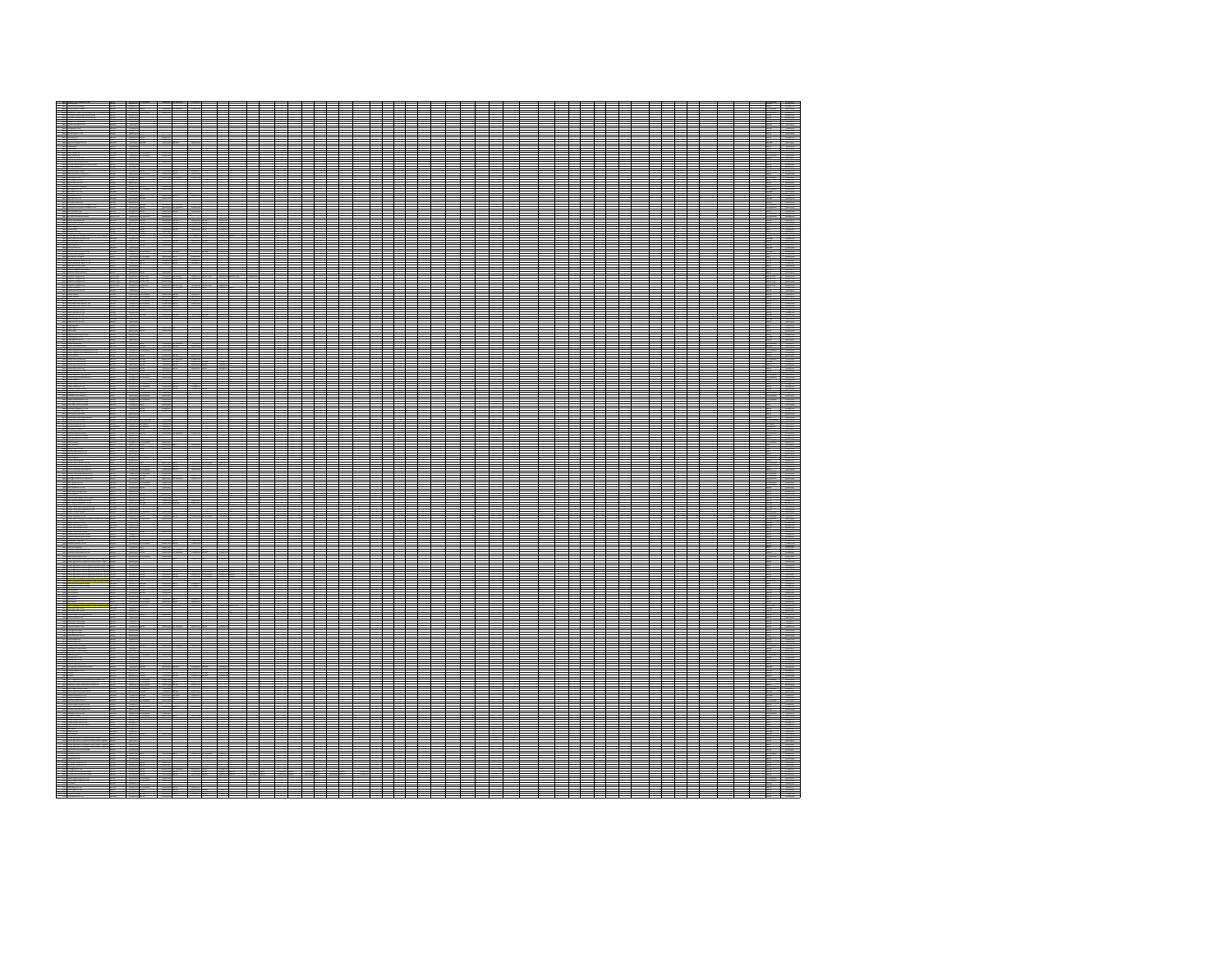|  |  |  | ▆ |  |  |  |  |  |  |  |  |  |  |
|--|--|--|---|--|--|--|--|--|--|--|--|--|--|
|  |  |  |   |  |  |  |  |  |  |  |  |  |  |
|  |  |  |   |  |  |  |  |  |  |  |  |  |  |
|  |  |  |   |  |  |  |  |  |  |  |  |  |  |
|  |  |  |   |  |  |  |  |  |  |  |  |  |  |
|  |  |  |   |  |  |  |  |  |  |  |  |  |  |
|  |  |  |   |  |  |  |  |  |  |  |  |  |  |
|  |  |  |   |  |  |  |  |  |  |  |  |  |  |
|  |  |  |   |  |  |  |  |  |  |  |  |  |  |
|  |  |  |   |  |  |  |  |  |  |  |  |  |  |
|  |  |  |   |  |  |  |  |  |  |  |  |  |  |
|  |  |  |   |  |  |  |  |  |  |  |  |  |  |
|  |  |  |   |  |  |  |  |  |  |  |  |  |  |
|  |  |  |   |  |  |  |  |  |  |  |  |  |  |
|  |  |  |   |  |  |  |  |  |  |  |  |  |  |
|  |  |  |   |  |  |  |  |  |  |  |  |  |  |
|  |  |  |   |  |  |  |  |  |  |  |  |  |  |
|  |  |  |   |  |  |  |  |  |  |  |  |  |  |
|  |  |  |   |  |  |  |  |  |  |  |  |  |  |
|  |  |  |   |  |  |  |  |  |  |  |  |  |  |
|  |  |  |   |  |  |  |  |  |  |  |  |  |  |
|  |  |  |   |  |  |  |  |  |  |  |  |  |  |
|  |  |  |   |  |  |  |  |  |  |  |  |  |  |
|  |  |  |   |  |  |  |  |  |  |  |  |  |  |
|  |  |  |   |  |  |  |  |  |  |  |  |  |  |
|  |  |  |   |  |  |  |  |  |  |  |  |  |  |
|  |  |  |   |  |  |  |  |  |  |  |  |  |  |
|  |  |  |   |  |  |  |  |  |  |  |  |  |  |
|  |  |  |   |  |  |  |  |  |  |  |  |  |  |
|  |  |  |   |  |  |  |  |  |  |  |  |  |  |
|  |  |  |   |  |  |  |  |  |  |  |  |  |  |
|  |  |  |   |  |  |  |  |  |  |  |  |  |  |
|  |  |  |   |  |  |  |  |  |  |  |  |  |  |
|  |  |  |   |  |  |  |  |  |  |  |  |  |  |
|  |  |  |   |  |  |  |  |  |  |  |  |  |  |
|  |  |  |   |  |  |  |  |  |  |  |  |  |  |
|  |  |  |   |  |  |  |  |  |  |  |  |  |  |
|  |  |  |   |  |  |  |  |  |  |  |  |  |  |
|  |  |  |   |  |  |  |  |  |  |  |  |  |  |
|  |  |  |   |  |  |  |  |  |  |  |  |  |  |
|  |  |  |   |  |  |  |  |  |  |  |  |  |  |
|  |  |  |   |  |  |  |  |  |  |  |  |  |  |
|  |  |  |   |  |  |  |  |  |  |  |  |  |  |
|  |  |  |   |  |  |  |  |  |  |  |  |  |  |
|  |  |  |   |  |  |  |  |  |  |  |  |  |  |
|  |  |  |   |  |  |  |  |  |  |  |  |  |  |
|  |  |  |   |  |  |  |  |  |  |  |  |  |  |
|  |  |  |   |  |  |  |  |  |  |  |  |  |  |
|  |  |  |   |  |  |  |  |  |  |  |  |  |  |
|  |  |  |   |  |  |  |  |  |  |  |  |  |  |
|  |  |  |   |  |  |  |  |  |  |  |  |  |  |
|  |  |  |   |  |  |  |  |  |  |  |  |  |  |
|  |  |  |   |  |  |  |  |  |  |  |  |  |  |
|  |  |  |   |  |  |  |  |  |  |  |  |  |  |
|  |  |  |   |  |  |  |  |  |  |  |  |  |  |
|  |  |  |   |  |  |  |  |  |  |  |  |  |  |
|  |  |  |   |  |  |  |  |  |  |  |  |  |  |
|  |  |  |   |  |  |  |  |  |  |  |  |  |  |
|  |  |  |   |  |  |  |  |  |  |  |  |  |  |
|  |  |  |   |  |  |  |  |  |  |  |  |  |  |
|  |  |  |   |  |  |  |  |  |  |  |  |  |  |
|  |  |  |   |  |  |  |  |  |  |  |  |  |  |
|  |  |  |   |  |  |  |  |  |  |  |  |  |  |
|  |  |  |   |  |  |  |  |  |  |  |  |  |  |
|  |  |  |   |  |  |  |  |  |  |  |  |  |  |
|  |  |  |   |  |  |  |  |  |  |  |  |  |  |
|  |  |  |   |  |  |  |  |  |  |  |  |  |  |
|  |  |  |   |  |  |  |  |  |  |  |  |  |  |
|  |  |  |   |  |  |  |  |  |  |  |  |  |  |
|  |  |  |   |  |  |  |  |  |  |  |  |  |  |
|  |  |  |   |  |  |  |  |  |  |  |  |  |  |
|  |  |  |   |  |  |  |  |  |  |  |  |  |  |
|  |  |  |   |  |  |  |  |  |  |  |  |  |  |
|  |  |  |   |  |  |  |  |  |  |  |  |  |  |
|  |  |  |   |  |  |  |  |  |  |  |  |  |  |
|  |  |  |   |  |  |  |  |  |  |  |  |  |  |
|  |  |  |   |  |  |  |  |  |  |  |  |  |  |
|  |  |  |   |  |  |  |  |  |  |  |  |  |  |
|  |  |  |   |  |  |  |  |  |  |  |  |  |  |
|  |  |  |   |  |  |  |  |  |  |  |  |  |  |
|  |  |  |   |  |  |  |  |  |  |  |  |  |  |
|  |  |  |   |  |  |  |  |  |  |  |  |  |  |
|  |  |  |   |  |  |  |  |  |  |  |  |  |  |
|  |  |  |   |  |  |  |  |  |  |  |  |  |  |
|  |  |  |   |  |  |  |  |  |  |  |  |  |  |
|  |  |  |   |  |  |  |  |  |  |  |  |  |  |
|  |  |  |   |  |  |  |  |  |  |  |  |  |  |
|  |  |  |   |  |  |  |  |  |  |  |  |  |  |
|  |  |  |   |  |  |  |  |  |  |  |  |  |  |
|  |  |  |   |  |  |  |  |  |  |  |  |  |  |
|  |  |  |   |  |  |  |  |  |  |  |  |  |  |
|  |  |  |   |  |  |  |  |  |  |  |  |  |  |
|  |  |  |   |  |  |  |  |  |  |  |  |  |  |
|  |  |  |   |  |  |  |  |  |  |  |  |  |  |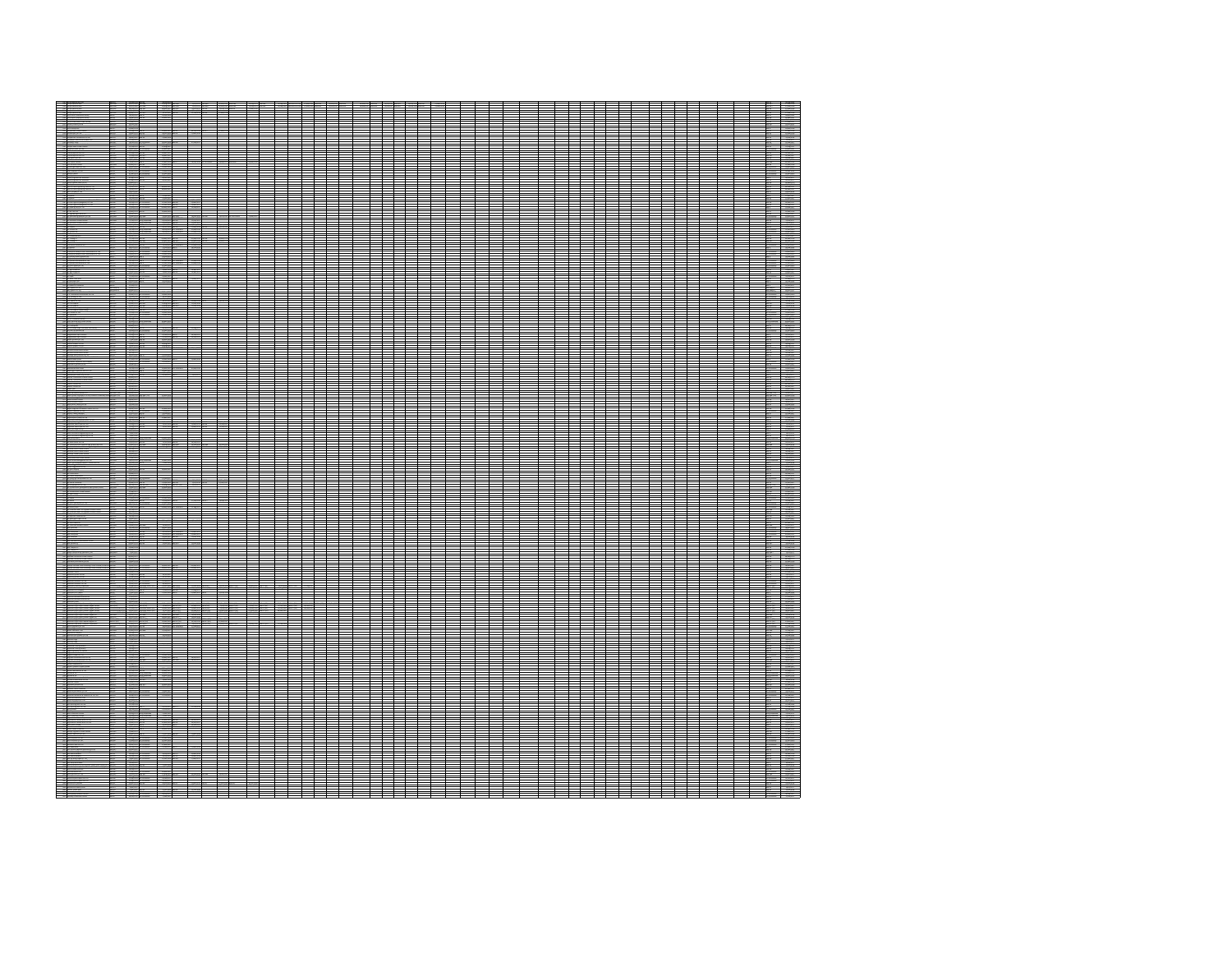|  |  |    |  | $\overline{\phantom{0}}$ |  |  |  |  |  |  |  |  |  |  |  |
|--|--|----|--|--------------------------|--|--|--|--|--|--|--|--|--|--|--|
|  |  |    |  |                          |  |  |  |  |  |  |  |  |  |  |  |
|  |  |    |  |                          |  |  |  |  |  |  |  |  |  |  |  |
|  |  |    |  |                          |  |  |  |  |  |  |  |  |  |  |  |
|  |  |    |  |                          |  |  |  |  |  |  |  |  |  |  |  |
|  |  |    |  |                          |  |  |  |  |  |  |  |  |  |  |  |
|  |  |    |  |                          |  |  |  |  |  |  |  |  |  |  |  |
|  |  |    |  |                          |  |  |  |  |  |  |  |  |  |  |  |
|  |  |    |  |                          |  |  |  |  |  |  |  |  |  |  |  |
|  |  |    |  |                          |  |  |  |  |  |  |  |  |  |  |  |
|  |  |    |  |                          |  |  |  |  |  |  |  |  |  |  |  |
|  |  |    |  |                          |  |  |  |  |  |  |  |  |  |  |  |
|  |  |    |  |                          |  |  |  |  |  |  |  |  |  |  |  |
|  |  |    |  |                          |  |  |  |  |  |  |  |  |  |  |  |
|  |  |    |  |                          |  |  |  |  |  |  |  |  |  |  |  |
|  |  |    |  |                          |  |  |  |  |  |  |  |  |  |  |  |
|  |  |    |  |                          |  |  |  |  |  |  |  |  |  |  |  |
|  |  |    |  |                          |  |  |  |  |  |  |  |  |  |  |  |
|  |  |    |  |                          |  |  |  |  |  |  |  |  |  |  |  |
|  |  |    |  |                          |  |  |  |  |  |  |  |  |  |  |  |
|  |  |    |  |                          |  |  |  |  |  |  |  |  |  |  |  |
|  |  |    |  |                          |  |  |  |  |  |  |  |  |  |  |  |
|  |  |    |  |                          |  |  |  |  |  |  |  |  |  |  |  |
|  |  |    |  |                          |  |  |  |  |  |  |  |  |  |  |  |
|  |  |    |  |                          |  |  |  |  |  |  |  |  |  |  |  |
|  |  |    |  |                          |  |  |  |  |  |  |  |  |  |  |  |
|  |  |    |  |                          |  |  |  |  |  |  |  |  |  |  |  |
|  |  |    |  |                          |  |  |  |  |  |  |  |  |  |  |  |
|  |  |    |  |                          |  |  |  |  |  |  |  |  |  |  |  |
|  |  |    |  |                          |  |  |  |  |  |  |  |  |  |  |  |
|  |  |    |  |                          |  |  |  |  |  |  |  |  |  |  |  |
|  |  |    |  |                          |  |  |  |  |  |  |  |  |  |  |  |
|  |  |    |  |                          |  |  |  |  |  |  |  |  |  |  |  |
|  |  |    |  |                          |  |  |  |  |  |  |  |  |  |  |  |
|  |  |    |  |                          |  |  |  |  |  |  |  |  |  |  |  |
|  |  |    |  |                          |  |  |  |  |  |  |  |  |  |  |  |
|  |  |    |  |                          |  |  |  |  |  |  |  |  |  |  |  |
|  |  |    |  |                          |  |  |  |  |  |  |  |  |  |  |  |
|  |  |    |  |                          |  |  |  |  |  |  |  |  |  |  |  |
|  |  |    |  |                          |  |  |  |  |  |  |  |  |  |  |  |
|  |  |    |  |                          |  |  |  |  |  |  |  |  |  |  |  |
|  |  |    |  |                          |  |  |  |  |  |  |  |  |  |  |  |
|  |  |    |  |                          |  |  |  |  |  |  |  |  |  |  |  |
|  |  |    |  |                          |  |  |  |  |  |  |  |  |  |  |  |
|  |  |    |  |                          |  |  |  |  |  |  |  |  |  |  |  |
|  |  |    |  |                          |  |  |  |  |  |  |  |  |  |  |  |
|  |  |    |  |                          |  |  |  |  |  |  |  |  |  |  |  |
|  |  |    |  |                          |  |  |  |  |  |  |  |  |  |  |  |
|  |  |    |  |                          |  |  |  |  |  |  |  |  |  |  |  |
|  |  |    |  |                          |  |  |  |  |  |  |  |  |  |  |  |
|  |  |    |  |                          |  |  |  |  |  |  |  |  |  |  |  |
|  |  |    |  |                          |  |  |  |  |  |  |  |  |  |  |  |
|  |  |    |  |                          |  |  |  |  |  |  |  |  |  |  |  |
|  |  |    |  |                          |  |  |  |  |  |  |  |  |  |  |  |
|  |  |    |  |                          |  |  |  |  |  |  |  |  |  |  |  |
|  |  |    |  |                          |  |  |  |  |  |  |  |  |  |  |  |
|  |  |    |  |                          |  |  |  |  |  |  |  |  |  |  |  |
|  |  |    |  |                          |  |  |  |  |  |  |  |  |  |  |  |
|  |  | == |  |                          |  |  |  |  |  |  |  |  |  |  |  |
|  |  |    |  | ==                       |  |  |  |  |  |  |  |  |  |  |  |
|  |  |    |  |                          |  |  |  |  |  |  |  |  |  |  |  |
|  |  |    |  |                          |  |  |  |  |  |  |  |  |  |  |  |
|  |  |    |  |                          |  |  |  |  |  |  |  |  |  |  |  |
|  |  |    |  |                          |  |  |  |  |  |  |  |  |  |  |  |
|  |  |    |  |                          |  |  |  |  |  |  |  |  |  |  |  |
|  |  |    |  |                          |  |  |  |  |  |  |  |  |  |  |  |
|  |  |    |  |                          |  |  |  |  |  |  |  |  |  |  |  |
|  |  |    |  |                          |  |  |  |  |  |  |  |  |  |  |  |
|  |  |    |  |                          |  |  |  |  |  |  |  |  |  |  |  |
|  |  |    |  |                          |  |  |  |  |  |  |  |  |  |  |  |
|  |  |    |  |                          |  |  |  |  |  |  |  |  |  |  |  |
|  |  |    |  |                          |  |  |  |  |  |  |  |  |  |  |  |
|  |  |    |  |                          |  |  |  |  |  |  |  |  |  |  |  |
|  |  |    |  |                          |  |  |  |  |  |  |  |  |  |  |  |
|  |  |    |  |                          |  |  |  |  |  |  |  |  |  |  |  |
|  |  |    |  |                          |  |  |  |  |  |  |  |  |  |  |  |
|  |  |    |  |                          |  |  |  |  |  |  |  |  |  |  |  |
|  |  |    |  |                          |  |  |  |  |  |  |  |  |  |  |  |
|  |  |    |  |                          |  |  |  |  |  |  |  |  |  |  |  |
|  |  |    |  |                          |  |  |  |  |  |  |  |  |  |  |  |
|  |  |    |  |                          |  |  |  |  |  |  |  |  |  |  |  |
|  |  |    |  |                          |  |  |  |  |  |  |  |  |  |  |  |
|  |  |    |  |                          |  |  |  |  |  |  |  |  |  |  |  |
|  |  |    |  |                          |  |  |  |  |  |  |  |  |  |  |  |
|  |  |    |  |                          |  |  |  |  |  |  |  |  |  |  |  |
|  |  |    |  |                          |  |  |  |  |  |  |  |  |  |  |  |
|  |  |    |  |                          |  |  |  |  |  |  |  |  |  |  |  |
|  |  |    |  |                          |  |  |  |  |  |  |  |  |  |  |  |
|  |  |    |  |                          |  |  |  |  |  |  |  |  |  |  |  |
|  |  |    |  |                          |  |  |  |  |  |  |  |  |  |  |  |
|  |  |    |  |                          |  |  |  |  |  |  |  |  |  |  |  |
|  |  |    |  |                          |  |  |  |  |  |  |  |  |  |  |  |
|  |  |    |  |                          |  |  |  |  |  |  |  |  |  |  |  |
|  |  |    |  |                          |  |  |  |  |  |  |  |  |  |  |  |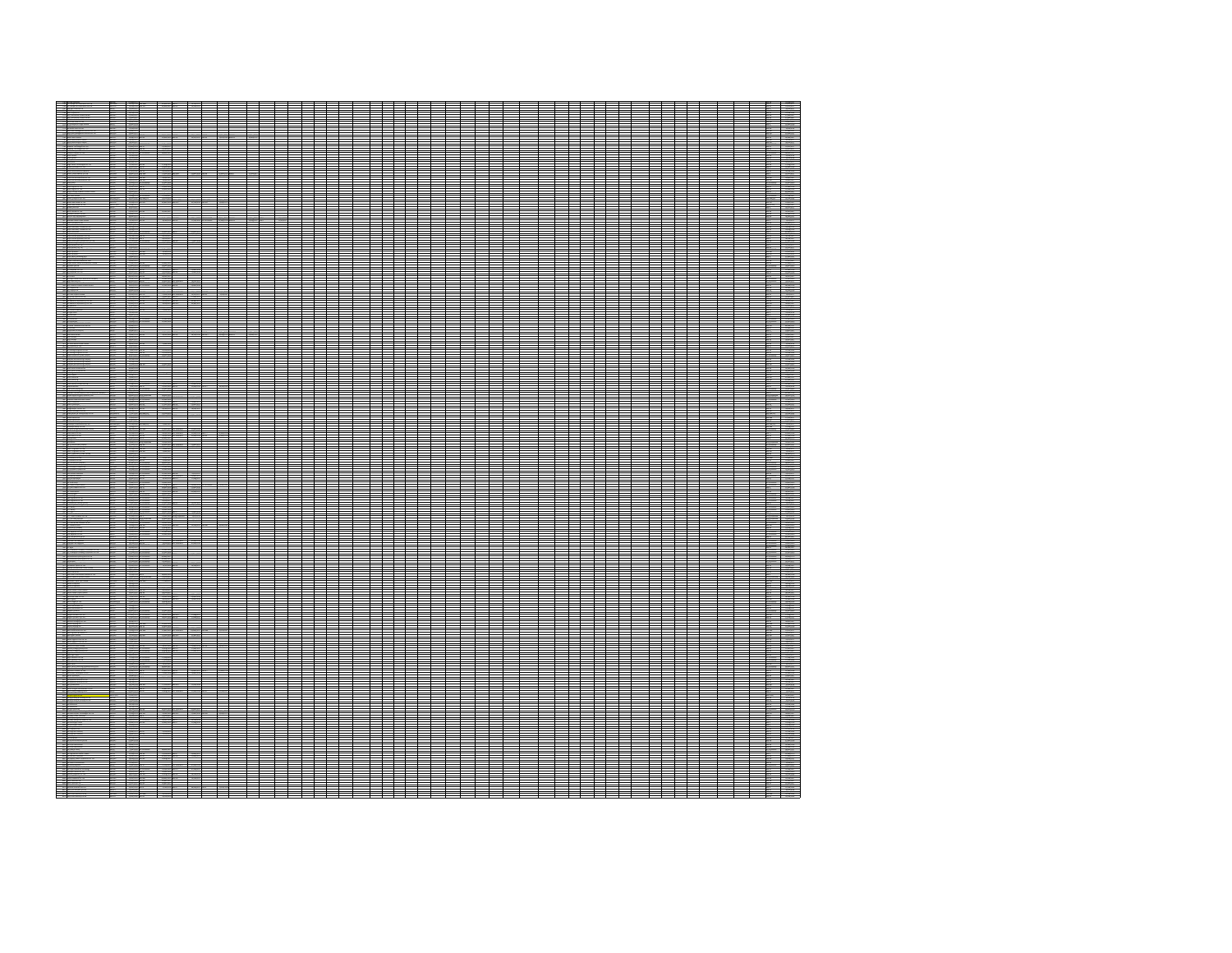|  | Abcom          |  |  | $\equiv$ | Ш |          | ÷. |  |  | Ш | Ξ |  |  |  |  |  |
|--|----------------|--|--|----------|---|----------|----|--|--|---|---|--|--|--|--|--|
|  |                |  |  |          |   |          |    |  |  |   |   |  |  |  |  |  |
|  |                |  |  |          |   |          |    |  |  |   |   |  |  |  |  |  |
|  |                |  |  |          |   |          |    |  |  |   |   |  |  |  |  |  |
|  |                |  |  |          |   |          |    |  |  |   |   |  |  |  |  |  |
|  |                |  |  |          |   |          |    |  |  |   |   |  |  |  |  |  |
|  |                |  |  |          |   |          |    |  |  |   |   |  |  |  |  |  |
|  | 靈              |  |  |          |   | $\equiv$ |    |  |  |   |   |  |  |  |  |  |
|  |                |  |  | ╛        |   |          |    |  |  | ╛ |   |  |  |  |  |  |
|  |                |  |  |          |   |          |    |  |  |   |   |  |  |  |  |  |
|  |                |  |  |          |   |          |    |  |  |   |   |  |  |  |  |  |
|  |                |  |  |          |   |          |    |  |  |   |   |  |  |  |  |  |
|  |                |  |  |          |   |          |    |  |  |   |   |  |  |  |  |  |
|  |                |  |  |          |   |          |    |  |  |   |   |  |  |  |  |  |
|  |                |  |  |          |   |          |    |  |  |   |   |  |  |  |  |  |
|  |                |  |  |          |   |          |    |  |  |   |   |  |  |  |  |  |
|  | $rac{1}{2}$    |  |  |          |   |          |    |  |  |   |   |  |  |  |  |  |
|  |                |  |  |          |   |          |    |  |  |   |   |  |  |  |  |  |
|  |                |  |  |          |   |          |    |  |  |   |   |  |  |  |  |  |
|  |                |  |  |          |   |          |    |  |  |   |   |  |  |  |  |  |
|  |                |  |  |          |   |          |    |  |  |   |   |  |  |  |  |  |
|  |                |  |  |          |   |          |    |  |  |   |   |  |  |  |  |  |
|  |                |  |  |          |   |          |    |  |  |   |   |  |  |  |  |  |
|  |                |  |  |          |   |          |    |  |  |   |   |  |  |  |  |  |
|  | $rac{1}{1000}$ |  |  |          |   |          |    |  |  |   |   |  |  |  |  |  |
|  |                |  |  |          |   |          |    |  |  |   |   |  |  |  |  |  |
|  |                |  |  |          |   |          |    |  |  |   |   |  |  |  |  |  |
|  |                |  |  |          |   |          |    |  |  |   |   |  |  |  |  |  |
|  |                |  |  |          |   |          |    |  |  |   |   |  |  |  |  |  |
|  |                |  |  |          |   |          |    |  |  |   |   |  |  |  |  |  |
|  |                |  |  |          |   |          |    |  |  |   |   |  |  |  |  |  |
|  |                |  |  |          |   |          |    |  |  |   |   |  |  |  |  |  |
|  |                |  |  |          |   |          |    |  |  |   |   |  |  |  |  |  |
|  |                |  |  |          |   |          |    |  |  |   |   |  |  |  |  |  |
|  |                |  |  |          |   |          |    |  |  |   |   |  |  |  |  |  |
|  |                |  |  |          |   |          |    |  |  |   |   |  |  |  |  |  |
|  |                |  |  |          |   |          |    |  |  |   |   |  |  |  |  |  |
|  |                |  |  |          |   |          |    |  |  |   |   |  |  |  |  |  |
|  |                |  |  |          |   |          |    |  |  |   |   |  |  |  |  |  |
|  |                |  |  |          |   |          |    |  |  |   |   |  |  |  |  |  |
|  |                |  |  |          |   |          |    |  |  |   |   |  |  |  |  |  |
|  |                |  |  |          |   |          |    |  |  |   |   |  |  |  |  |  |
|  |                |  |  |          |   |          |    |  |  |   |   |  |  |  |  |  |
|  |                |  |  |          |   |          |    |  |  |   |   |  |  |  |  |  |
|  |                |  |  |          |   |          |    |  |  |   |   |  |  |  |  |  |
|  |                |  |  |          |   |          |    |  |  |   |   |  |  |  |  |  |
|  |                |  |  |          |   |          |    |  |  |   |   |  |  |  |  |  |
|  |                |  |  |          |   |          |    |  |  |   |   |  |  |  |  |  |
|  |                |  |  |          |   |          |    |  |  |   |   |  |  |  |  |  |
|  |                |  |  |          |   |          |    |  |  |   |   |  |  |  |  |  |
|  |                |  |  |          |   |          |    |  |  |   |   |  |  |  |  |  |
|  |                |  |  |          |   |          |    |  |  |   |   |  |  |  |  |  |
|  |                |  |  |          |   |          |    |  |  |   |   |  |  |  |  |  |
|  |                |  |  |          |   |          |    |  |  |   |   |  |  |  |  |  |
|  |                |  |  |          |   |          |    |  |  |   |   |  |  |  |  |  |
|  |                |  |  |          |   |          |    |  |  |   |   |  |  |  |  |  |
|  |                |  |  |          |   |          |    |  |  |   |   |  |  |  |  |  |
|  |                |  |  |          |   |          |    |  |  |   |   |  |  |  |  |  |
|  |                |  |  |          |   |          |    |  |  |   |   |  |  |  |  |  |
|  |                |  |  |          |   |          |    |  |  |   |   |  |  |  |  |  |
|  |                |  |  |          |   |          |    |  |  |   |   |  |  |  |  |  |
|  |                |  |  |          |   |          |    |  |  |   |   |  |  |  |  |  |
|  |                |  |  |          |   |          |    |  |  |   |   |  |  |  |  |  |
|  |                |  |  |          |   |          |    |  |  |   |   |  |  |  |  |  |
|  |                |  |  |          |   |          |    |  |  |   |   |  |  |  |  |  |
|  |                |  |  |          |   |          |    |  |  |   |   |  |  |  |  |  |
|  |                |  |  |          |   |          |    |  |  |   |   |  |  |  |  |  |
|  |                |  |  |          |   |          |    |  |  |   |   |  |  |  |  |  |
|  |                |  |  |          |   |          |    |  |  |   |   |  |  |  |  |  |
|  |                |  |  |          |   |          |    |  |  |   |   |  |  |  |  |  |
|  |                |  |  |          |   |          |    |  |  |   |   |  |  |  |  |  |
|  |                |  |  |          |   |          |    |  |  |   |   |  |  |  |  |  |
|  |                |  |  |          |   |          |    |  |  |   |   |  |  |  |  |  |
|  |                |  |  |          |   |          |    |  |  |   |   |  |  |  |  |  |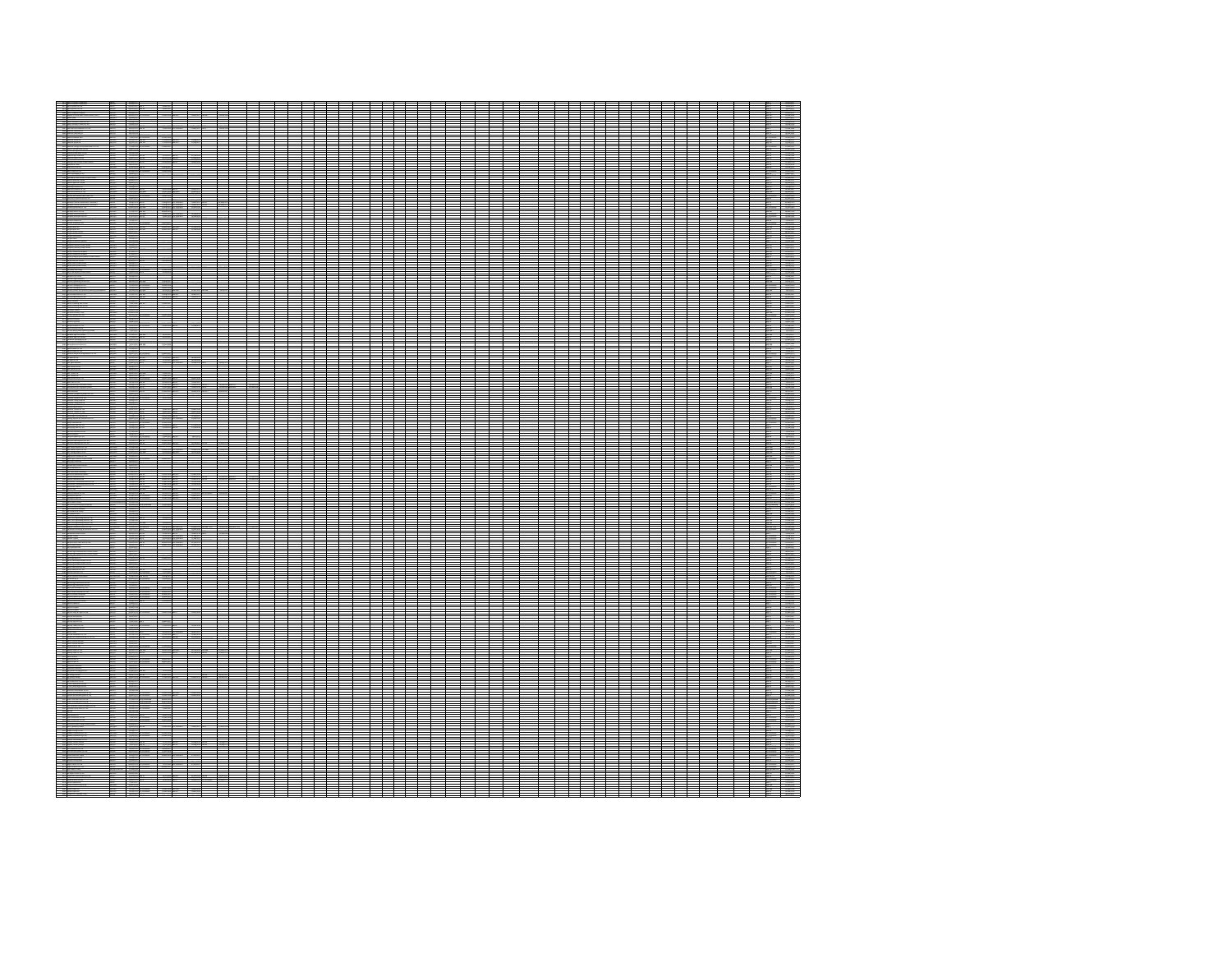|  |  |  | $\equiv$ |  |  |  |  |  |  |  |  |  |  |
|--|--|--|----------|--|--|--|--|--|--|--|--|--|--|
|  |  |  |          |  |  |  |  |  |  |  |  |  |  |
|  |  |  |          |  |  |  |  |  |  |  |  |  |  |
|  |  |  |          |  |  |  |  |  |  |  |  |  |  |
|  |  |  |          |  |  |  |  |  |  |  |  |  |  |
|  |  |  |          |  |  |  |  |  |  |  |  |  |  |
|  |  |  |          |  |  |  |  |  |  |  |  |  |  |
|  |  |  |          |  |  |  |  |  |  |  |  |  |  |
|  |  |  |          |  |  |  |  |  |  |  |  |  |  |
|  |  |  |          |  |  |  |  |  |  |  |  |  |  |
|  |  |  |          |  |  |  |  |  |  |  |  |  |  |
|  |  |  |          |  |  |  |  |  |  |  |  |  |  |
|  |  |  |          |  |  |  |  |  |  |  |  |  |  |
|  |  |  |          |  |  |  |  |  |  |  |  |  |  |
|  |  |  |          |  |  |  |  |  |  |  |  |  |  |
|  |  |  |          |  |  |  |  |  |  |  |  |  |  |
|  |  |  |          |  |  |  |  |  |  |  |  |  |  |
|  |  |  |          |  |  |  |  |  |  |  |  |  |  |
|  |  |  |          |  |  |  |  |  |  |  |  |  |  |
|  |  |  |          |  |  |  |  |  |  |  |  |  |  |
|  |  |  |          |  |  |  |  |  |  |  |  |  |  |
|  |  |  |          |  |  |  |  |  |  |  |  |  |  |
|  |  |  |          |  |  |  |  |  |  |  |  |  |  |
|  |  |  |          |  |  |  |  |  |  |  |  |  |  |
|  |  |  |          |  |  |  |  |  |  |  |  |  |  |
|  |  |  |          |  |  |  |  |  |  |  |  |  |  |
|  |  |  |          |  |  |  |  |  |  |  |  |  |  |
|  |  |  |          |  |  |  |  |  |  |  |  |  |  |
|  |  |  |          |  |  |  |  |  |  |  |  |  |  |
|  |  |  |          |  |  |  |  |  |  |  |  |  |  |
|  |  |  |          |  |  |  |  |  |  |  |  |  |  |
|  |  |  |          |  |  |  |  |  |  |  |  |  |  |
|  |  |  |          |  |  |  |  |  |  |  |  |  |  |
|  |  |  |          |  |  |  |  |  |  |  |  |  |  |
|  |  |  |          |  |  |  |  |  |  |  |  |  |  |
|  |  |  |          |  |  |  |  |  |  |  |  |  |  |
|  |  |  |          |  |  |  |  |  |  |  |  |  |  |
|  |  |  |          |  |  |  |  |  |  |  |  |  |  |
|  |  |  |          |  |  |  |  |  |  |  |  |  |  |
|  |  |  |          |  |  |  |  |  |  |  |  |  |  |
|  |  |  |          |  |  |  |  |  |  |  |  |  |  |
|  |  |  |          |  |  |  |  |  |  |  |  |  |  |
|  |  |  |          |  |  |  |  |  |  |  |  |  |  |
|  |  |  |          |  |  |  |  |  |  |  |  |  |  |
|  |  |  |          |  |  |  |  |  |  |  |  |  |  |
|  |  |  |          |  |  |  |  |  |  |  |  |  |  |
|  |  |  |          |  |  |  |  |  |  |  |  |  |  |
|  |  |  |          |  |  |  |  |  |  |  |  |  |  |
|  |  |  |          |  |  |  |  |  |  |  |  |  |  |
|  |  |  |          |  |  |  |  |  |  |  |  |  |  |
|  |  |  |          |  |  |  |  |  |  |  |  |  |  |
|  |  |  |          |  |  |  |  |  |  |  |  |  |  |
|  |  |  |          |  |  |  |  |  |  |  |  |  |  |
|  |  |  |          |  |  |  |  |  |  |  |  |  |  |
|  |  |  |          |  |  |  |  |  |  |  |  |  |  |
|  |  |  |          |  |  |  |  |  |  |  |  |  |  |
|  |  |  |          |  |  |  |  |  |  |  |  |  |  |
|  |  |  |          |  |  |  |  |  |  |  |  |  |  |
|  |  |  |          |  |  |  |  |  |  |  |  |  |  |
|  |  |  |          |  |  |  |  |  |  |  |  |  |  |
|  |  |  |          |  |  |  |  |  |  |  |  |  |  |
|  |  |  |          |  |  |  |  |  |  |  |  |  |  |
|  |  |  |          |  |  |  |  |  |  |  |  |  |  |
|  |  |  |          |  |  |  |  |  |  |  |  |  |  |
|  |  |  |          |  |  |  |  |  |  |  |  |  |  |
|  |  |  |          |  |  |  |  |  |  |  |  |  |  |
|  |  |  |          |  |  |  |  |  |  |  |  |  |  |
|  |  |  |          |  |  |  |  |  |  |  |  |  |  |
|  |  |  |          |  |  |  |  |  |  |  |  |  |  |
|  |  |  |          |  |  |  |  |  |  |  |  |  |  |
|  |  |  |          |  |  |  |  |  |  |  |  |  |  |
|  |  |  |          |  |  |  |  |  |  |  |  |  |  |
|  |  |  |          |  |  |  |  |  |  |  |  |  |  |
|  |  |  |          |  |  |  |  |  |  |  |  |  |  |
|  |  |  |          |  |  |  |  |  |  |  |  |  |  |
|  |  |  |          |  |  |  |  |  |  |  |  |  |  |
|  |  |  |          |  |  |  |  |  |  |  |  |  |  |
|  |  |  |          |  |  |  |  |  |  |  |  |  |  |
|  |  |  |          |  |  |  |  |  |  |  |  |  |  |
|  |  |  |          |  |  |  |  |  |  |  |  |  |  |
|  |  |  |          |  |  |  |  |  |  |  |  |  |  |
|  |  |  |          |  |  |  |  |  |  |  |  |  |  |
|  |  |  |          |  |  |  |  |  |  |  |  |  |  |
|  |  |  |          |  |  |  |  |  |  |  |  |  |  |
|  |  |  |          |  |  |  |  |  |  |  |  |  |  |
|  |  |  |          |  |  |  |  |  |  |  |  |  |  |
|  |  |  |          |  |  |  |  |  |  |  |  |  |  |
|  |  |  |          |  |  |  |  |  |  |  |  |  |  |
|  |  |  |          |  |  |  |  |  |  |  |  |  |  |
|  |  |  |          |  |  |  |  |  |  |  |  |  |  |
|  |  |  |          |  |  |  |  |  |  |  |  |  |  |
|  |  |  |          |  |  |  |  |  |  |  |  |  |  |
|  |  |  |          |  |  |  |  |  |  |  |  |  |  |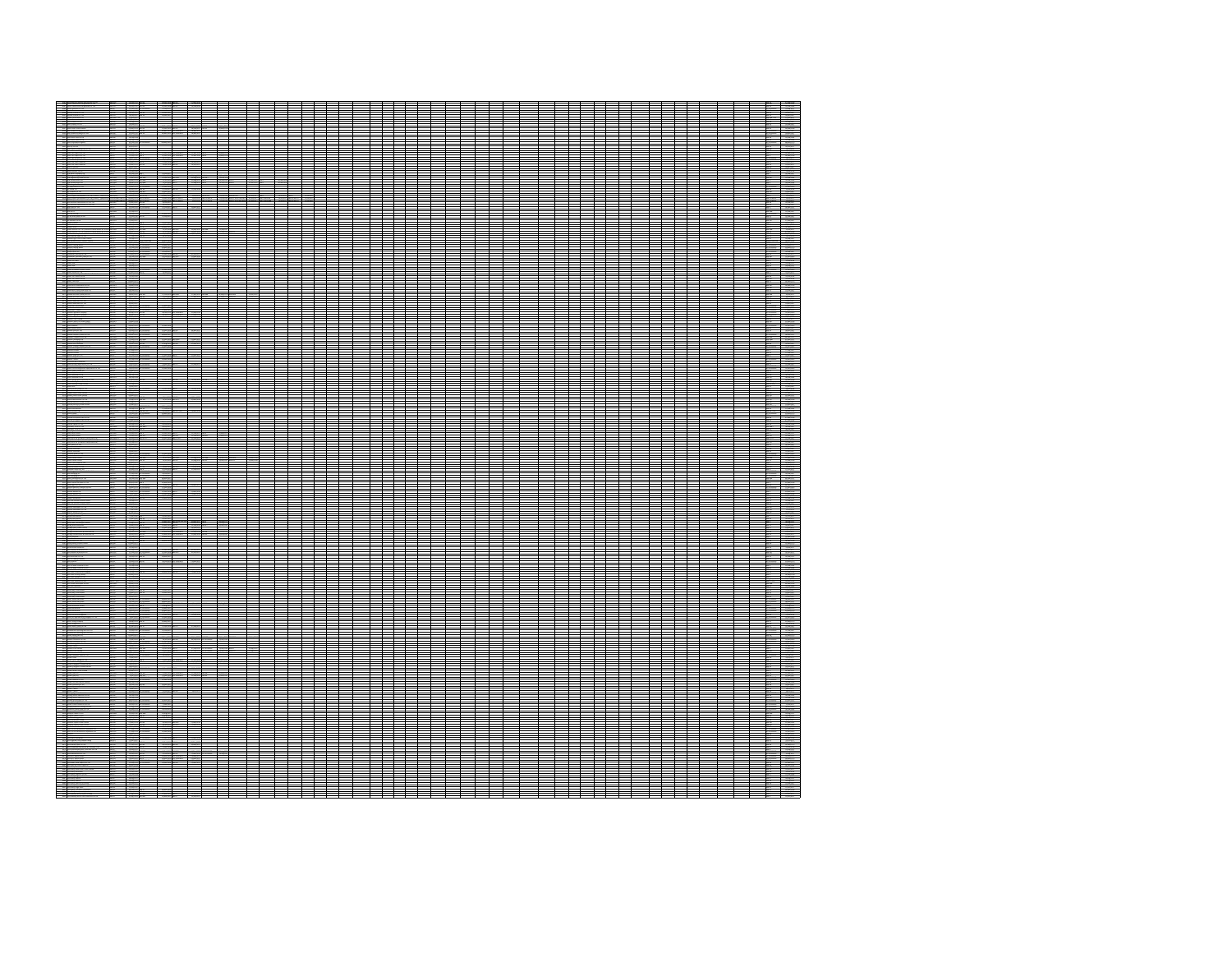|   | <b>Book</b> |          |  |  |  |  |  |  |  |  |  |  |  |
|---|-------------|----------|--|--|--|--|--|--|--|--|--|--|--|
|   |             |          |  |  |  |  |  |  |  |  |  |  |  |
|   |             |          |  |  |  |  |  |  |  |  |  |  |  |
|   |             |          |  |  |  |  |  |  |  |  |  |  |  |
|   |             |          |  |  |  |  |  |  |  |  |  |  |  |
|   |             |          |  |  |  |  |  |  |  |  |  |  |  |
|   |             |          |  |  |  |  |  |  |  |  |  |  |  |
|   |             |          |  |  |  |  |  |  |  |  |  |  |  |
|   |             |          |  |  |  |  |  |  |  |  |  |  |  |
|   |             |          |  |  |  |  |  |  |  |  |  |  |  |
|   |             |          |  |  |  |  |  |  |  |  |  |  |  |
|   |             |          |  |  |  |  |  |  |  |  |  |  |  |
|   | ł           |          |  |  |  |  |  |  |  |  |  |  |  |
| I |             |          |  |  |  |  |  |  |  |  |  |  |  |
|   |             |          |  |  |  |  |  |  |  |  |  |  |  |
|   |             |          |  |  |  |  |  |  |  |  |  |  |  |
|   |             |          |  |  |  |  |  |  |  |  |  |  |  |
|   |             |          |  |  |  |  |  |  |  |  |  |  |  |
|   |             |          |  |  |  |  |  |  |  |  |  |  |  |
|   |             | $\equiv$ |  |  |  |  |  |  |  |  |  |  |  |
|   |             |          |  |  |  |  |  |  |  |  |  |  |  |
|   |             |          |  |  |  |  |  |  |  |  |  |  |  |
|   |             |          |  |  |  |  |  |  |  |  |  |  |  |
|   |             |          |  |  |  |  |  |  |  |  |  |  |  |
|   |             |          |  |  |  |  |  |  |  |  |  |  |  |
|   |             |          |  |  |  |  |  |  |  |  |  |  |  |
|   |             |          |  |  |  |  |  |  |  |  |  |  |  |
|   |             |          |  |  |  |  |  |  |  |  |  |  |  |
|   |             |          |  |  |  |  |  |  |  |  |  |  |  |
|   |             |          |  |  |  |  |  |  |  |  |  |  |  |
|   |             |          |  |  |  |  |  |  |  |  |  |  |  |
|   |             |          |  |  |  |  |  |  |  |  |  |  |  |
|   |             |          |  |  |  |  |  |  |  |  |  |  |  |
|   |             |          |  |  |  |  |  |  |  |  |  |  |  |
|   |             |          |  |  |  |  |  |  |  |  |  |  |  |
|   |             |          |  |  |  |  |  |  |  |  |  |  |  |
|   |             |          |  |  |  |  |  |  |  |  |  |  |  |
|   |             |          |  |  |  |  |  |  |  |  |  |  |  |
|   |             |          |  |  |  |  |  |  |  |  |  |  |  |
|   |             |          |  |  |  |  |  |  |  |  |  |  |  |
|   |             |          |  |  |  |  |  |  |  |  |  |  |  |
|   |             |          |  |  |  |  |  |  |  |  |  |  |  |
|   |             |          |  |  |  |  |  |  |  |  |  |  |  |
|   |             |          |  |  |  |  |  |  |  |  |  |  |  |
|   |             |          |  |  |  |  |  |  |  |  |  |  |  |
|   |             |          |  |  |  |  |  |  |  |  |  |  |  |
|   |             |          |  |  |  |  |  |  |  |  |  |  |  |
|   |             |          |  |  |  |  |  |  |  |  |  |  |  |
|   |             |          |  |  |  |  |  |  |  |  |  |  |  |
|   |             |          |  |  |  |  |  |  |  |  |  |  |  |
|   |             |          |  |  |  |  |  |  |  |  |  |  |  |
|   |             |          |  |  |  |  |  |  |  |  |  |  |  |
|   |             |          |  |  |  |  |  |  |  |  |  |  |  |
|   |             |          |  |  |  |  |  |  |  |  |  |  |  |
|   |             |          |  |  |  |  |  |  |  |  |  |  |  |
|   |             |          |  |  |  |  |  |  |  |  |  |  |  |
|   |             |          |  |  |  |  |  |  |  |  |  |  |  |
|   |             |          |  |  |  |  |  |  |  |  |  |  |  |
|   |             |          |  |  |  |  |  |  |  |  |  |  |  |
|   |             |          |  |  |  |  |  |  |  |  |  |  |  |
|   |             |          |  |  |  |  |  |  |  |  |  |  |  |
|   |             |          |  |  |  |  |  |  |  |  |  |  |  |
|   |             |          |  |  |  |  |  |  |  |  |  |  |  |
|   |             |          |  |  |  |  |  |  |  |  |  |  |  |
|   |             |          |  |  |  |  |  |  |  |  |  |  |  |
|   |             |          |  |  |  |  |  |  |  |  |  |  |  |
|   |             |          |  |  |  |  |  |  |  |  |  |  |  |
|   |             |          |  |  |  |  |  |  |  |  |  |  |  |
|   |             |          |  |  |  |  |  |  |  |  |  |  |  |
|   |             |          |  |  |  |  |  |  |  |  |  |  |  |
|   |             |          |  |  |  |  |  |  |  |  |  |  |  |
|   |             |          |  |  |  |  |  |  |  |  |  |  |  |
|   |             |          |  |  |  |  |  |  |  |  |  |  |  |
|   |             |          |  |  |  |  |  |  |  |  |  |  |  |
|   |             |          |  |  |  |  |  |  |  |  |  |  |  |
|   |             |          |  |  |  |  |  |  |  |  |  |  |  |
|   |             |          |  |  |  |  |  |  |  |  |  |  |  |
|   |             |          |  |  |  |  |  |  |  |  |  |  |  |
|   |             |          |  |  |  |  |  |  |  |  |  |  |  |
|   |             |          |  |  |  |  |  |  |  |  |  |  |  |
|   |             |          |  |  |  |  |  |  |  |  |  |  |  |
|   |             |          |  |  |  |  |  |  |  |  |  |  |  |
|   |             |          |  |  |  |  |  |  |  |  |  |  |  |
|   |             |          |  |  |  |  |  |  |  |  |  |  |  |
|   |             |          |  |  |  |  |  |  |  |  |  |  |  |
|   |             |          |  |  |  |  |  |  |  |  |  |  |  |
|   |             |          |  |  |  |  |  |  |  |  |  |  |  |
|   |             |          |  |  |  |  |  |  |  |  |  |  |  |
|   |             |          |  |  |  |  |  |  |  |  |  |  |  |
|   |             |          |  |  |  |  |  |  |  |  |  |  |  |
|   |             |          |  |  |  |  |  |  |  |  |  |  |  |
|   |             |          |  |  |  |  |  |  |  |  |  |  |  |
|   |             |          |  |  |  |  |  |  |  |  |  |  |  |
|   |             |          |  |  |  |  |  |  |  |  |  |  |  |
|   |             |          |  |  |  |  |  |  |  |  |  |  |  |
|   |             |          |  |  |  |  |  |  |  |  |  |  |  |
|   |             |          |  |  |  |  |  |  |  |  |  |  |  |
|   |             |          |  |  |  |  |  |  |  |  |  |  |  |
|   |             |          |  |  |  |  |  |  |  |  |  |  |  |
|   |             |          |  |  |  |  |  |  |  |  |  |  |  |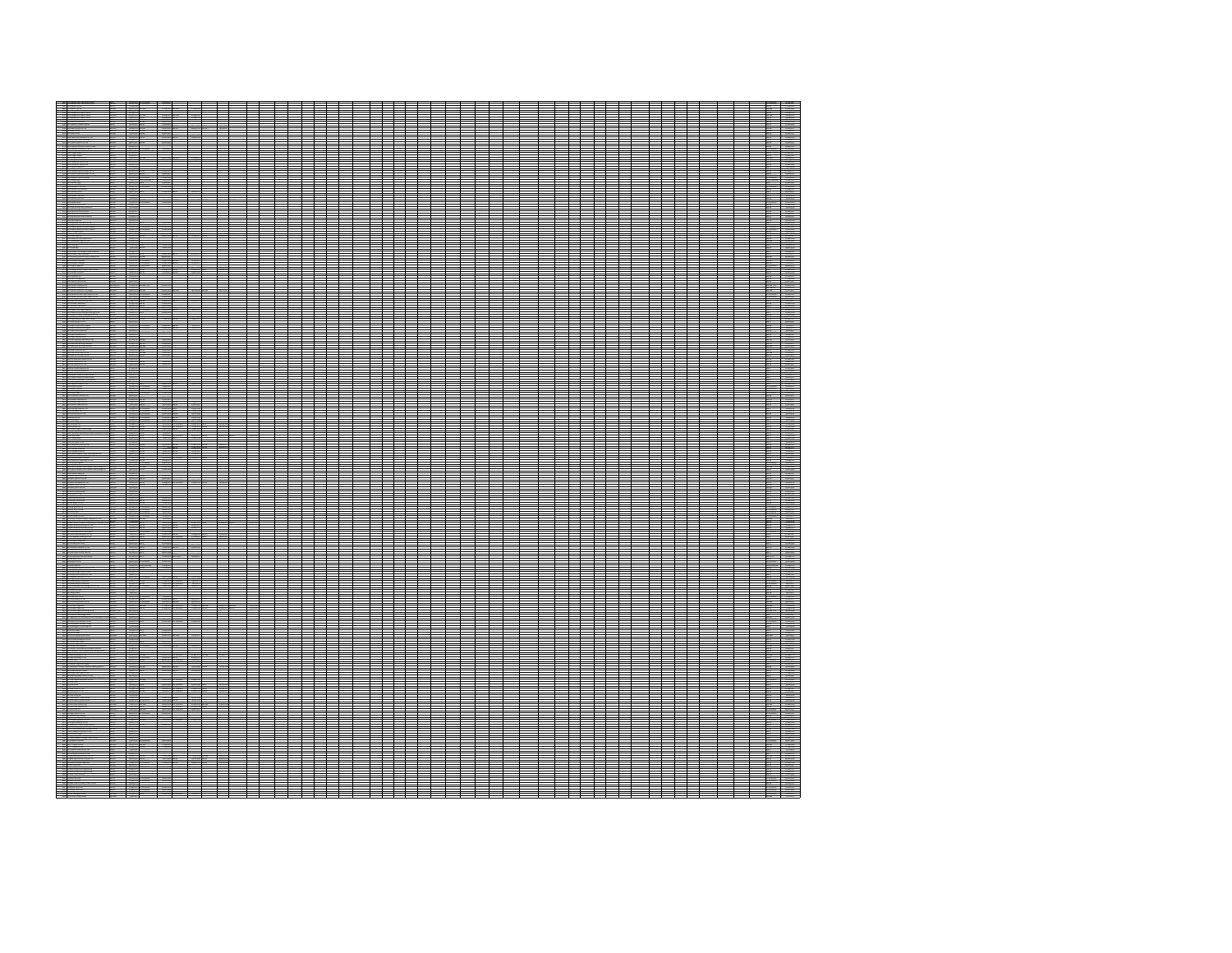| ▊                        |  |  |  |
|--------------------------|--|--|--|
|                          |  |  |  |
|                          |  |  |  |
|                          |  |  |  |
|                          |  |  |  |
|                          |  |  |  |
|                          |  |  |  |
| $\frac{1500}{1500}$<br>▋ |  |  |  |
|                          |  |  |  |
|                          |  |  |  |
|                          |  |  |  |
|                          |  |  |  |
|                          |  |  |  |
|                          |  |  |  |
|                          |  |  |  |
| ilian da                 |  |  |  |
|                          |  |  |  |
|                          |  |  |  |
|                          |  |  |  |
|                          |  |  |  |
|                          |  |  |  |
| æ                        |  |  |  |
|                          |  |  |  |
| ▄                        |  |  |  |
|                          |  |  |  |
|                          |  |  |  |
|                          |  |  |  |
|                          |  |  |  |
|                          |  |  |  |
| H                        |  |  |  |
|                          |  |  |  |
|                          |  |  |  |
|                          |  |  |  |
|                          |  |  |  |
|                          |  |  |  |
|                          |  |  |  |
|                          |  |  |  |
|                          |  |  |  |
|                          |  |  |  |
|                          |  |  |  |
|                          |  |  |  |
|                          |  |  |  |
| <b>Home</b>              |  |  |  |
| ÷                        |  |  |  |
|                          |  |  |  |
|                          |  |  |  |
|                          |  |  |  |
|                          |  |  |  |
|                          |  |  |  |
|                          |  |  |  |
| m                        |  |  |  |
| E                        |  |  |  |
|                          |  |  |  |
| R                        |  |  |  |
|                          |  |  |  |
|                          |  |  |  |
|                          |  |  |  |
| <b>DOM</b>               |  |  |  |
| E                        |  |  |  |
|                          |  |  |  |
|                          |  |  |  |
|                          |  |  |  |
|                          |  |  |  |
|                          |  |  |  |
|                          |  |  |  |
|                          |  |  |  |
|                          |  |  |  |
|                          |  |  |  |
|                          |  |  |  |
|                          |  |  |  |
|                          |  |  |  |
|                          |  |  |  |
|                          |  |  |  |
|                          |  |  |  |
|                          |  |  |  |
|                          |  |  |  |
|                          |  |  |  |
|                          |  |  |  |
|                          |  |  |  |
|                          |  |  |  |
|                          |  |  |  |
|                          |  |  |  |
|                          |  |  |  |
|                          |  |  |  |
|                          |  |  |  |
|                          |  |  |  |
|                          |  |  |  |
|                          |  |  |  |
|                          |  |  |  |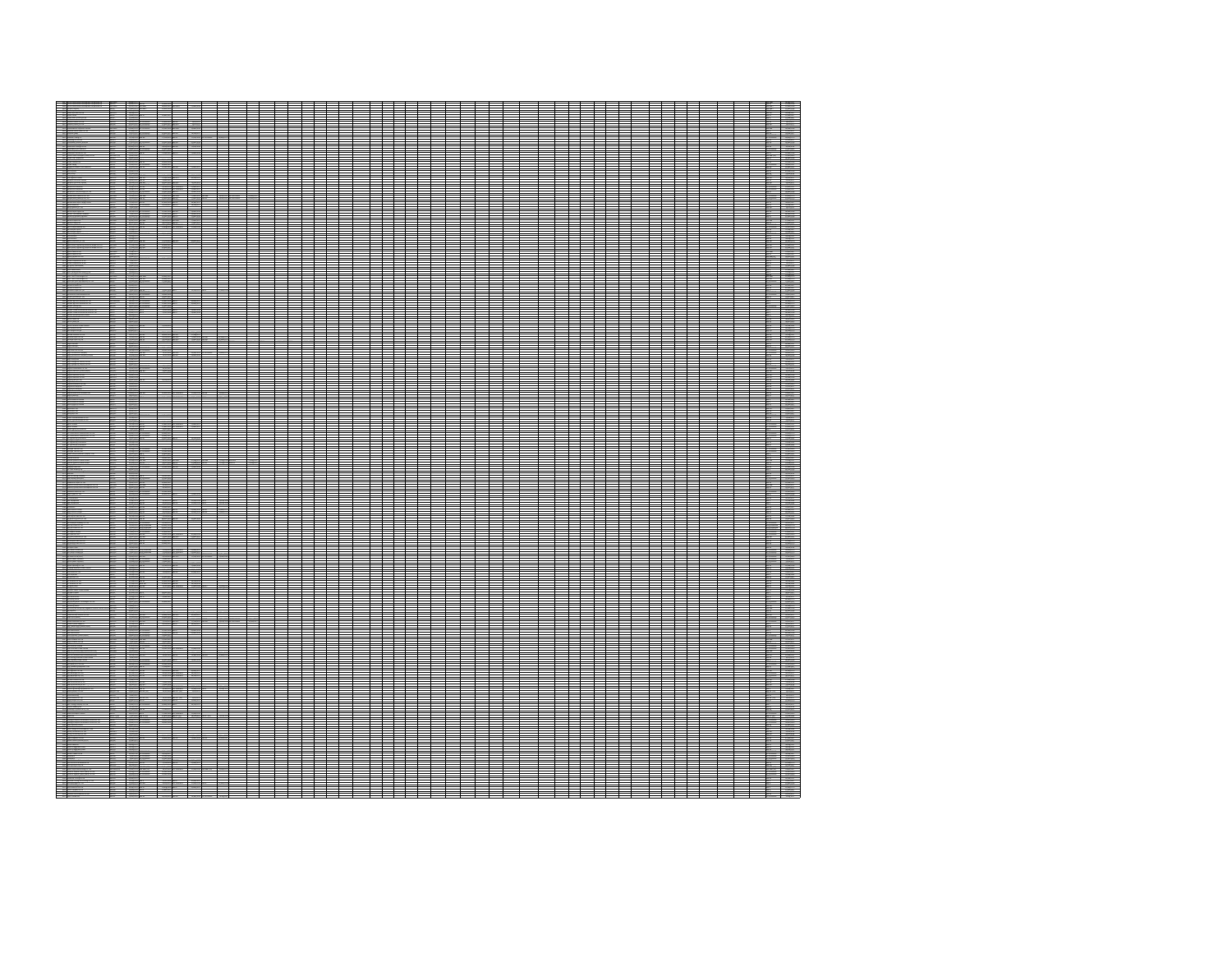|   |  |  |  |  |  |  |  |  |  |  |  |  |  |  |  | 1000年1月<br>1000年1月<br>1000年1月<br>1000年1月<br>1000年1月<br>1000年1月<br>1000年1月 |
|---|--|--|--|--|--|--|--|--|--|--|--|--|--|--|--|---------------------------------------------------------------------------|
|   |  |  |  |  |  |  |  |  |  |  |  |  |  |  |  |                                                                           |
| l |  |  |  |  |  |  |  |  |  |  |  |  |  |  |  |                                                                           |
|   |  |  |  |  |  |  |  |  |  |  |  |  |  |  |  |                                                                           |
|   |  |  |  |  |  |  |  |  |  |  |  |  |  |  |  |                                                                           |
|   |  |  |  |  |  |  |  |  |  |  |  |  |  |  |  |                                                                           |
|   |  |  |  |  |  |  |  |  |  |  |  |  |  |  |  |                                                                           |
|   |  |  |  |  |  |  |  |  |  |  |  |  |  |  |  |                                                                           |
|   |  |  |  |  |  |  |  |  |  |  |  |  |  |  |  |                                                                           |
|   |  |  |  |  |  |  |  |  |  |  |  |  |  |  |  |                                                                           |
|   |  |  |  |  |  |  |  |  |  |  |  |  |  |  |  |                                                                           |
|   |  |  |  |  |  |  |  |  |  |  |  |  |  |  |  |                                                                           |
|   |  |  |  |  |  |  |  |  |  |  |  |  |  |  |  |                                                                           |
|   |  |  |  |  |  |  |  |  |  |  |  |  |  |  |  |                                                                           |
|   |  |  |  |  |  |  |  |  |  |  |  |  |  |  |  |                                                                           |
|   |  |  |  |  |  |  |  |  |  |  |  |  |  |  |  |                                                                           |
|   |  |  |  |  |  |  |  |  |  |  |  |  |  |  |  |                                                                           |
|   |  |  |  |  |  |  |  |  |  |  |  |  |  |  |  |                                                                           |
|   |  |  |  |  |  |  |  |  |  |  |  |  |  |  |  |                                                                           |
|   |  |  |  |  |  |  |  |  |  |  |  |  |  |  |  |                                                                           |
|   |  |  |  |  |  |  |  |  |  |  |  |  |  |  |  |                                                                           |
|   |  |  |  |  |  |  |  |  |  |  |  |  |  |  |  |                                                                           |
|   |  |  |  |  |  |  |  |  |  |  |  |  |  |  |  |                                                                           |
|   |  |  |  |  |  |  |  |  |  |  |  |  |  |  |  |                                                                           |
|   |  |  |  |  |  |  |  |  |  |  |  |  |  |  |  |                                                                           |
|   |  |  |  |  |  |  |  |  |  |  |  |  |  |  |  |                                                                           |
|   |  |  |  |  |  |  |  |  |  |  |  |  |  |  |  |                                                                           |
|   |  |  |  |  |  |  |  |  |  |  |  |  |  |  |  |                                                                           |
|   |  |  |  |  |  |  |  |  |  |  |  |  |  |  |  |                                                                           |
|   |  |  |  |  |  |  |  |  |  |  |  |  |  |  |  |                                                                           |
|   |  |  |  |  |  |  |  |  |  |  |  |  |  |  |  |                                                                           |
|   |  |  |  |  |  |  |  |  |  |  |  |  |  |  |  |                                                                           |
|   |  |  |  |  |  |  |  |  |  |  |  |  |  |  |  |                                                                           |
|   |  |  |  |  |  |  |  |  |  |  |  |  |  |  |  |                                                                           |
|   |  |  |  |  |  |  |  |  |  |  |  |  |  |  |  |                                                                           |
|   |  |  |  |  |  |  |  |  |  |  |  |  |  |  |  |                                                                           |
|   |  |  |  |  |  |  |  |  |  |  |  |  |  |  |  |                                                                           |
|   |  |  |  |  |  |  |  |  |  |  |  |  |  |  |  |                                                                           |
|   |  |  |  |  |  |  |  |  |  |  |  |  |  |  |  |                                                                           |
|   |  |  |  |  |  |  |  |  |  |  |  |  |  |  |  |                                                                           |
|   |  |  |  |  |  |  |  |  |  |  |  |  |  |  |  |                                                                           |
|   |  |  |  |  |  |  |  |  |  |  |  |  |  |  |  |                                                                           |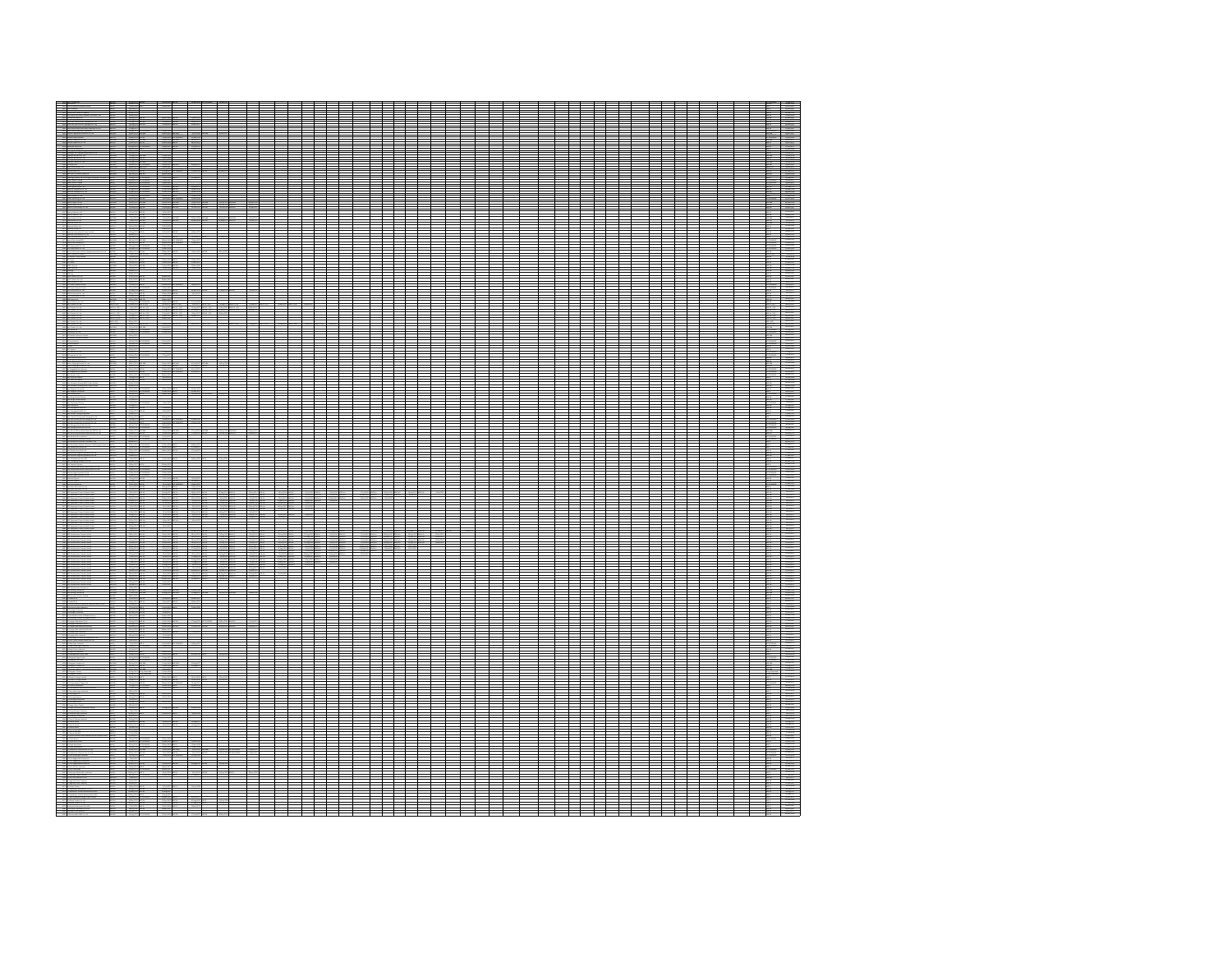|  |  |  |  |  |  |  |  |  |  |  |  |  |  | <b>ANGELES</b> |
|--|--|--|--|--|--|--|--|--|--|--|--|--|--|----------------|
|  |  |  |  |  |  |  |  |  |  |  |  |  |  |                |
|  |  |  |  |  |  |  |  |  |  |  |  |  |  |                |
|  |  |  |  |  |  |  |  |  |  |  |  |  |  |                |
|  |  |  |  |  |  |  |  |  |  |  |  |  |  |                |
|  |  |  |  |  |  |  |  |  |  |  |  |  |  |                |
|  |  |  |  |  |  |  |  |  |  |  |  |  |  |                |
|  |  |  |  |  |  |  |  |  |  |  |  |  |  |                |
|  |  |  |  |  |  |  |  |  |  |  |  |  |  |                |
|  |  |  |  |  |  |  |  |  |  |  |  |  |  |                |
|  |  |  |  |  |  |  |  |  |  |  |  |  |  |                |
|  |  |  |  |  |  |  |  |  |  |  |  |  |  |                |
|  |  |  |  |  |  |  |  |  |  |  |  |  |  |                |
|  |  |  |  |  |  |  |  |  |  |  |  |  |  |                |
|  |  |  |  |  |  |  |  |  |  |  |  |  |  |                |
|  |  |  |  |  |  |  |  |  |  |  |  |  |  |                |
|  |  |  |  |  |  |  |  |  |  |  |  |  |  |                |
|  |  |  |  |  |  |  |  |  |  |  |  |  |  |                |
|  |  |  |  |  |  |  |  |  |  |  |  |  |  |                |
|  |  |  |  |  |  |  |  |  |  |  |  |  |  |                |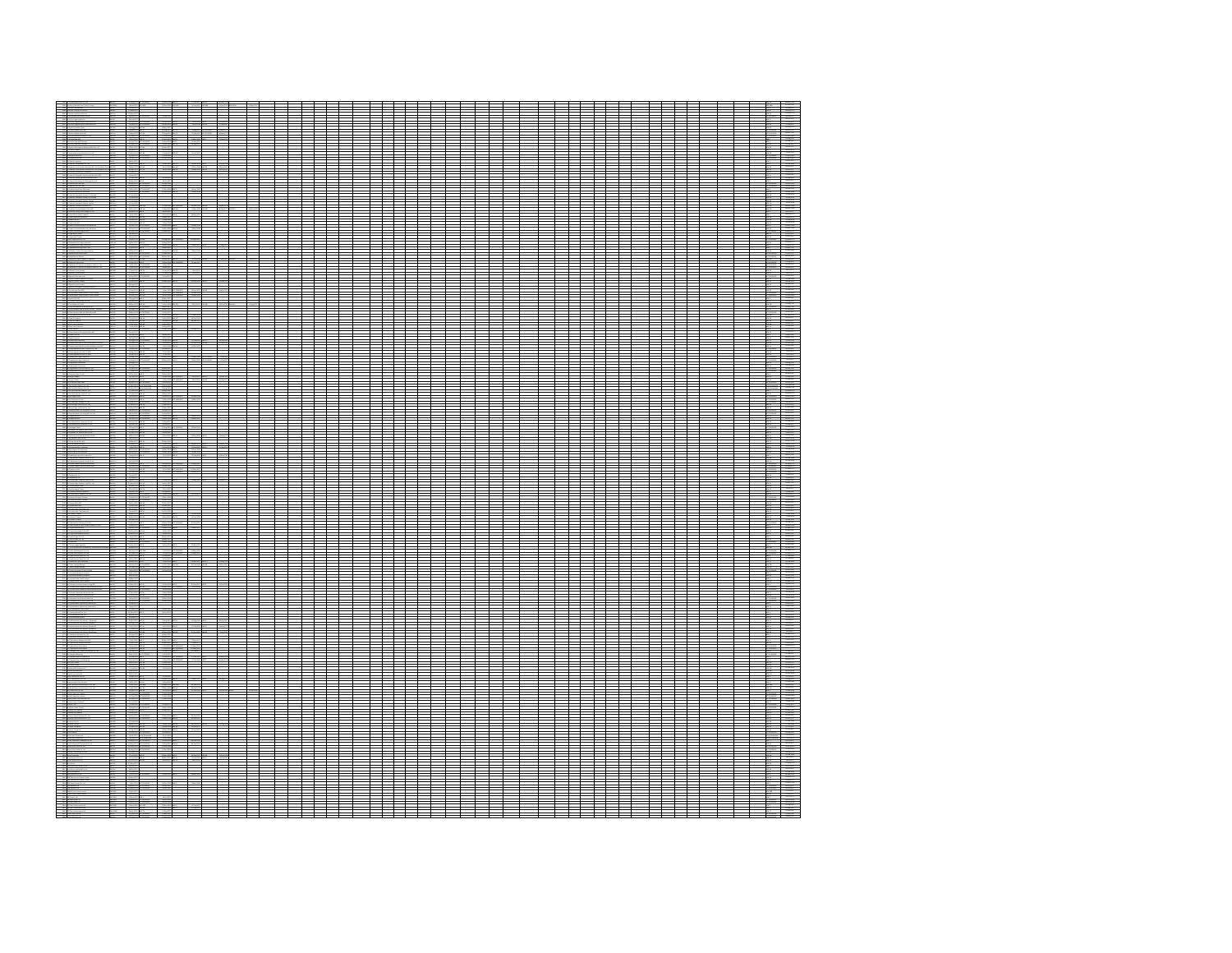|  |  |  |  |  |  |  |  |  |  |  |  |  |  |  | 1999年1月11日 - 1999年1月11日 - 1999年1月11日 - 1999年1月11日 - 1999年1月11日 - 1999年1月11日 - 1999年1月11日 - 1999年1月11日 - 1999年1<br>- 1999年1月11日 - 1999年1月11日 - 1999年1月11日 - 1999年1月11日 - 1999年1月11日 - 1999年1月11日 - 1999年1月11日 - 1999年1月11日 - 199 |
|--|--|--|--|--|--|--|--|--|--|--|--|--|--|--|---------------------------------------------------------------------------------------------------------------------------------------------------------------------------------------------------------------------------------|
|  |  |  |  |  |  |  |  |  |  |  |  |  |  |  |                                                                                                                                                                                                                                 |
|  |  |  |  |  |  |  |  |  |  |  |  |  |  |  |                                                                                                                                                                                                                                 |
|  |  |  |  |  |  |  |  |  |  |  |  |  |  |  |                                                                                                                                                                                                                                 |
|  |  |  |  |  |  |  |  |  |  |  |  |  |  |  |                                                                                                                                                                                                                                 |
|  |  |  |  |  |  |  |  |  |  |  |  |  |  |  |                                                                                                                                                                                                                                 |
|  |  |  |  |  |  |  |  |  |  |  |  |  |  |  |                                                                                                                                                                                                                                 |
|  |  |  |  |  |  |  |  |  |  |  |  |  |  |  |                                                                                                                                                                                                                                 |
|  |  |  |  |  |  |  |  |  |  |  |  |  |  |  |                                                                                                                                                                                                                                 |
|  |  |  |  |  |  |  |  |  |  |  |  |  |  |  |                                                                                                                                                                                                                                 |
|  |  |  |  |  |  |  |  |  |  |  |  |  |  |  |                                                                                                                                                                                                                                 |
|  |  |  |  |  |  |  |  |  |  |  |  |  |  |  |                                                                                                                                                                                                                                 |
|  |  |  |  |  |  |  |  |  |  |  |  |  |  |  |                                                                                                                                                                                                                                 |
|  |  |  |  |  |  |  |  |  |  |  |  |  |  |  |                                                                                                                                                                                                                                 |
|  |  |  |  |  |  |  |  |  |  |  |  |  |  |  |                                                                                                                                                                                                                                 |
|  |  |  |  |  |  |  |  |  |  |  |  |  |  |  |                                                                                                                                                                                                                                 |
|  |  |  |  |  |  |  |  |  |  |  |  |  |  |  |                                                                                                                                                                                                                                 |
|  |  |  |  |  |  |  |  |  |  |  |  |  |  |  |                                                                                                                                                                                                                                 |
|  |  |  |  |  |  |  |  |  |  |  |  |  |  |  |                                                                                                                                                                                                                                 |
|  |  |  |  |  |  |  |  |  |  |  |  |  |  |  |                                                                                                                                                                                                                                 |
|  |  |  |  |  |  |  |  |  |  |  |  |  |  |  |                                                                                                                                                                                                                                 |
|  |  |  |  |  |  |  |  |  |  |  |  |  |  |  |                                                                                                                                                                                                                                 |
|  |  |  |  |  |  |  |  |  |  |  |  |  |  |  |                                                                                                                                                                                                                                 |
|  |  |  |  |  |  |  |  |  |  |  |  |  |  |  |                                                                                                                                                                                                                                 |
|  |  |  |  |  |  |  |  |  |  |  |  |  |  |  |                                                                                                                                                                                                                                 |
|  |  |  |  |  |  |  |  |  |  |  |  |  |  |  |                                                                                                                                                                                                                                 |
|  |  |  |  |  |  |  |  |  |  |  |  |  |  |  |                                                                                                                                                                                                                                 |
|  |  |  |  |  |  |  |  |  |  |  |  |  |  |  |                                                                                                                                                                                                                                 |
|  |  |  |  |  |  |  |  |  |  |  |  |  |  |  |                                                                                                                                                                                                                                 |
|  |  |  |  |  |  |  |  |  |  |  |  |  |  |  |                                                                                                                                                                                                                                 |
|  |  |  |  |  |  |  |  |  |  |  |  |  |  |  |                                                                                                                                                                                                                                 |
|  |  |  |  |  |  |  |  |  |  |  |  |  |  |  |                                                                                                                                                                                                                                 |
|  |  |  |  |  |  |  |  |  |  |  |  |  |  |  |                                                                                                                                                                                                                                 |
|  |  |  |  |  |  |  |  |  |  |  |  |  |  |  |                                                                                                                                                                                                                                 |
|  |  |  |  |  |  |  |  |  |  |  |  |  |  |  |                                                                                                                                                                                                                                 |
|  |  |  |  |  |  |  |  |  |  |  |  |  |  |  |                                                                                                                                                                                                                                 |
|  |  |  |  |  |  |  |  |  |  |  |  |  |  |  |                                                                                                                                                                                                                                 |
|  |  |  |  |  |  |  |  |  |  |  |  |  |  |  |                                                                                                                                                                                                                                 |
|  |  |  |  |  |  |  |  |  |  |  |  |  |  |  |                                                                                                                                                                                                                                 |
|  |  |  |  |  |  |  |  |  |  |  |  |  |  |  |                                                                                                                                                                                                                                 |
|  |  |  |  |  |  |  |  |  |  |  |  |  |  |  |                                                                                                                                                                                                                                 |
|  |  |  |  |  |  |  |  |  |  |  |  |  |  |  |                                                                                                                                                                                                                                 |
|  |  |  |  |  |  |  |  |  |  |  |  |  |  |  |                                                                                                                                                                                                                                 |
|  |  |  |  |  |  |  |  |  |  |  |  |  |  |  |                                                                                                                                                                                                                                 |
|  |  |  |  |  |  |  |  |  |  |  |  |  |  |  |                                                                                                                                                                                                                                 |
|  |  |  |  |  |  |  |  |  |  |  |  |  |  |  |                                                                                                                                                                                                                                 |
|  |  |  |  |  |  |  |  |  |  |  |  |  |  |  |                                                                                                                                                                                                                                 |
|  |  |  |  |  |  |  |  |  |  |  |  |  |  |  |                                                                                                                                                                                                                                 |
|  |  |  |  |  |  |  |  |  |  |  |  |  |  |  |                                                                                                                                                                                                                                 |
|  |  |  |  |  |  |  |  |  |  |  |  |  |  |  |                                                                                                                                                                                                                                 |
|  |  |  |  |  |  |  |  |  |  |  |  |  |  |  |                                                                                                                                                                                                                                 |
|  |  |  |  |  |  |  |  |  |  |  |  |  |  |  |                                                                                                                                                                                                                                 |
|  |  |  |  |  |  |  |  |  |  |  |  |  |  |  | North Maria                                                                                                                                                                                                                     |
|  |  |  |  |  |  |  |  |  |  |  |  |  |  |  |                                                                                                                                                                                                                                 |
|  |  |  |  |  |  |  |  |  |  |  |  |  |  |  |                                                                                                                                                                                                                                 |
|  |  |  |  |  |  |  |  |  |  |  |  |  |  |  |                                                                                                                                                                                                                                 |
|  |  |  |  |  |  |  |  |  |  |  |  |  |  |  |                                                                                                                                                                                                                                 |
|  |  |  |  |  |  |  |  |  |  |  |  |  |  |  |                                                                                                                                                                                                                                 |
|  |  |  |  |  |  |  |  |  |  |  |  |  |  |  |                                                                                                                                                                                                                                 |
|  |  |  |  |  |  |  |  |  |  |  |  |  |  |  | Africana<br>Montes<br>Montes                                                                                                                                                                                                    |
|  |  |  |  |  |  |  |  |  |  |  |  |  |  |  |                                                                                                                                                                                                                                 |
|  |  |  |  |  |  |  |  |  |  |  |  |  |  |  |                                                                                                                                                                                                                                 |
|  |  |  |  |  |  |  |  |  |  |  |  |  |  |  |                                                                                                                                                                                                                                 |
|  |  |  |  |  |  |  |  |  |  |  |  |  |  |  |                                                                                                                                                                                                                                 |
|  |  |  |  |  |  |  |  |  |  |  |  |  |  |  |                                                                                                                                                                                                                                 |
|  |  |  |  |  |  |  |  |  |  |  |  |  |  |  |                                                                                                                                                                                                                                 |
|  |  |  |  |  |  |  |  |  |  |  |  |  |  |  |                                                                                                                                                                                                                                 |
|  |  |  |  |  |  |  |  |  |  |  |  |  |  |  |                                                                                                                                                                                                                                 |
|  |  |  |  |  |  |  |  |  |  |  |  |  |  |  |                                                                                                                                                                                                                                 |
|  |  |  |  |  |  |  |  |  |  |  |  |  |  |  |                                                                                                                                                                                                                                 |
|  |  |  |  |  |  |  |  |  |  |  |  |  |  |  |                                                                                                                                                                                                                                 |
|  |  |  |  |  |  |  |  |  |  |  |  |  |  |  |                                                                                                                                                                                                                                 |
|  |  |  |  |  |  |  |  |  |  |  |  |  |  |  |                                                                                                                                                                                                                                 |
|  |  |  |  |  |  |  |  |  |  |  |  |  |  |  |                                                                                                                                                                                                                                 |
|  |  |  |  |  |  |  |  |  |  |  |  |  |  |  |                                                                                                                                                                                                                                 |
|  |  |  |  |  |  |  |  |  |  |  |  |  |  |  |                                                                                                                                                                                                                                 |
|  |  |  |  |  |  |  |  |  |  |  |  |  |  |  |                                                                                                                                                                                                                                 |
|  |  |  |  |  |  |  |  |  |  |  |  |  |  |  |                                                                                                                                                                                                                                 |
|  |  |  |  |  |  |  |  |  |  |  |  |  |  |  |                                                                                                                                                                                                                                 |
|  |  |  |  |  |  |  |  |  |  |  |  |  |  |  |                                                                                                                                                                                                                                 |
|  |  |  |  |  |  |  |  |  |  |  |  |  |  |  |                                                                                                                                                                                                                                 |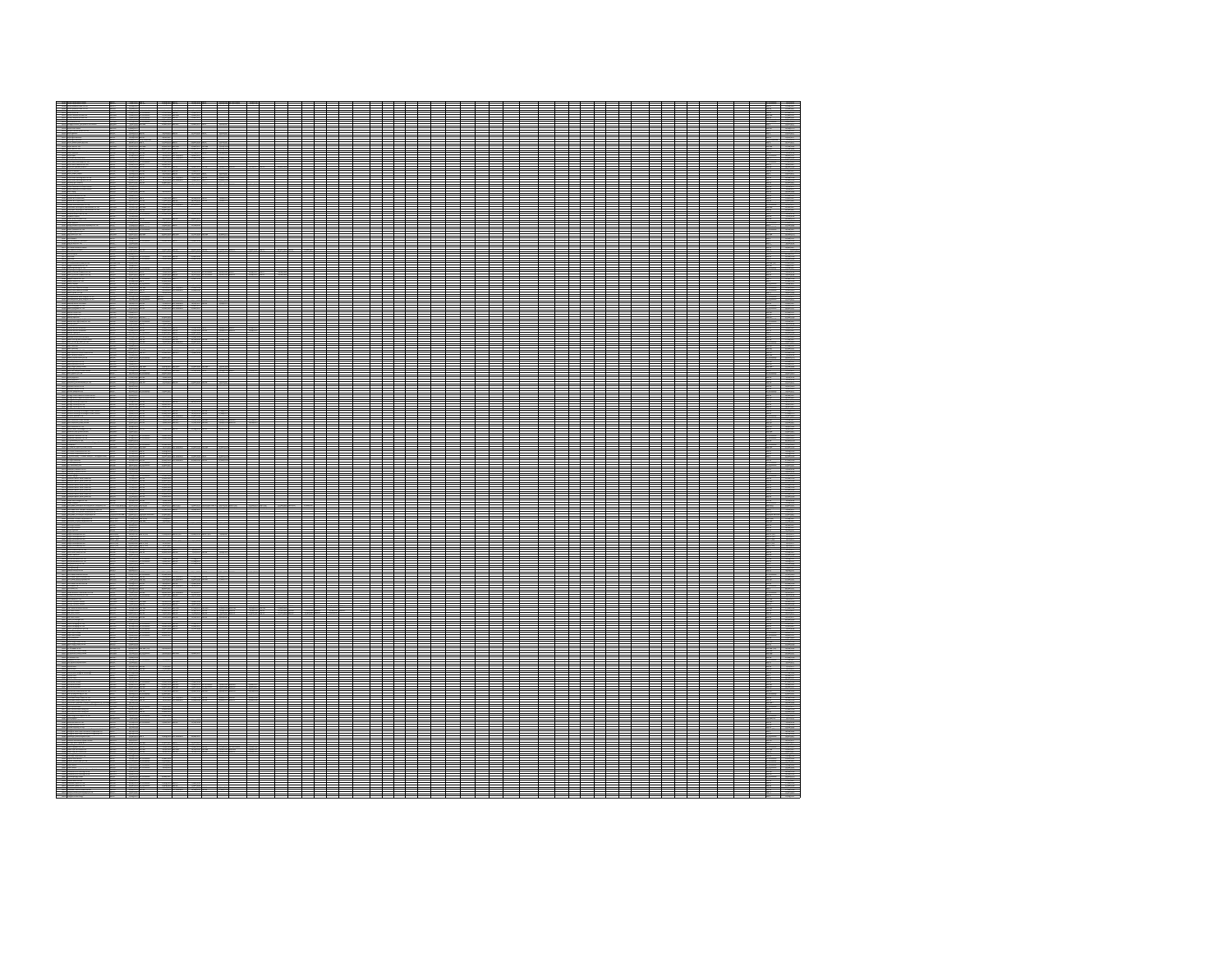|  | $\equiv$ |  |  |  |  |  |  |  |  |  |
|--|----------|--|--|--|--|--|--|--|--|--|
|  |          |  |  |  |  |  |  |  |  |  |
|  |          |  |  |  |  |  |  |  |  |  |
|  |          |  |  |  |  |  |  |  |  |  |
|  |          |  |  |  |  |  |  |  |  |  |
|  |          |  |  |  |  |  |  |  |  |  |
|  |          |  |  |  |  |  |  |  |  |  |
|  |          |  |  |  |  |  |  |  |  |  |
|  |          |  |  |  |  |  |  |  |  |  |
|  |          |  |  |  |  |  |  |  |  |  |
|  |          |  |  |  |  |  |  |  |  |  |
|  |          |  |  |  |  |  |  |  |  |  |
|  |          |  |  |  |  |  |  |  |  |  |
|  |          |  |  |  |  |  |  |  |  |  |
|  |          |  |  |  |  |  |  |  |  |  |
|  |          |  |  |  |  |  |  |  |  |  |
|  |          |  |  |  |  |  |  |  |  |  |
|  |          |  |  |  |  |  |  |  |  |  |
|  |          |  |  |  |  |  |  |  |  |  |
|  |          |  |  |  |  |  |  |  |  |  |
|  |          |  |  |  |  |  |  |  |  |  |
|  |          |  |  |  |  |  |  |  |  |  |
|  |          |  |  |  |  |  |  |  |  |  |
|  |          |  |  |  |  |  |  |  |  |  |
|  |          |  |  |  |  |  |  |  |  |  |
|  |          |  |  |  |  |  |  |  |  |  |
|  |          |  |  |  |  |  |  |  |  |  |
|  |          |  |  |  |  |  |  |  |  |  |
|  |          |  |  |  |  |  |  |  |  |  |
|  |          |  |  |  |  |  |  |  |  |  |
|  |          |  |  |  |  |  |  |  |  |  |
|  |          |  |  |  |  |  |  |  |  |  |
|  |          |  |  |  |  |  |  |  |  |  |
|  |          |  |  |  |  |  |  |  |  |  |
|  |          |  |  |  |  |  |  |  |  |  |
|  |          |  |  |  |  |  |  |  |  |  |
|  |          |  |  |  |  |  |  |  |  |  |
|  |          |  |  |  |  |  |  |  |  |  |
|  |          |  |  |  |  |  |  |  |  |  |
|  |          |  |  |  |  |  |  |  |  |  |
|  |          |  |  |  |  |  |  |  |  |  |
|  |          |  |  |  |  |  |  |  |  |  |
|  |          |  |  |  |  |  |  |  |  |  |
|  |          |  |  |  |  |  |  |  |  |  |
|  |          |  |  |  |  |  |  |  |  |  |
|  |          |  |  |  |  |  |  |  |  |  |
|  |          |  |  |  |  |  |  |  |  |  |
|  |          |  |  |  |  |  |  |  |  |  |
|  |          |  |  |  |  |  |  |  |  |  |
|  |          |  |  |  |  |  |  |  |  |  |
|  |          |  |  |  |  |  |  |  |  |  |
|  |          |  |  |  |  |  |  |  |  |  |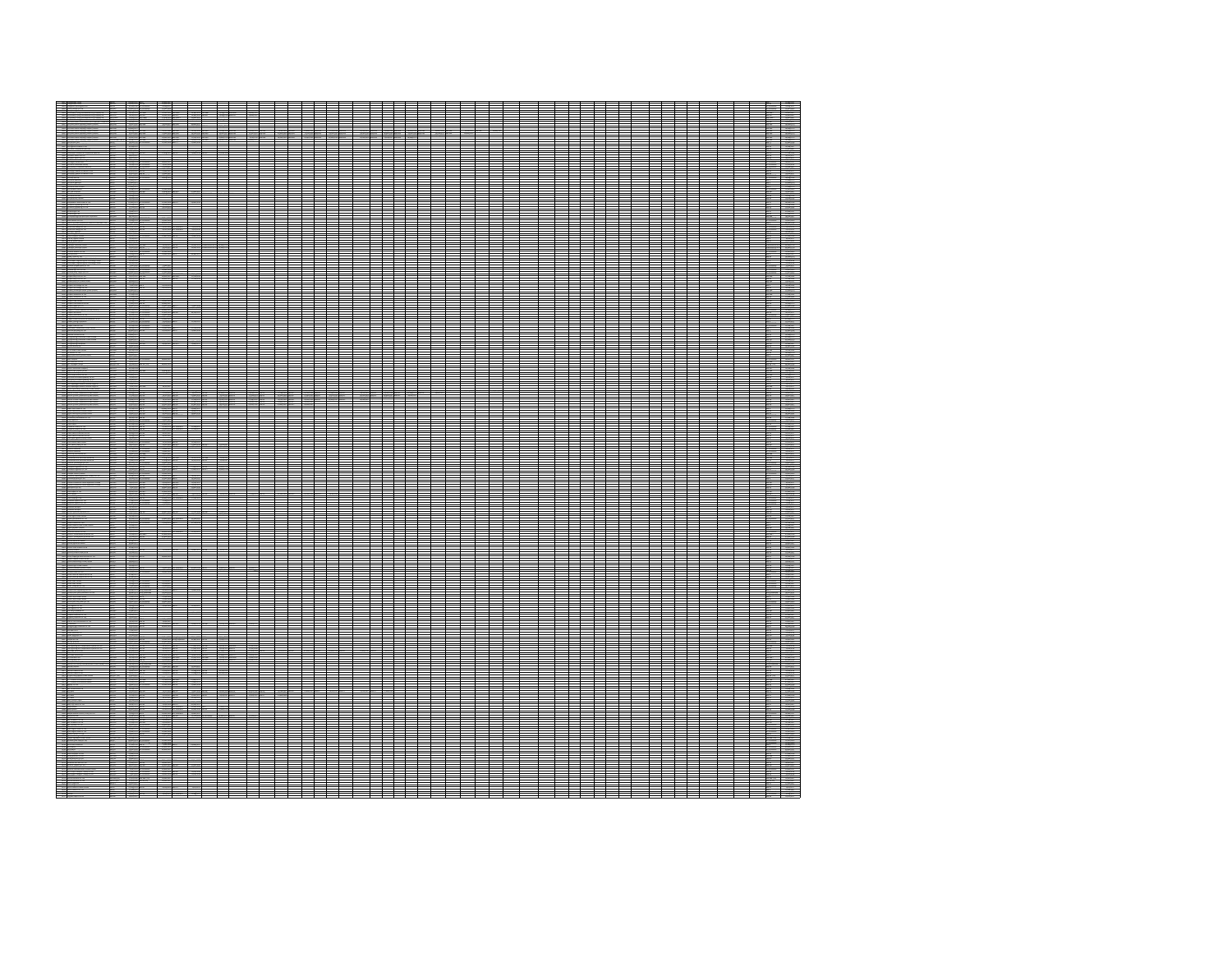|    |                 | – |  |  | –   |  |  |  |  |  |  |  |
|----|-----------------|---|--|--|-----|--|--|--|--|--|--|--|
|    |                 |   |  |  |     |  |  |  |  |  |  |  |
|    |                 |   |  |  |     |  |  |  |  |  |  |  |
|    |                 |   |  |  |     |  |  |  |  |  |  |  |
|    |                 |   |  |  |     |  |  |  |  |  |  |  |
|    |                 |   |  |  |     |  |  |  |  |  |  |  |
|    |                 |   |  |  |     |  |  |  |  |  |  |  |
|    |                 |   |  |  |     |  |  |  |  |  |  |  |
|    |                 |   |  |  |     |  |  |  |  |  |  |  |
|    | 置               |   |  |  |     |  |  |  |  |  |  |  |
|    |                 |   |  |  |     |  |  |  |  |  |  |  |
|    | $\frac{1}{1}$   |   |  |  | ▆▅▅ |  |  |  |  |  |  |  |
|    |                 |   |  |  |     |  |  |  |  |  |  |  |
|    |                 |   |  |  |     |  |  |  |  |  |  |  |
|    |                 |   |  |  |     |  |  |  |  |  |  |  |
|    |                 |   |  |  |     |  |  |  |  |  |  |  |
|    |                 |   |  |  |     |  |  |  |  |  |  |  |
|    |                 |   |  |  |     |  |  |  |  |  |  |  |
|    | m               |   |  |  |     |  |  |  |  |  |  |  |
|    | ♦               |   |  |  |     |  |  |  |  |  |  |  |
|    |                 |   |  |  |     |  |  |  |  |  |  |  |
|    |                 |   |  |  |     |  |  |  |  |  |  |  |
|    |                 |   |  |  |     |  |  |  |  |  |  |  |
|    |                 |   |  |  |     |  |  |  |  |  |  |  |
|    |                 |   |  |  |     |  |  |  |  |  |  |  |
|    |                 |   |  |  |     |  |  |  |  |  |  |  |
|    |                 |   |  |  |     |  |  |  |  |  |  |  |
|    |                 |   |  |  |     |  |  |  |  |  |  |  |
| 端  |                 |   |  |  |     |  |  |  |  |  |  |  |
|    |                 |   |  |  |     |  |  |  |  |  |  |  |
|    |                 |   |  |  |     |  |  |  |  |  |  |  |
|    |                 |   |  |  |     |  |  |  |  |  |  |  |
|    |                 |   |  |  |     |  |  |  |  |  |  |  |
|    |                 |   |  |  |     |  |  |  |  |  |  |  |
|    |                 |   |  |  |     |  |  |  |  |  |  |  |
|    |                 |   |  |  |     |  |  |  |  |  |  |  |
|    |                 |   |  |  |     |  |  |  |  |  |  |  |
|    |                 |   |  |  |     |  |  |  |  |  |  |  |
|    |                 |   |  |  |     |  |  |  |  |  |  |  |
|    |                 |   |  |  |     |  |  |  |  |  |  |  |
|    |                 |   |  |  |     |  |  |  |  |  |  |  |
|    |                 |   |  |  |     |  |  |  |  |  |  |  |
|    |                 |   |  |  |     |  |  |  |  |  |  |  |
|    |                 |   |  |  |     |  |  |  |  |  |  |  |
|    |                 |   |  |  |     |  |  |  |  |  |  |  |
|    |                 |   |  |  |     |  |  |  |  |  |  |  |
|    |                 |   |  |  |     |  |  |  |  |  |  |  |
| W  |                 |   |  |  |     |  |  |  |  |  |  |  |
|    |                 |   |  |  |     |  |  |  |  |  |  |  |
|    |                 |   |  |  |     |  |  |  |  |  |  |  |
|    |                 |   |  |  |     |  |  |  |  |  |  |  |
|    |                 |   |  |  |     |  |  |  |  |  |  |  |
|    |                 |   |  |  |     |  |  |  |  |  |  |  |
|    |                 |   |  |  |     |  |  |  |  |  |  |  |
|    |                 |   |  |  |     |  |  |  |  |  |  |  |
|    |                 |   |  |  |     |  |  |  |  |  |  |  |
| ÷  | =               |   |  |  |     |  |  |  |  |  |  |  |
|    |                 |   |  |  |     |  |  |  |  |  |  |  |
|    |                 |   |  |  |     |  |  |  |  |  |  |  |
|    |                 |   |  |  |     |  |  |  |  |  |  |  |
|    |                 |   |  |  |     |  |  |  |  |  |  |  |
|    |                 |   |  |  |     |  |  |  |  |  |  |  |
|    |                 |   |  |  |     |  |  |  |  |  |  |  |
|    |                 |   |  |  |     |  |  |  |  |  |  |  |
|    |                 |   |  |  |     |  |  |  |  |  |  |  |
|    |                 |   |  |  |     |  |  |  |  |  |  |  |
|    |                 |   |  |  |     |  |  |  |  |  |  |  |
|    |                 |   |  |  |     |  |  |  |  |  |  |  |
|    |                 |   |  |  |     |  |  |  |  |  |  |  |
|    |                 |   |  |  |     |  |  |  |  |  |  |  |
|    |                 |   |  |  |     |  |  |  |  |  |  |  |
|    |                 |   |  |  |     |  |  |  |  |  |  |  |
|    |                 |   |  |  |     |  |  |  |  |  |  |  |
| W  |                 |   |  |  |     |  |  |  |  |  |  |  |
|    |                 |   |  |  |     |  |  |  |  |  |  |  |
|    |                 |   |  |  |     |  |  |  |  |  |  |  |
| 篇章 | $\frac{1}{100}$ |   |  |  |     |  |  |  |  |  |  |  |
|    |                 |   |  |  |     |  |  |  |  |  |  |  |
|    |                 |   |  |  |     |  |  |  |  |  |  |  |
|    |                 |   |  |  |     |  |  |  |  |  |  |  |
|    |                 |   |  |  |     |  |  |  |  |  |  |  |
|    |                 |   |  |  |     |  |  |  |  |  |  |  |
|    |                 |   |  |  |     |  |  |  |  |  |  |  |
|    |                 |   |  |  |     |  |  |  |  |  |  |  |
|    |                 |   |  |  |     |  |  |  |  |  |  |  |
|    |                 |   |  |  |     |  |  |  |  |  |  |  |
|    |                 |   |  |  |     |  |  |  |  |  |  |  |
|    |                 |   |  |  |     |  |  |  |  |  |  |  |
|    |                 |   |  |  |     |  |  |  |  |  |  |  |
|    |                 |   |  |  |     |  |  |  |  |  |  |  |
|    |                 |   |  |  |     |  |  |  |  |  |  |  |
|    |                 |   |  |  |     |  |  |  |  |  |  |  |
|    |                 |   |  |  |     |  |  |  |  |  |  |  |
|    |                 |   |  |  |     |  |  |  |  |  |  |  |
|    |                 |   |  |  |     |  |  |  |  |  |  |  |
|    |                 |   |  |  |     |  |  |  |  |  |  |  |
|    |                 |   |  |  |     |  |  |  |  |  |  |  |
|    |                 |   |  |  |     |  |  |  |  |  |  |  |
|    |                 |   |  |  |     |  |  |  |  |  |  |  |
|    |                 |   |  |  |     |  |  |  |  |  |  |  |
|    |                 |   |  |  |     |  |  |  |  |  |  |  |
|    |                 |   |  |  |     |  |  |  |  |  |  |  |
|    |                 |   |  |  |     |  |  |  |  |  |  |  |
|    |                 |   |  |  |     |  |  |  |  |  |  |  |
|    |                 |   |  |  |     |  |  |  |  |  |  |  |
|    |                 |   |  |  |     |  |  |  |  |  |  |  |
|    |                 |   |  |  |     |  |  |  |  |  |  |  |
|    |                 |   |  |  |     |  |  |  |  |  |  |  |
|    |                 |   |  |  |     |  |  |  |  |  |  |  |
|    |                 |   |  |  |     |  |  |  |  |  |  |  |
|    |                 |   |  |  |     |  |  |  |  |  |  |  |